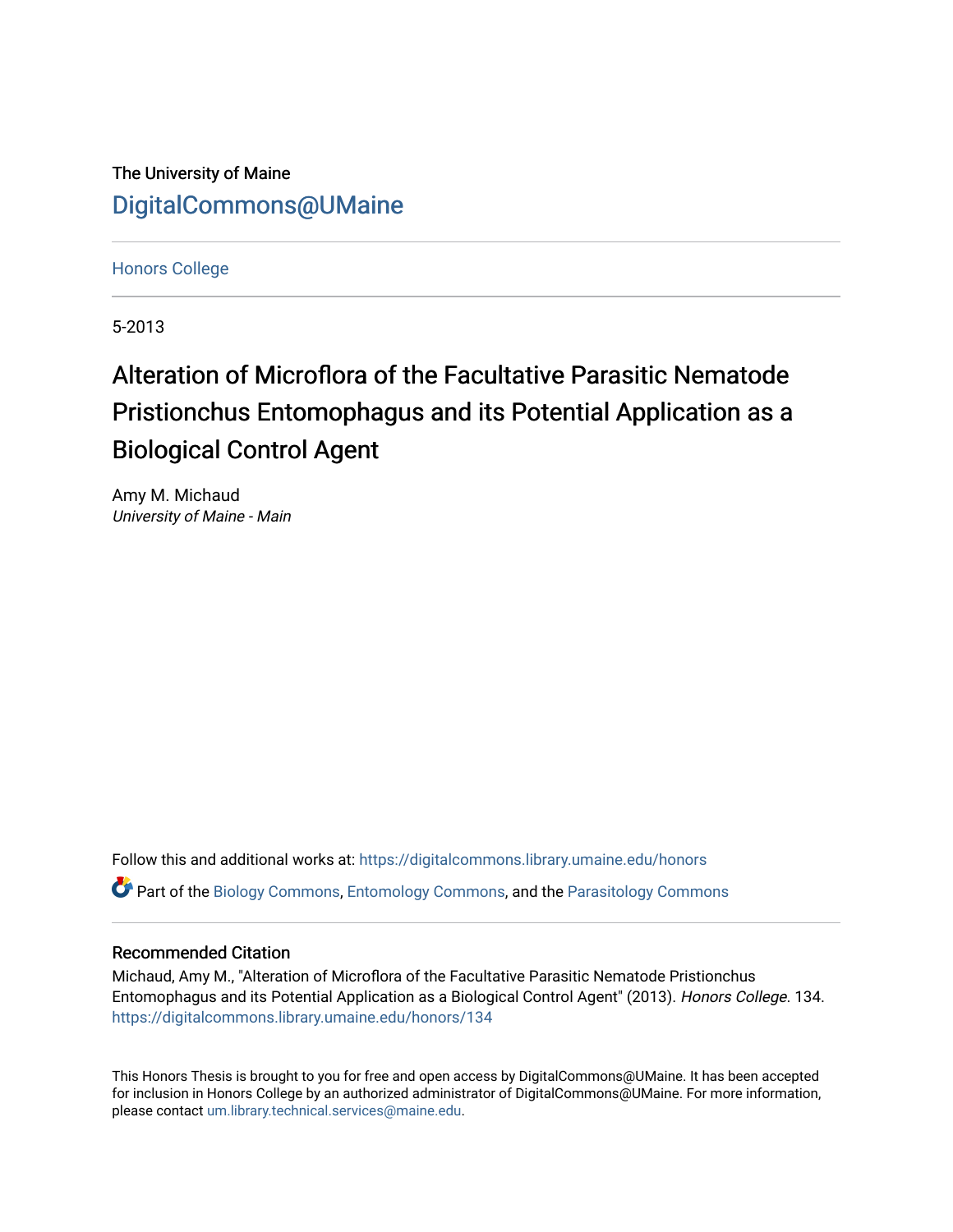# ALTERATION OF MICROFLORA OF THE FACULTATIVE PARASITIC NEMATODE *PRISTIONCHUS ENTOMOPHAGUS* AND ITS POTENTIAL APPLICATION AS A BIOLOGICAL CONTROL AGENT

by

Amy M. Michaud

## A Thesis Submitted in Partial Fulfillment of the Requirements for a Degree with Honors (Biology)

The Honors College

University of Maine

May 2013

Advisory Committee:

Dr. Eleanor Groden, Professor of Entomology, Advisor Dr. Dave Lambert, Associate Professor of Plant Pathology Elissa Ballman, Research Associate in Invasive Species and Entomology Dr. Francois Amar, Associate Professor of Physical Chemistry Dr. John Singer, Professor of Microbiology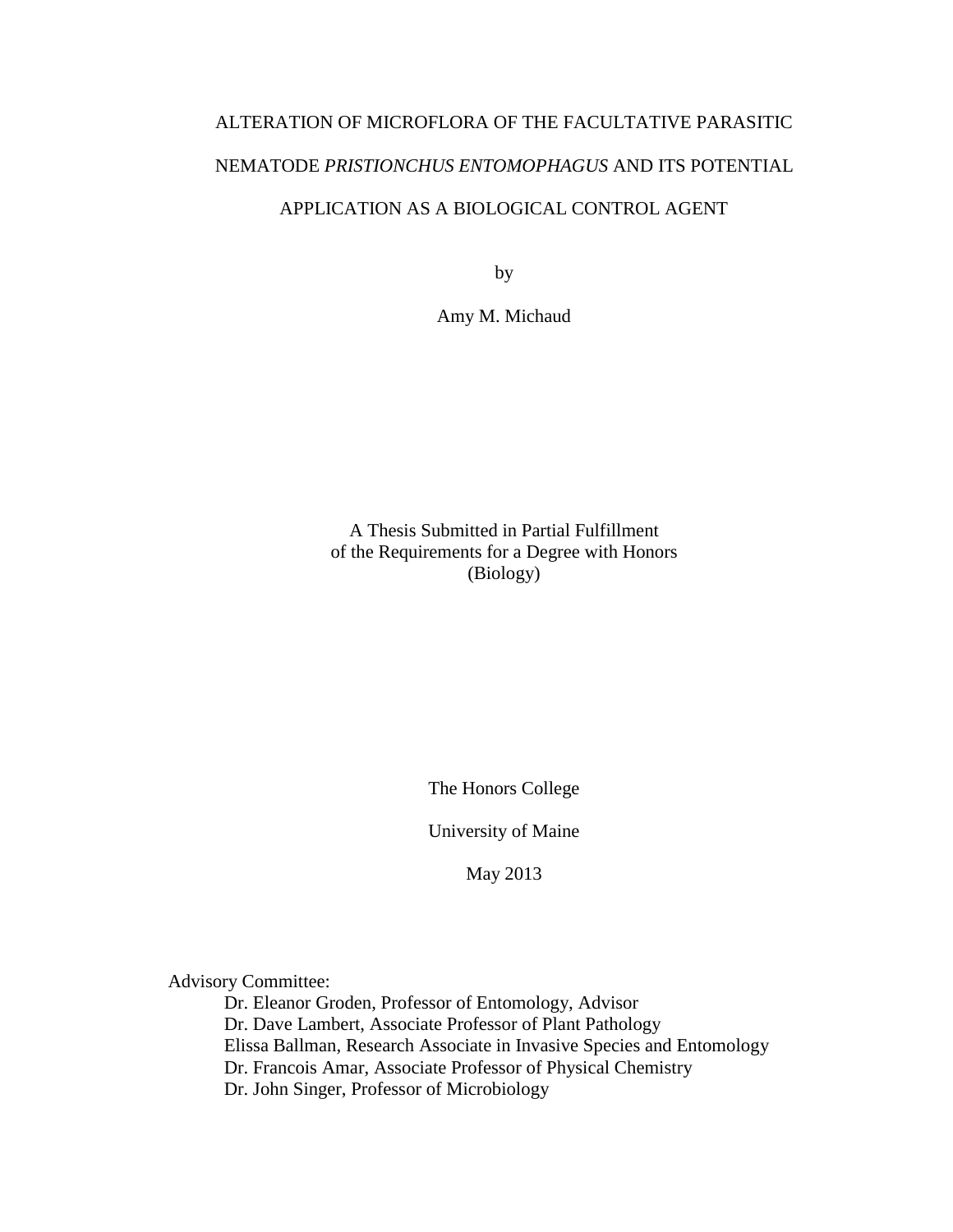Abstract:

*Pristionchus entomophagus* is a microbivorous, facultative, parasitic nematode commonly found in soil and decaying organic matter in North America and Europe. This nematode can form an alternative juvenile life stage capable of infecting an insect host. The microflora of *P. entomophagus* is highly variable and may contribute to insect host mortality. *Pristionchus entomophagus* is not associated with specific bacterial species, and its microflora may possibly vary with habitat and/or hosts. The goal of this project was to develop protocols to transfer labeled bacteria to *P. entomophagus*, and then assess transfer of the labeled bacteria to an insect host via exposure to altered nematodes. Successful inoculation of the nematodes and transfer to the insect would provide a method to enhance virulence of *P. entomophagus* for use against *M. rubra* and other pest insects. I successfully developed a protocol to alter the microflora of *P. entomophagus* nematodes, but was unable to confirm transfer of the target bacteria by nematodes to *Galleria mellonella* larvae. The internal microflora of most adult nematodes was altered and juveniles exposed to the labeled bacteria were seen to carry it on the external surface of their cuticle. Juveniles are the infective stage, and without internal haborage, they may be poor vectors of the target bacteria. Another challenge in developing *P. entomophagus* as a biological control agent is potential nematicidal activity of entomopathogenic bacteria. Overall, the results of this study are promising and provide the initial steps towards the development of *P. entomophagus* with enhanced virulence as a biological control agent.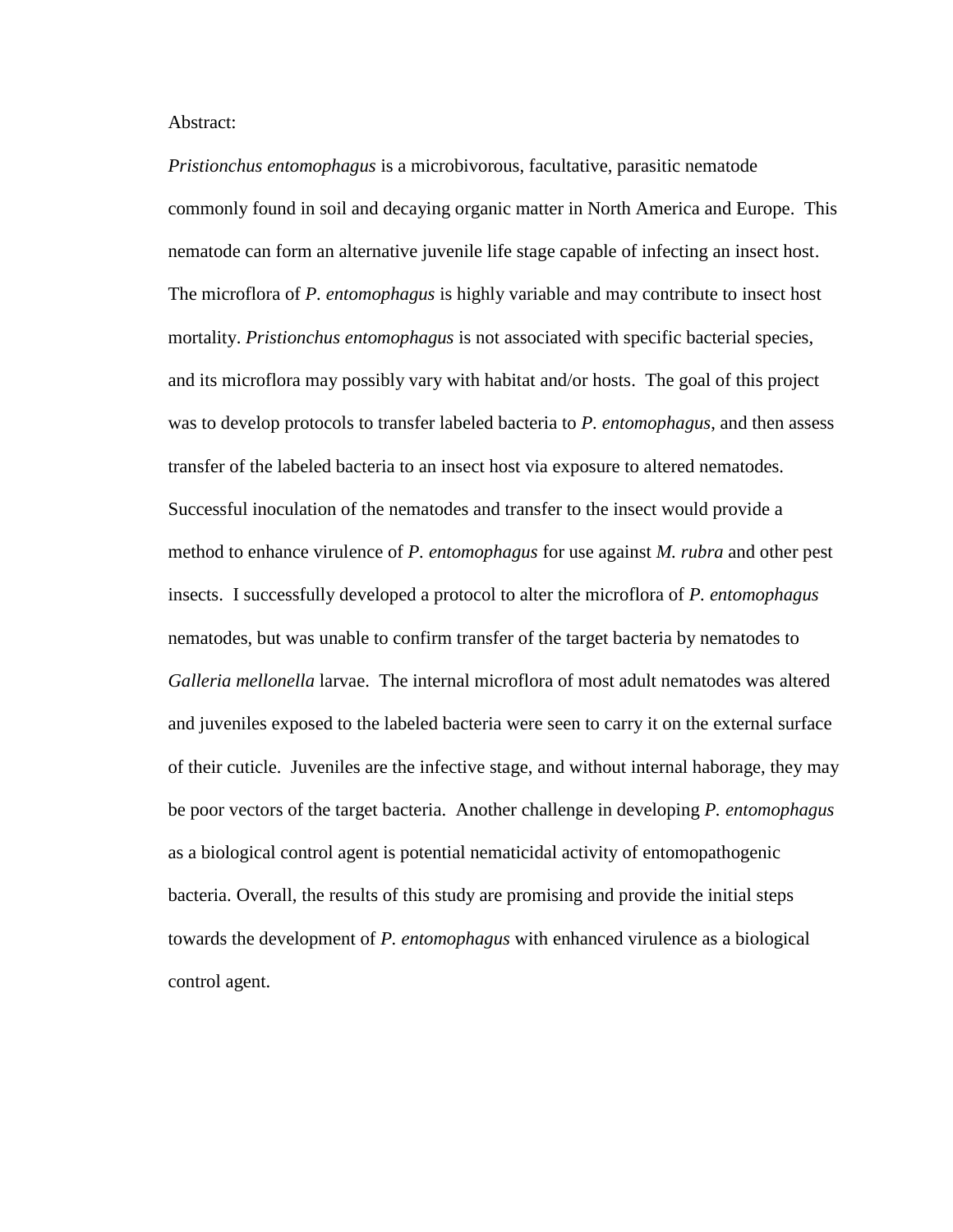## Acknowledgments

I would like to thank Frank Drummond, Jennifer Lund, Michelle Goody, and Tamara Levitsky for their assistance with data collection, microscope use, writing, and statistical analysis. I would also like thank my honors thesis advisor, Eleanor Groden, and my committee; Elissa Ballman, John Singer, Francois Amar, and David Lambert for their time and contributions to my project. This project was funded by the Center for Undergraduate Research Fellowships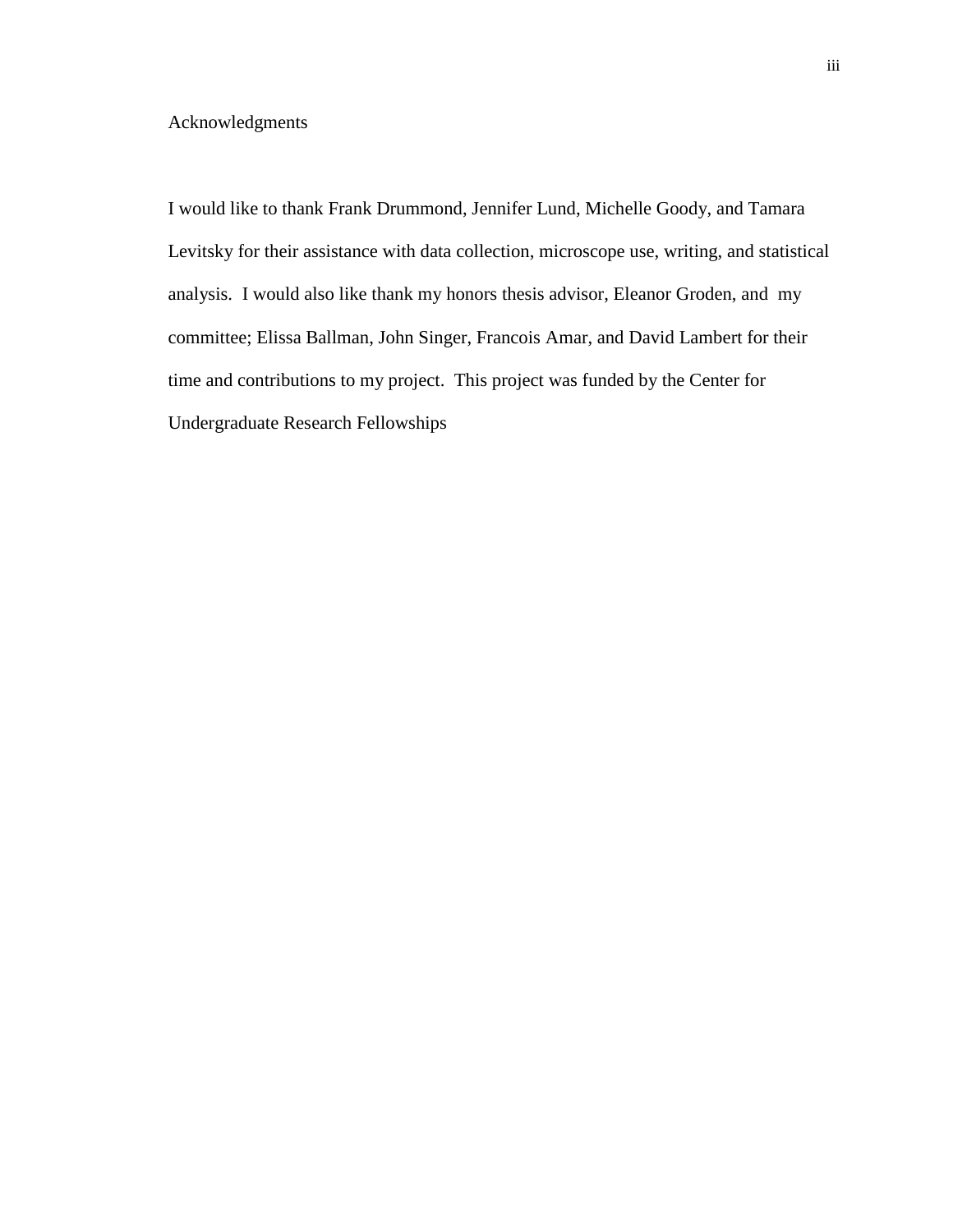## Table of Contents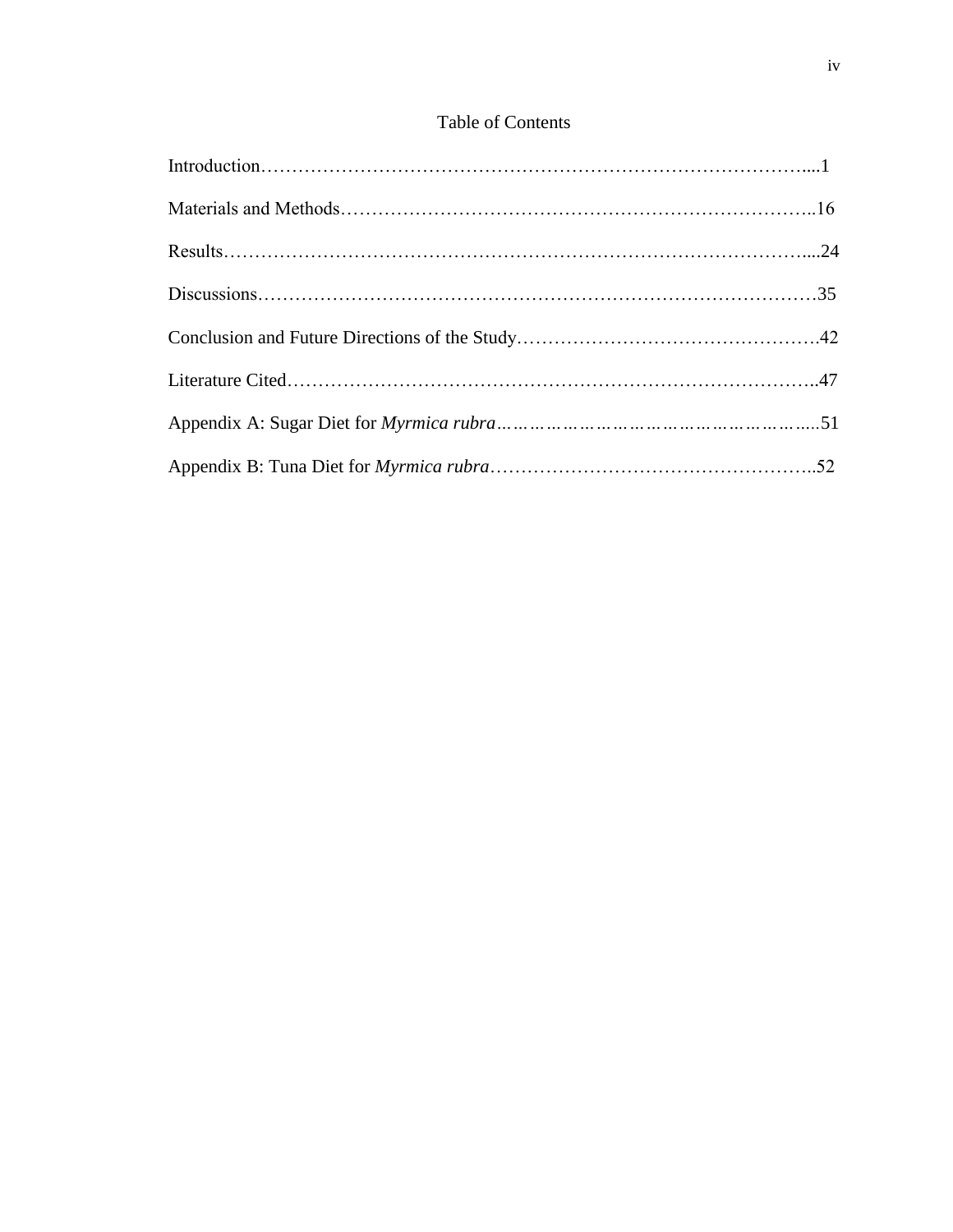## List of Figures

| Figure 1: White trap containing a G. mellonella cadaver for the collection of emerging  |
|-----------------------------------------------------------------------------------------|
|                                                                                         |
| Figure 2: RFP labeled P. aeruginosa grown on NGM. NGM is a nutrient-poor media and      |
|                                                                                         |
| Figure 3: Adult and juvenile nematodes on NGM. Red arrows indicate adults and the       |
|                                                                                         |
| Figure 4: Manual transfer of nematodes. Nematodes are individually picked up using a    |
|                                                                                         |
| Figure 5. Survival in G. mellonella larvae during 14 days of exposure to nematodes that |
| emerged from M. rubra colonies collected on Breakneck Road in Acadia National Park,     |
| in Bar Harbor, ME. Mean larvae survival indicates the average quantity of waxworms      |
|                                                                                         |
| Figure 6. Survival in G. mellonella larvae during 14 days of exposure to nematodes that |
| emerged from M. rubra colonies collected from the Acadia National Park Visitors Center  |
| in Hulls Cove, Bar Harbor, ME. Mean larvae survival indicates the average quantity of   |
| waxworms surviving out of the initial five waxworms. (Error bars depict SE)26           |
| Figure 7: Survival in G. mellonella larvae during 14 days of exposure to nematodes that |
| emerged from M. rubra colonies collected in Orono, ME. Mean larvae survival indicates   |
| the average quantity of waxworms surviving out of the initial five waxworms. (Error     |
|                                                                                         |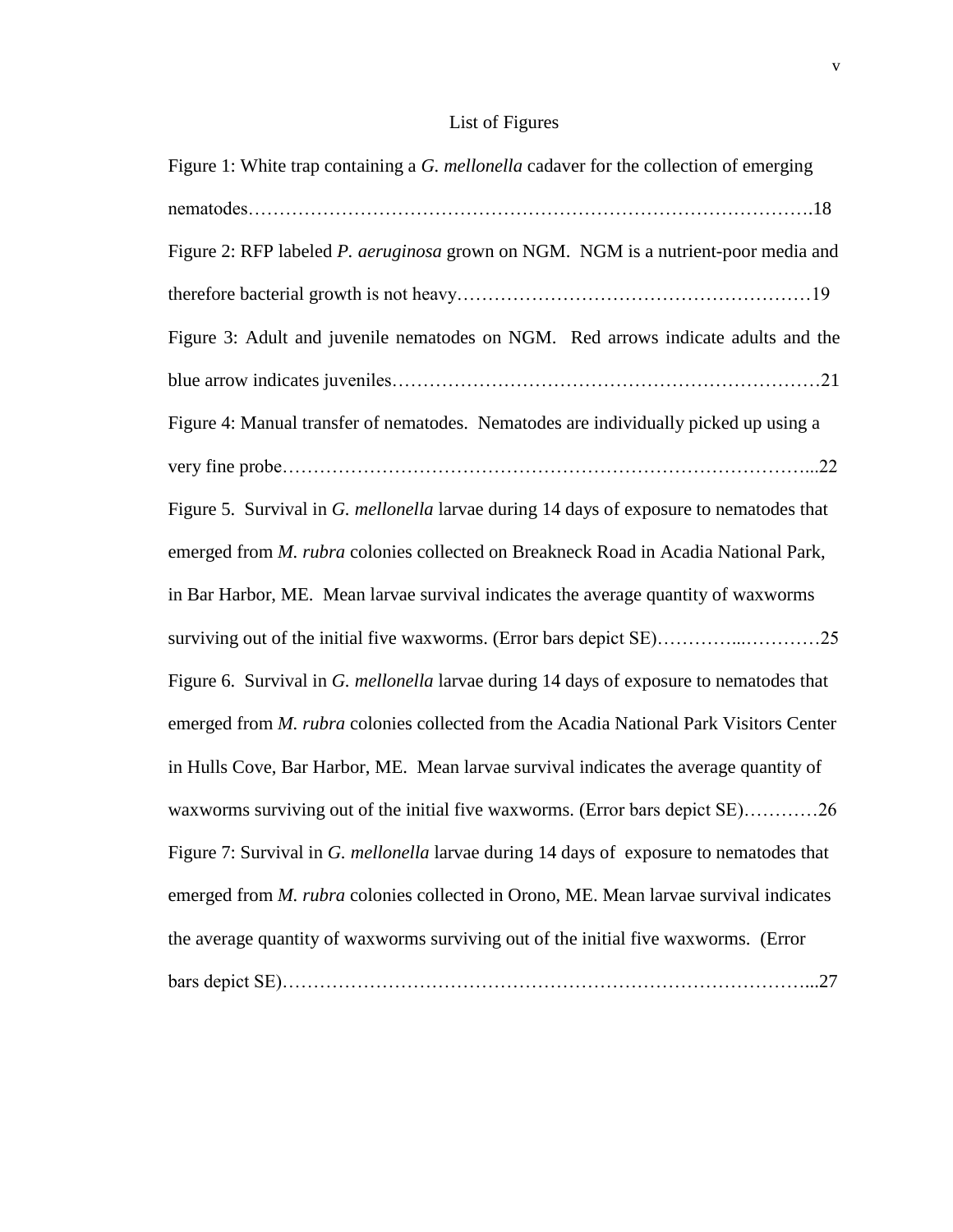| Figure 8: Proportion of adult and juvenile nematodes showing fluorescence from RFP               |
|--------------------------------------------------------------------------------------------------|
| labeled P. aeruginosa either internally in their digestive tract or externally on their cuticle. |
|                                                                                                  |
| Figure 9: Proportion of adult and juvenile nematodes showing any fluorescence (internal          |
| or external) from RFP-labeled P. aeruginosa. (Error bars depict SE)31                            |
| Figure 10: Nematodes exposed to RFP labeled P. aeruginosa (A-C) and RFP labeled E.               |
| coli (D). The images on the left are brightfield with fluorescent microscopy and the             |
| images on the right are fluorescent microscopy only. A: juvenile nematode without                |
| internal or external fluorescence; C: juvenile nematode with external fluorescence; B and        |
|                                                                                                  |
| Figure 11: Survival of G. mellonella larvae exposed to altered and unaltered nematodes           |
| from the Breakneck Road site in Acadia National Park, Bar Harbor, ME. Altered                    |
| nematodes were exposed to RFP-labeled P. aeruginosa. Mean larvae survival indicates              |
| the average quantity of waxworms surviving out of the initial six waxworms (Error bars           |
|                                                                                                  |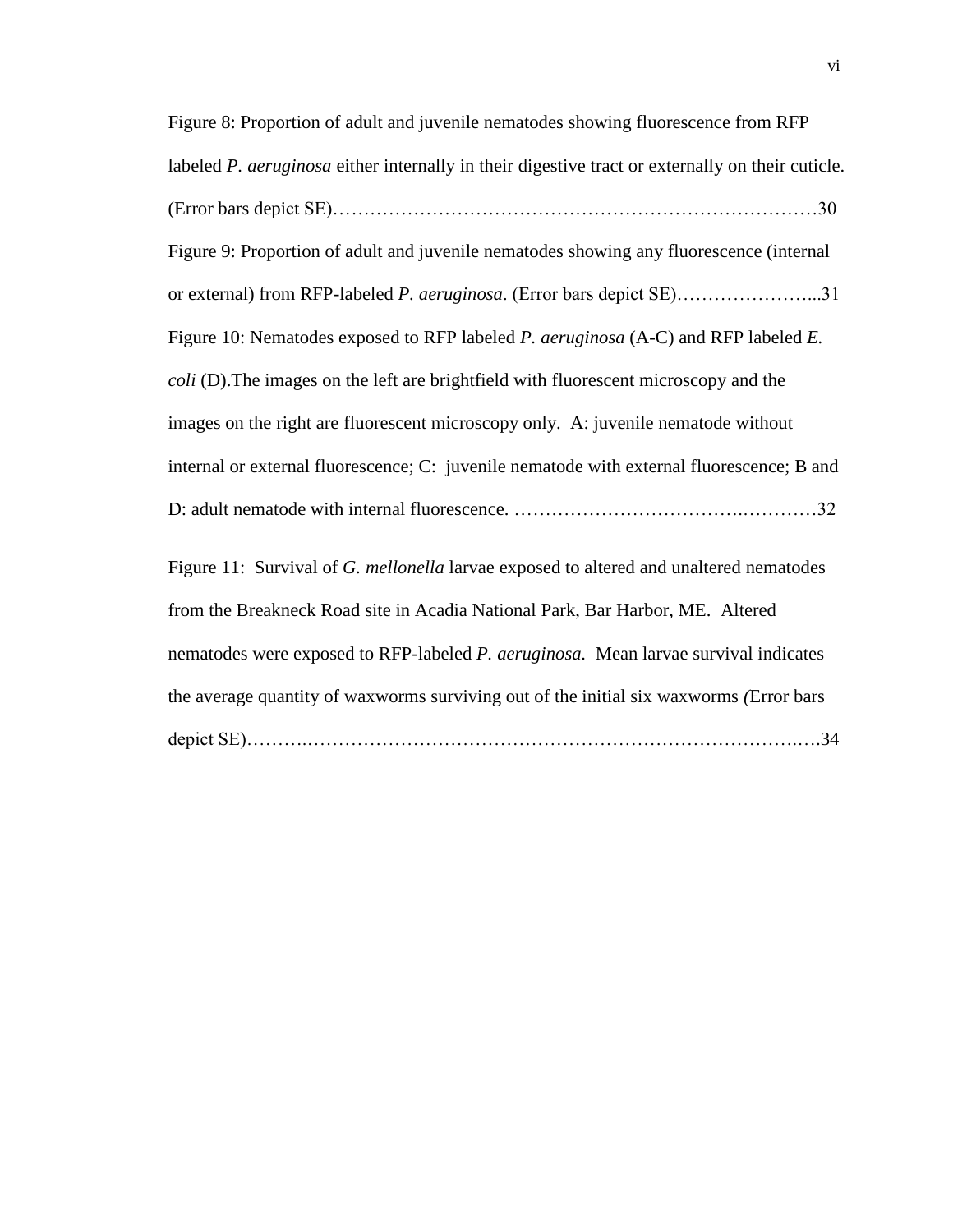## List of Tables

| Table 1: GPS coordinates of <i>Myrmica rubra</i> colony collection sites17                          |  |
|-----------------------------------------------------------------------------------------------------|--|
| Table 2: Ninety-five percent confidence intervals from survival analysis of G. mellonella           |  |
| larvae after exposure to nematodes from Breakneck Road (BNR), Orono (OR), and                       |  |
|                                                                                                     |  |
| Table 3: Nematode survival after exposure to RFP labeled <i>E.coli</i> and <i>Paenibacillus</i> sp. |  |
|                                                                                                     |  |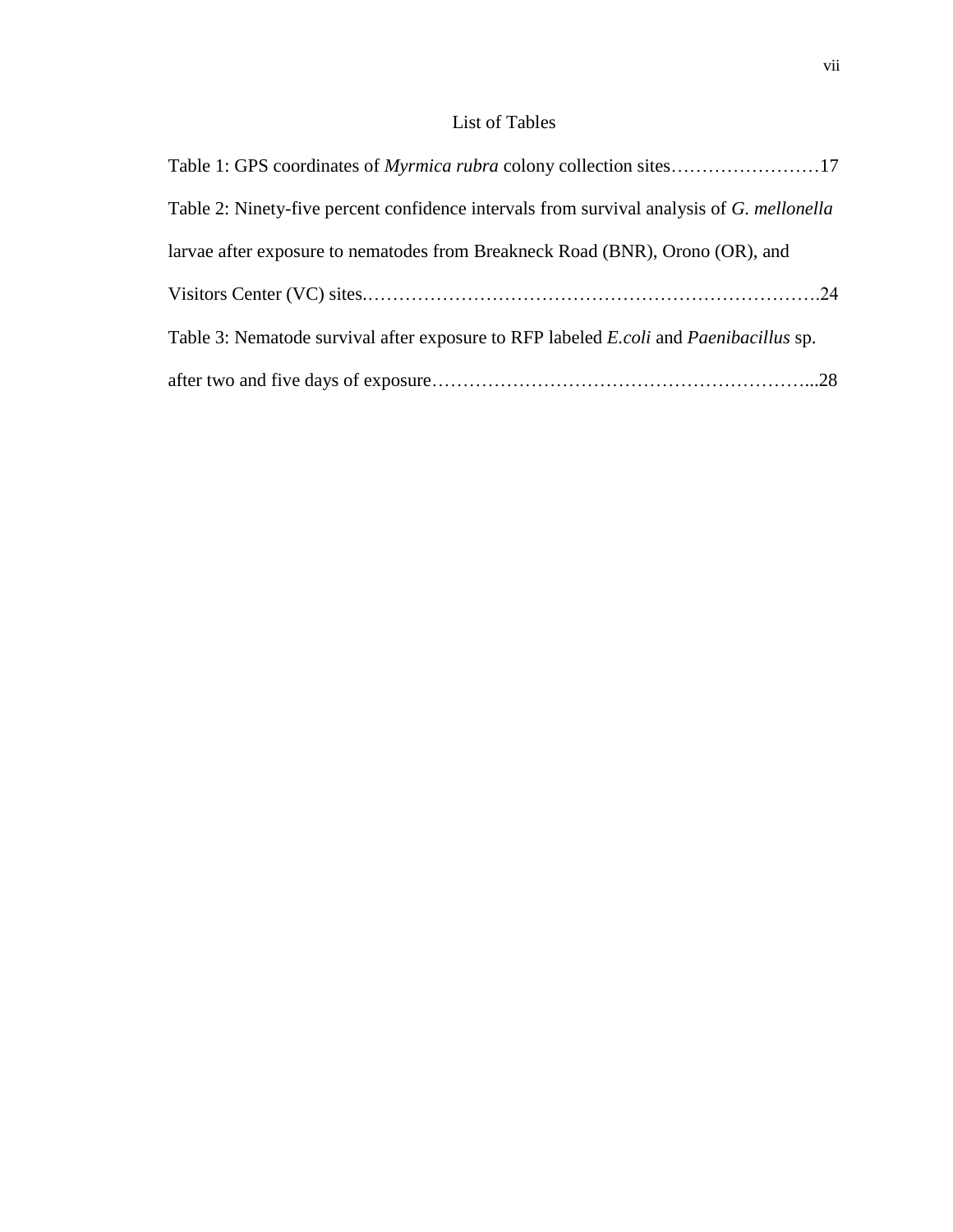#### **Introduction:**

#### General Nematode Biology and Diversity

Phylum Nematoda, commonly referred to as roundworms, are among the most genetically diverse and abundant multicellular organisms (Raven 1998). Though fewer than 25,000 species have been described, there are an estimated 500,000 to 100,000,000 species worldwide. Diverse morphological, behavioral, and physiological adaptations have allowed nematodes to adapt to virtually every habitat including 75% that are freeliving in aquatic and soil habitats (Roberts 2000)*.* Most are microbivorous (consume bacteria, fungi, and/or algae), while others are herbivorous, predaceous, or parasitic (hosts include plants, invertebrates or vertebrates) (Raven 1998).

#### Insect- Nematode Interactions

It is estimated that 90% of insect pests have at least one developmental stage in soil (Akhurst 1986), providing ample opportunity for interactions between nematodes and insects. More than thirty nematode families are known to associate with or parasitize insects (Stock and Hunt 2005). Common insect-nematode interactions include phoretic, necromenic, facultative parasitic and obligate parasitic. Potentially the most common interaction (at least 14 nematode families including Diplogasteridae) is phoretic (Poinar 1975). Phoretic and necromenic interactions may be a pre-adaptation to parasitic insectnematode interactions (Dillman et al. 2012).

In phoretic interactions the insect serves only as a means of transport and dispersal and is not necessary for the survival of the nematode (Poinar 1975). Dauer stage nematodes are free-living, highly resistant to unfavorable environmental conditions,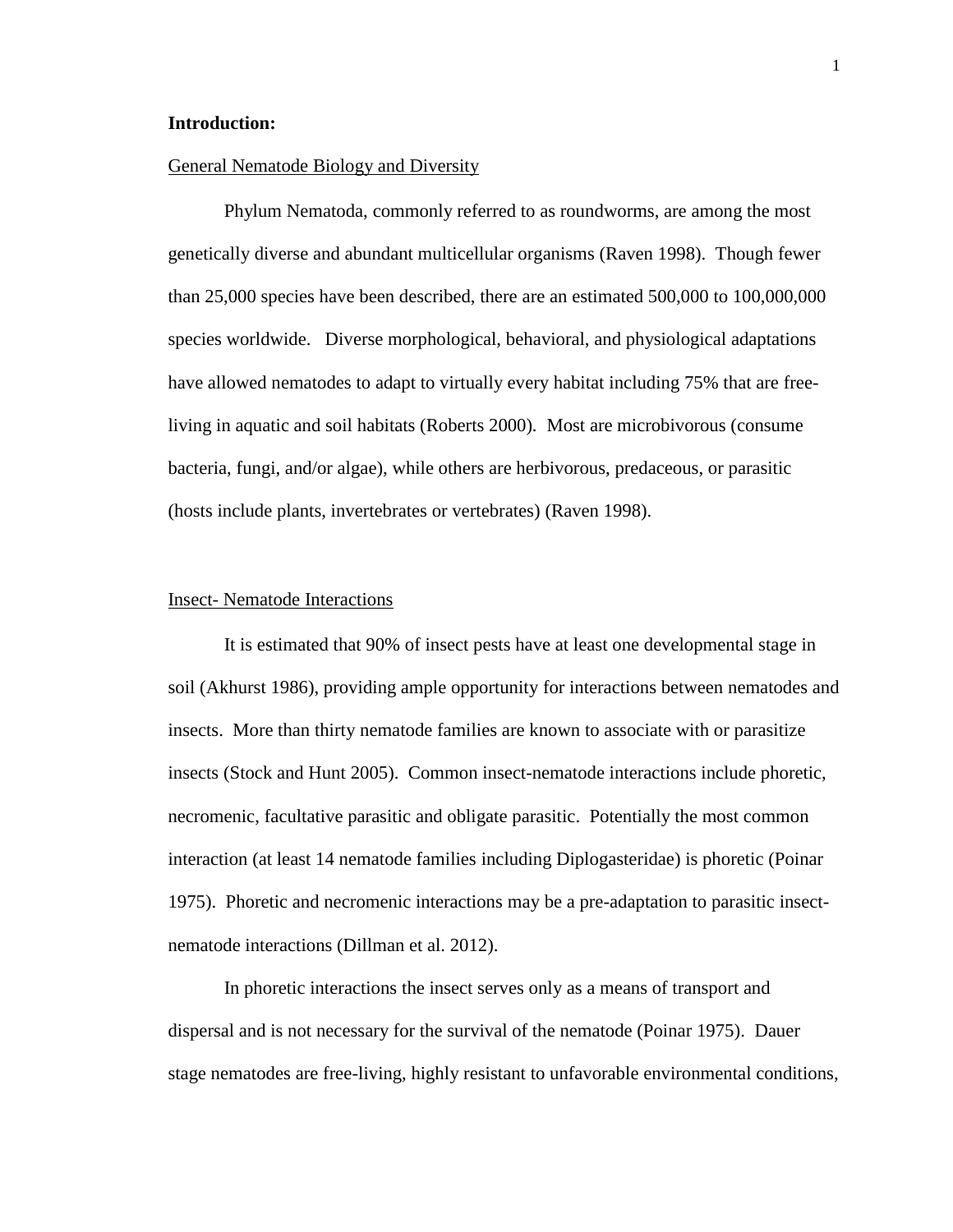non-reproductive infective juveniles (Bellows 1999). The dauer stage is an alternative third instar juvenile stage that retains the cuticle of the second instar. Nematodes typically enter the dauer stage when environmental conditions are unfavorable and during phoretic life stages. In phoretic interactions, dauer juveniles typically attach to internal or external surfaces of the insect and rarely have a negative impact upon the host (Poinar 1975).

Another type of insect-nematode interaction is necromenic association, a more specific interaction than phoretic in which nematodes enter the host insect and feed on bacteria and fungi that proliferate upon host death (Rae et al. 2008). Nematodes in the genus *Pristionchus* are often considered to have necromenic interactions with their insect hosts. Necromenic nematodes may be unable to parasitize and utilize host nutrients until the host has died and therefore are unable to mature and reproduce in the living host (Poinar 1972). Necromenic insect interactions may be a pre-adaptation to parasitism as the nematode is exposed to low oxygen and toxic host enzymes (Rae et al. 2008). The genome of *Pristionchus pacificus* (Diplogasterida: Diplogasteridae Sommer), a necromenic nematode, has abundant genes encoding for degradative and detoxifiying enzymes, which assist in survival in the harsh and toxic insect cadavers (Dieterich et al. 2008)

Parasitic interactions include both obligate (no free-living stage and requires a living host to complete its lifecycle) and facultative parasites (gains nutrients from host and are capable of reproduction in the absence of an insect-host environment) (Rae et al. 2008, Poinar 1972). The damage caused by both facultative and obligate parasites varies tremendously and does not necessarily result in host death. Facultative parasites are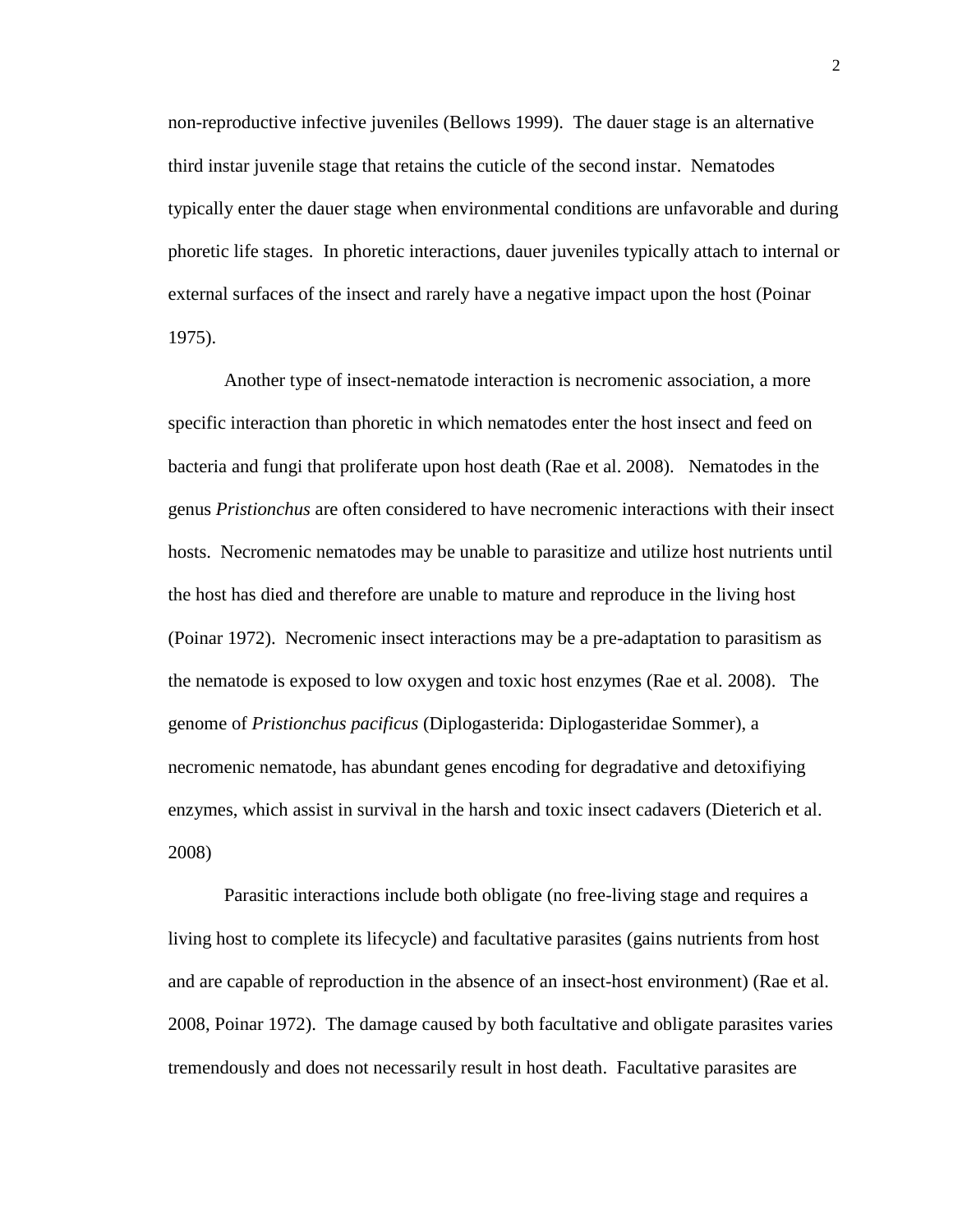found in a variety of nematode families, including: Diplogasteridae, Tylenchida, Neotylenchidae, and Rhabditidae. The mechanism of facultative parasitism can vary between species. *Pristionchus aerivora* (Rhabditida: Diplogasteridae Cobb) can be considered a facultative parasitic nematode because it requires an insect host for the maturation of juvenile nematodes but not for reproduction of the adults. In *P. aerivora*, adult nematodes exit and reproduce outside of the host (Chitwood 1974). Many diplogasterid nematodes that mature and reproduce in insect hosts in the wild can mature and reproduce without insect hosts in the laboratory (Poinar 1972). Facultative parasitic Diplogasterid nematodes typically lack highly specific nematode-bacteria interactions. It is especially important to note that due to a lack of grinder in the terminal bulb of the pharynx (present in Rhabditids); Diplogastrid nematodes do not fully lyse bacteria and can disseminate viable bacteria that can contribute to insect mortality (Rae et al. 2008).

Obligate insect parasites can be found in at least 13 nematode families, with the best understood examples being in the orders Mermithidae, Steinernematidae, and Heterorhabditidae (Bellows 1999; Poinar 1975). Most obligate parasitic nematodes parasitize only one host during development, with only three families utilizing multiple hosts. *Steinernema* and *Heterorhabditis* nematode species have symbiotic interactions with the bacteria genera *Xenorhabdus* and *Photorhabdus*, respectively. This symbiosis between bacteria and nematode is essential for bacteria and nematode survival, as well as host death (Rae et al 2008). Daeur juveniles of these species actively seek and enter their hosts, where they release pathogenic symbiotic bacteria (Bellows 1999). Juveniles mature and reproduce within their cadaver, and reassociate with symbiotic bacteria before emerging from the cadaver (Dillman et al. 2012). Symbiotic bacteria does not appear to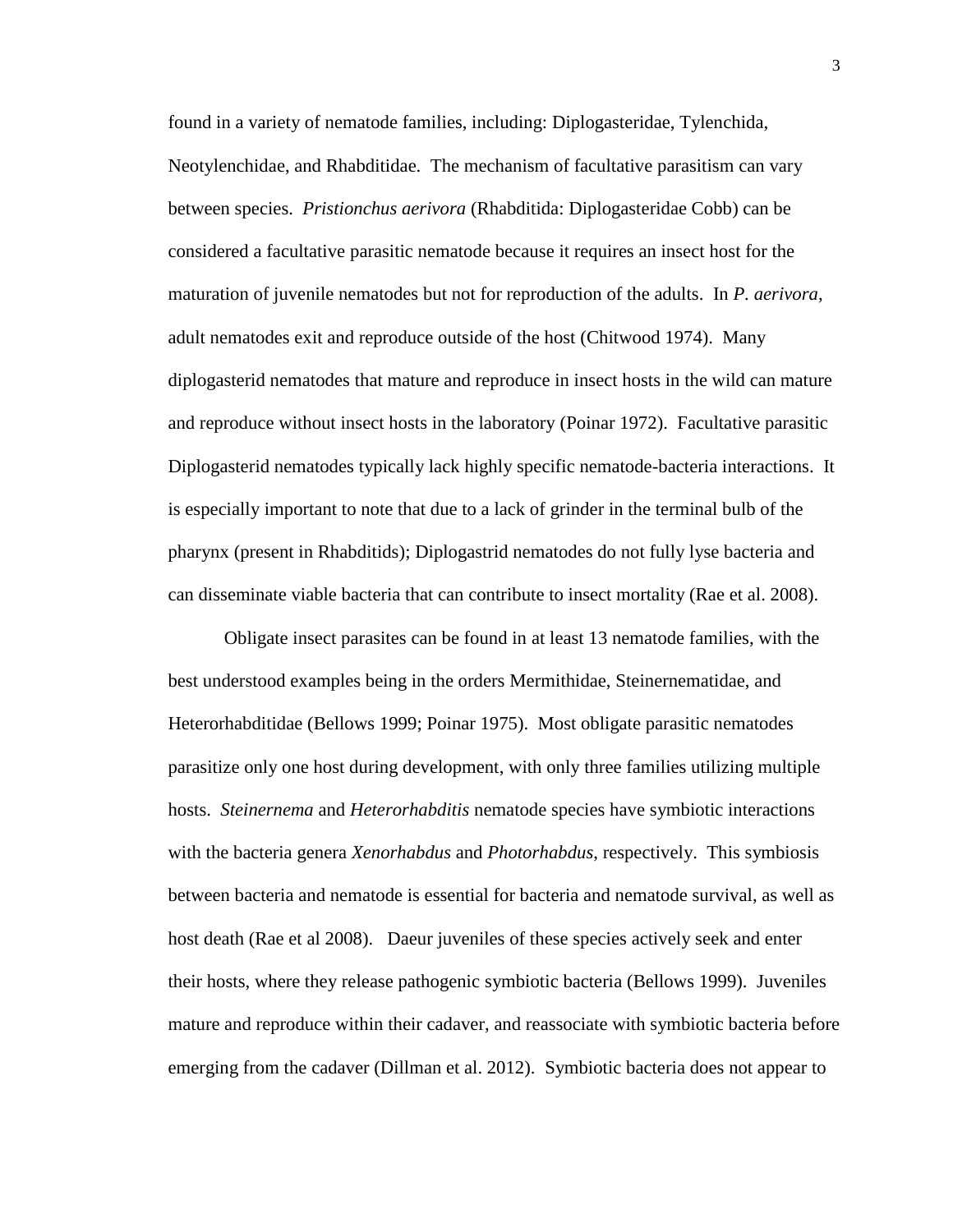be important in Mermithidae nematode pathogenesis, as nematodes mature to third instar juveniles within their host and cause host mortality by puncturing the hosts' cuticle as it exits (Bellows 1999).

#### Entomopathogenic Nematodes as Biological Control Agents

Nematodes are frequently associated with insects, mites, and molluscs of importance to agricultural, health, and forest industry (Stock and Hunt 2005). Of the more than 30 nematode families associated with insects, only seven have been major targets of biological control research, including: Mermithidae, Allantonematidae, Neotylenchidae, Sphaerularidae, Rhabditidae, Steinernematidae, and Heterorhabditidae, with the latter two being the main focus for biological control programs (Lacey et al. 2001). Although these seven families have been the focus of nematode biological control research, other nematode families have the potential to be utilized as biological control agents (Stock and Hunt 2005).

Nematodes utilized for biological control are almost always obligate parasites, with *Deladenus siricidicola* (Tylenchida: Neotylenchidae Bedding) being the notable exception as it can alternate between parasitic and mycetophagus life cycles (Stock 2005). Parasitic nematodes are considered true entomopathogenic nematodes when they have a symbiotic relationship with pathogenic bacteria that facilitates rapid mortality relative to other types of insect-nematode associations and are unambiguously distinguishable from phoretic, necromenic, and other parasitic interactions (Dilman et al. 2012).

Nematodes of the family Mermithidae are obligate parasites and are among the largest nematodes (up to 20 cm) that associate with insects (Bellows 1999).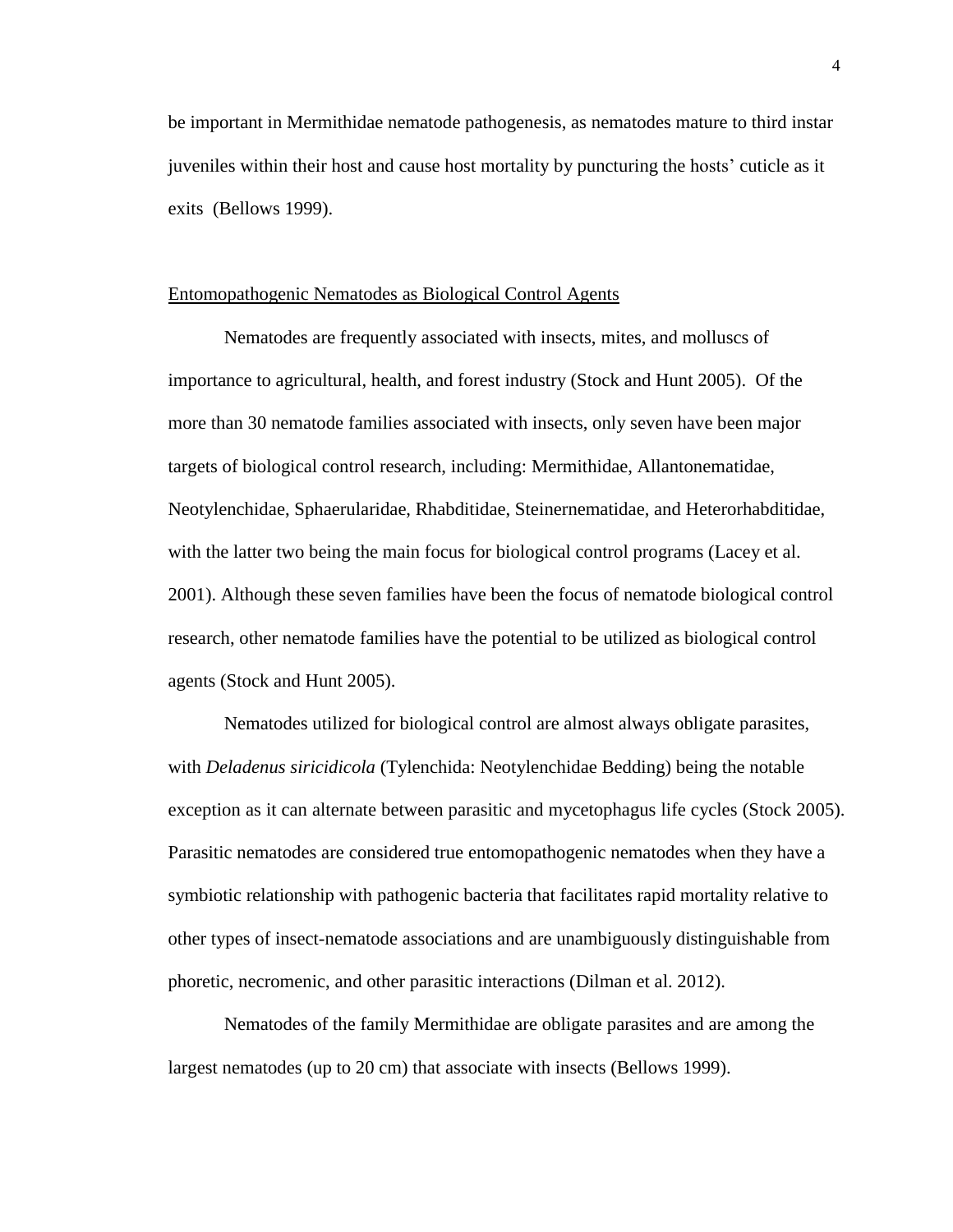*Romanomermis culicivorax* (Mermithida: Mermithidae L.) parasitizes mosquitos and was briefly investigated as a potential biological control agent for mosquito control. However, this research was mostly discontinued because of high cost, relatively poor efficiency, and the advent of commercially available *Bacillus thuringiensis* (Bellows 1999, Stock 2005). Due to various aspects of Mermithid life history, use of Mermithids as biological control agents result in only moderately long term reduction in insect populations (Stock 2005). The Tylenchid nematode, *Deladenus siricidicola*, was successfully used against the European wood wasp (*Sirex noctilio* (Siricoidea: Siricidae Fabricius)), an invasive wasp introduced into Australia from imported exotic pine trees. Due to the peculiar life cycle of *D. siricidicola* (a parasitic and a mycetophagous life cycle), it can also be mass produced, an important quality in commercializing biological control agents.

Entomopathogenic nematode research has focused upon the families Steinernematidae and Heterorhabditidae and is currently a very active field of research (Stock 2005). These nematodes have mutualistic association with pathogenic bacteria genera (Bellows 1999). *Xenorhabdus*, the symbiotic bacteria of *Steinernema* nematodes, and *Photorhabdus*, the symbiotic bacteria of *Heterorhabditis* nematodes, have a complex life cycle that includes a symbiotic phase within the nematode and a pathogenic phase within the insect host (Forst 1995). The nematodes require the presence of the symbiotic bacteria within the cadaver for reproduction (Gaugler 2002). Free living isolates of *Xenorhabdus* and *Photorhabdus* have not been isolated from soil or water, and may be unable to survive in the natural environment without symbiotic association with nematodes (Forst 1995). The pathogenicity of specific *Xenorhabdus* and *Steinernema*  species varies. For example *X. nematophilus* is highly pathogenic to the tobacco horn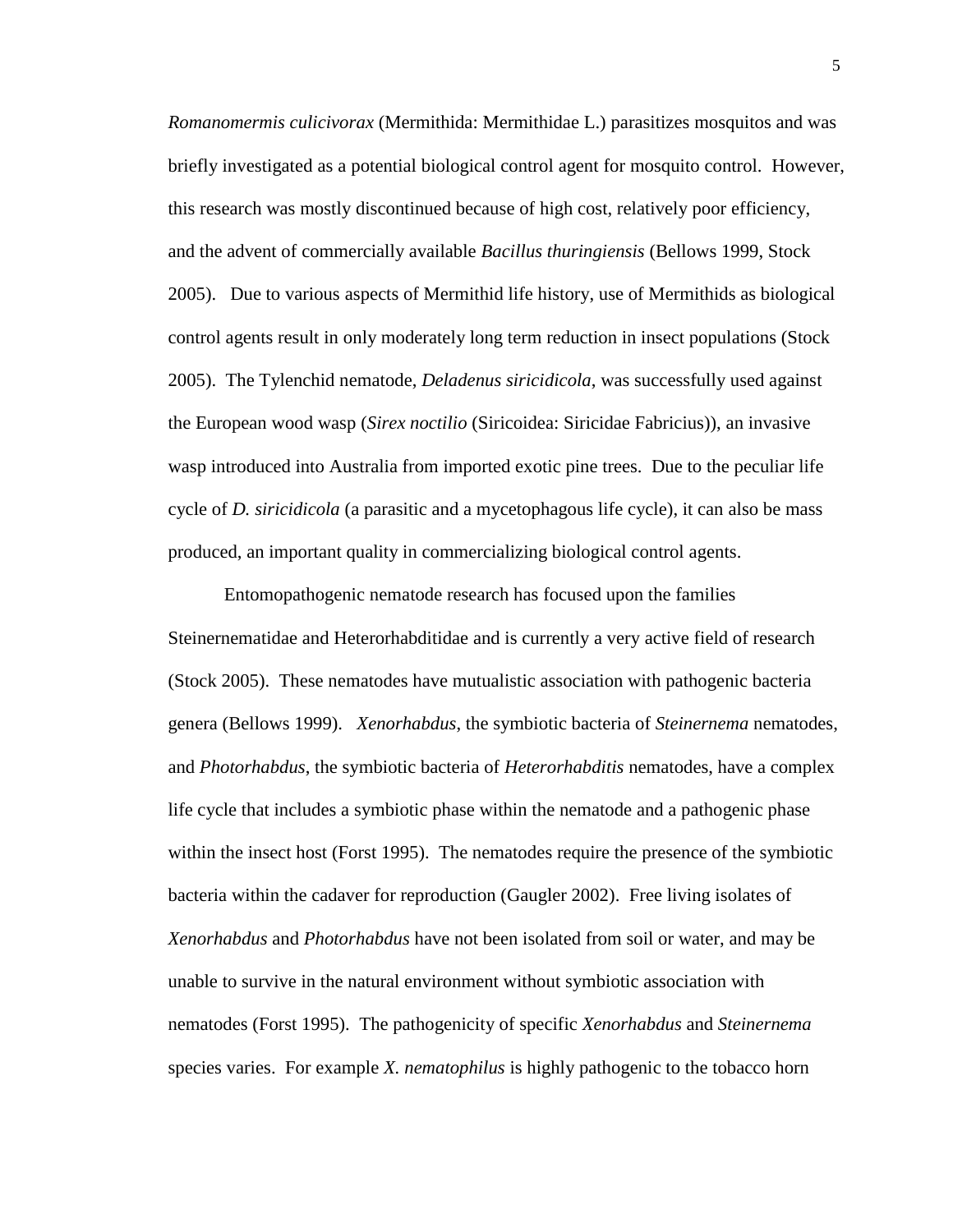worm (*Manduca sexta* (Lepitodoptera: Sphingidae L.)), an organism inherently with strong defenses against pathogenic bacteria, while *X. poinarii* and *X. japonica* appear to lack pathogenic factors present in other *Xenorhabdus* species (Forst 1995).

Upon accessing the hemocoel through the spiracles or directly through the cuticle, the nematode releases bacteria into the host's hemolymph where the bacteria proliferate (Snyder et al. 2007). In Steinernematids, *Xenorhabdus* bacteria are released through the anus. After release, the bacteria secrete several products, including: lipase, phospholipase, protease, and antimicrobial compounds (Bellow 1999). These degradative enzymes break down macromolecules within the insect, providing nutrients to the reproducing nematodes while the antimicrobial compounds suppress the growth of other microorganisms in the cadaver. When nematode populations are high and nutrients become limiting, the nematodes reassociate with the symbiotic bacteria, and exit the cadaver to seek a new host (Snyder et al. 2007). Colonization of symbiotic bacteria in the nematodes occurs in a specialized vesicle, a distended region of the anterior portion of the intestine. In the vesicle, one or a few bacterial cells bind to an unattached acellular mass (subcellular intravesicular structure) and proliferate until the vesicle is full (Snyder et al. 2007).

A few genera of Diplogasterid nematodes have been studied as plant biological control agents (Stock and Hunt 2005). The ease of *in vitro* culture, short life cycle, high rate of predation, ability to switch to bacteriophagy in the absence of prey, and an environmentally resistant daeur stage make Diplogasterid nematodes strong candidates for use as biological control agents. Diplogasterid nematodes frequently have phoretic and necromenic interactions, and occasionally facultative parasitic interactions with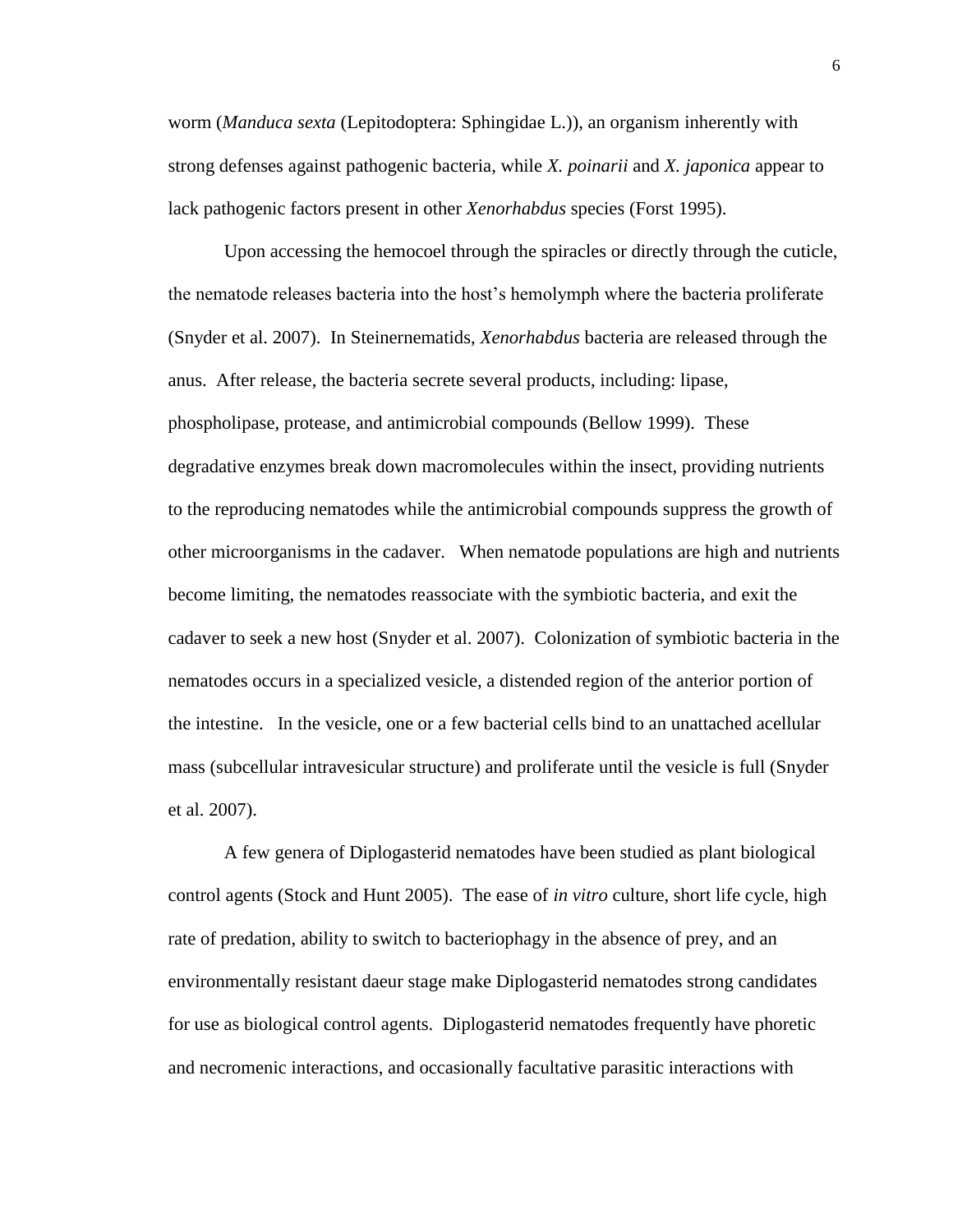insects (Poinar 1975). With various morphological and behavioral adaptations being amenable to use as biological agents and frequent interactions with insects, Diplogasterid nematodes are potentially favorable targets of biological control research. In addition to these important qualifications, Diplogasterid individuals also lack a grinder in their terminal bulb and therefore are able to disseminate intact bacteria (Poinar 1975, Chantanao and Jensen 1969).

#### Phylum: Nematoda, Order: Diplogasterida, Family: Diplogasteridae

The family Diplogasteridae is a cosmopolitan nematode family commonly found feeding upon bacteria and other microrganisms in soil and decomposing organic matter (Poinar 1975). Diplogasteridae is monophyletic group within the Rhabditidae and includes 300 known free-living species in 28 genera. Most diplogastrids are gonochoristic (unisexual), with hermaphrodites found only in the genera *Pristionchus* and *Diplogasteroides* (Mayer 2007).

A peculiar feature of Diplogastrid development, including *Pristionchus*, is three postembryonic juvenile stages where most nematodes have four (Fürst von Lieven 2005). The first and second postembryonic molts occur before hatching and the nematode hatches as a second instar juvenile instead of a first instar juvenile (Fürst von Lieven 2005; Hong 2006). As a result of the first juvenile instar molting inside the egg, the mouthparts (stoma) have more time to develop a higher degree of complexity (found in 75% of described Diplogastrids) including; movable teeth, claws, and denticles. Complex stoma morphology is used to feed on fungal spores, ciliates, and other small metazoans. Though these food sources are present in niches where Rhabditidae are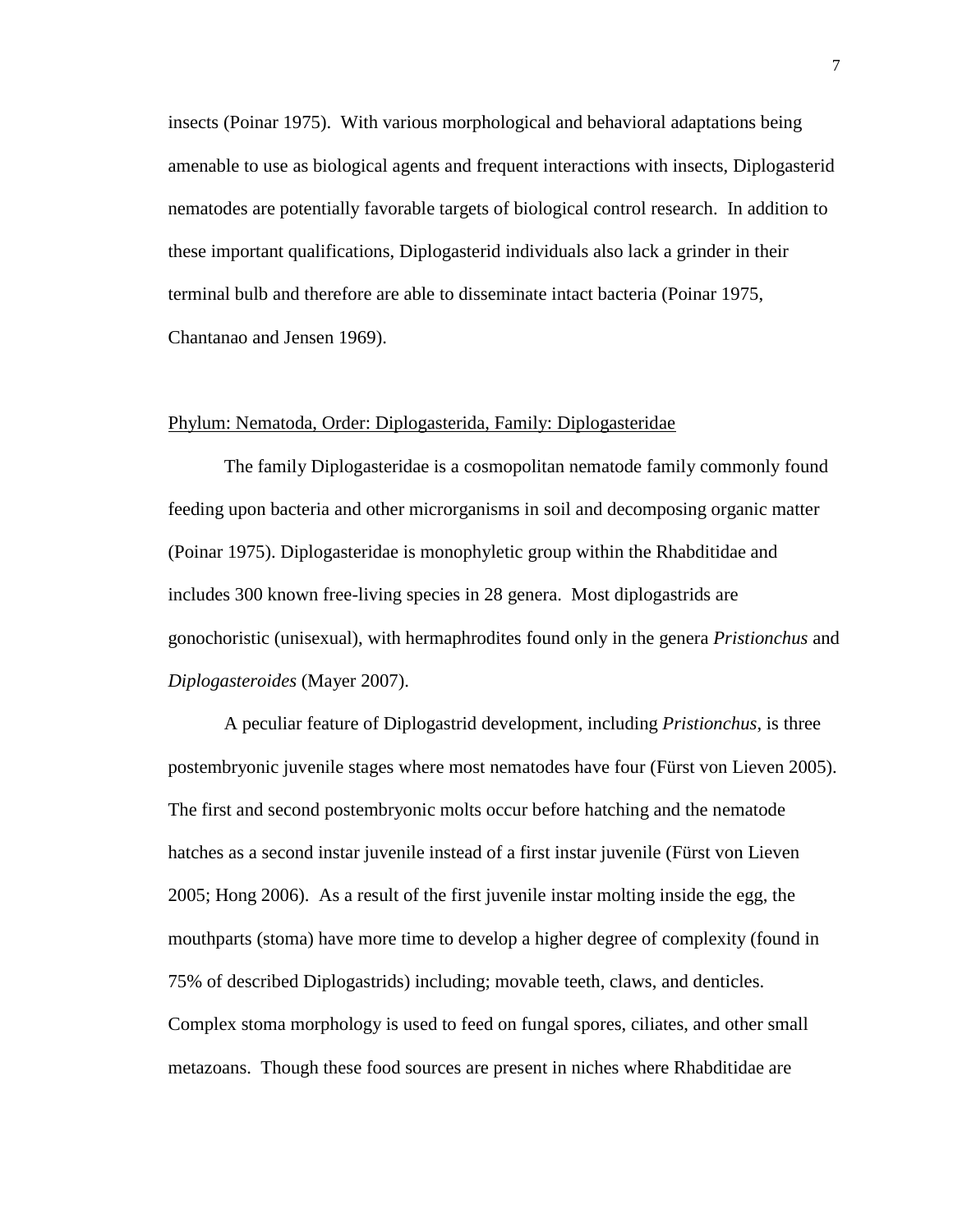present, only Diplogastrids evolved mechanisms to access these potential food sources. Another unique morphology is a terminal bulb (typical for Rhabditids) that lacks a grinder (unique to Diplogastrids) (Fürst von Lieven and Sudhaus 2000).

Juvenile stages frequently exhibit phoretic (internal and external) interactions with beetles, termites and ants (Poinar 1975). Other Diplogasterid species can act as facultative parasites (including *Pristionchus uniformis* in the potato beetle, *Leptinotarsa decemlineata* (Coleoptera: Chrysomelidae Say) in which daeur juveniles rapidly proliferate in the host's intestine causing mortality before feeding and multiplying in the cadaver (Poinar 1975).

#### Genus: *Pristionchus*

*Pristionchus* is a genus of nematode with a cosmopolitan distribution and diversity of insect hosts. *Pristionchus* nematodes have been collected directly from insects (predominately beetles), from soil, and decaying organic matter (Sudhaus and Furst von Lieven, 2003, Herrmann et al. 2006a). The 31 described and several undescribed species of *Pristionchus* have diverse biogeographic distributions and reproductive strategies (gonochoristic or hermaphroditic) (Mayer et al. 2007, Herrmann et al. 2006).

Nematodes of the genus *Pristionchus*, particularly *Pristionchus pacificus,* have been utilized as model organisms due to their high brood size, short generation time, and hermaphroditic reproduction (Hong 2006). Diplogasteridae (including *Pristionchus*  pacificus) is a sister group of some rhabidids (including *C. elegans*) based upon molecular evidence (Blaxter 1998). Due to the relatedness to *C. elegans*, *P. pacificus*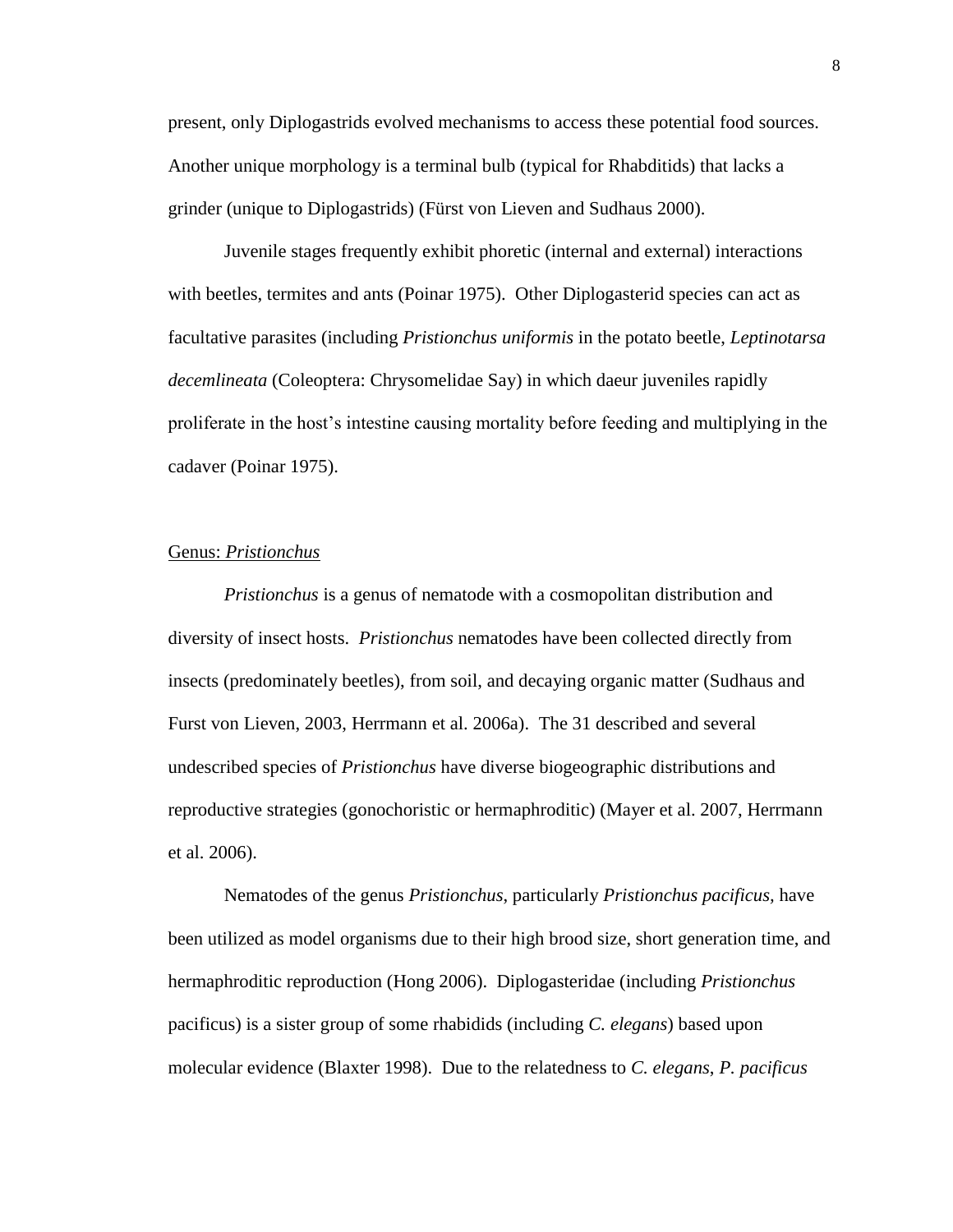was originally studied as a comparative model organism for *C. elegans* and later as model organism for developmental and evolutionary biology. *Pristionchus pacificus* was the first non-*Caenorhabditis* nematode with a fully sequenced genome (Mayer et al. 2007, Hong 2006). Unlike *C. elegans* and like all nematodes of the family Diplogasteridae*, Pristionchus* lacks a grinder in the terminal bulb which normally disrupts and often lyses ingested bacteria (Rae et al. 2008). As *Pristionchus* nematodes lack a grinder, they are capable of disseminating whole and viable bacteria (Rae et al. 2008, Chantanao and Jensen 1969). A study found *P. lheriteiri* capable of ingesting and dispersing viable plant pathogenic bacteria and fungi. *P. lheriteiri* and other saprozoic (consumption of decaying organic matter) nematodes have a significant role in dissemination and survival of bacterial pathogens (Chantanao and Jensen 1968).

*Pristionchus*-insect interactions are a recent area of research beginning less than ten years ago (Herrmann, M et al. 2006, Rae et al. 2008). *Pristionchus* nematodes are mostly associated with beetles, including: scarab beetles (Scarabaeidae ssp), Colorado potato beetles (*Leptinotarsa decemlineata*), and oriental beetles (*Exomala orientalis*). *Pristionchus pacificus* was found on the oriental beetle in Japan and the United States (Mayer et al. 2007). *Pristionchus maupasi* and *P. entomophagus* are predominately found on cockchafers (*Melolontha* ssp.) and dung beetles (*Geotrupes* ssp.).

*Pristionchus* nematodes are not associated with specific bacteria species and are capable of ingesting a diversity of bacteria (Rae et al. 2008). Bacteria isolated from *P. entomophagus* and *P. lheriteiri* nematodes from German soil consisted mainly of bacteria in the orders Pseudomonadales, Burkholderiales, Flavobacteriales, and Xanthomonadales as well as plant pathogens (*Agrobacterium and Erwinia)*, and human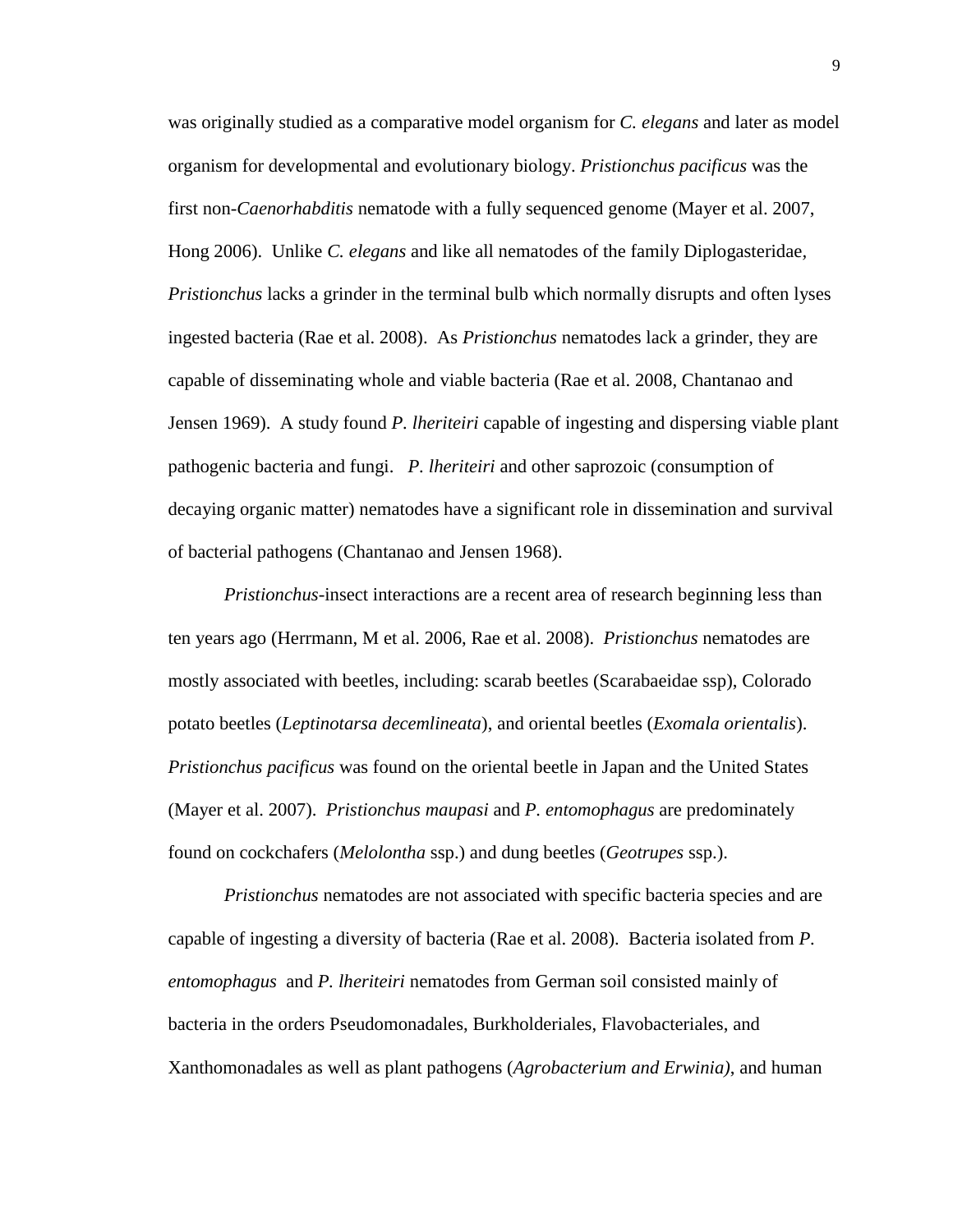pathogens (*Bordetella, Burkholderia,* and *Microbacterium*) (Rae et al. 2008).

*Pristionchus entomphagus* is hermaphroditic and found in Europe and North America (Mayer et al. 2007). It has been suggested that it may have been introduced to North America from Europe by beetles and/or human activity. *Pristionchus entomophagous* has been found in association with dung beetles, June beetles (Herrmann et al. 2006, Mayer et al. 2007), and the European fire ant (*Myrmica rubra*) (Groden et al. 2010). *Pristionchus entomophagous* was more attracted to dung beetle bacteria than *P. maupausi* and *P.* pacificus (Rae et al. 2008). Dumont (2011) examined the bacteria associated with *P. entomophagus* originally isolated from *M. rubra.* The bacteria species that he found on the cuticle and in the gut of *P. entomophagus* and hemolymph of infected *Galleria mellonella* include species that are associated with insects and soil (including rhizosphere of plants and fungi). Bacteria identified from the digestive tract included various *Paenibacillus spp*, and bacteria identified from hemolymph *Galleria mellonella* larvae infected with the nematodes included; *Serratia marcescens, S. nematodiphila*, *Pseudomonas fluorescens*, and *Delftia spp.* In Germany, Rae et al. (2008) isolated bacteria from *P. entomophagus* collected from Scarab beetles (*Geotrupes spp.*), identifying *Serratia spp*., *Pseudomonas spp.* (including *P. filiscindens)*, *Bacillus spp.*, *Ochrobactrum* sp. *Proteus Vulgaris*, and *Enterobacter amnigenus.*

#### *Pristionchus* nematodes and their potential as biological control agents

Nematodes in the genus *Pristionchus* consume a variety of bacterial species (Rae et al. 2008) and *P. lheritieri* thrive upon *Serratia marcescens* and several pathogenic phytobacteria species in laboratory cultures (Chantanao and Jensen 1968). As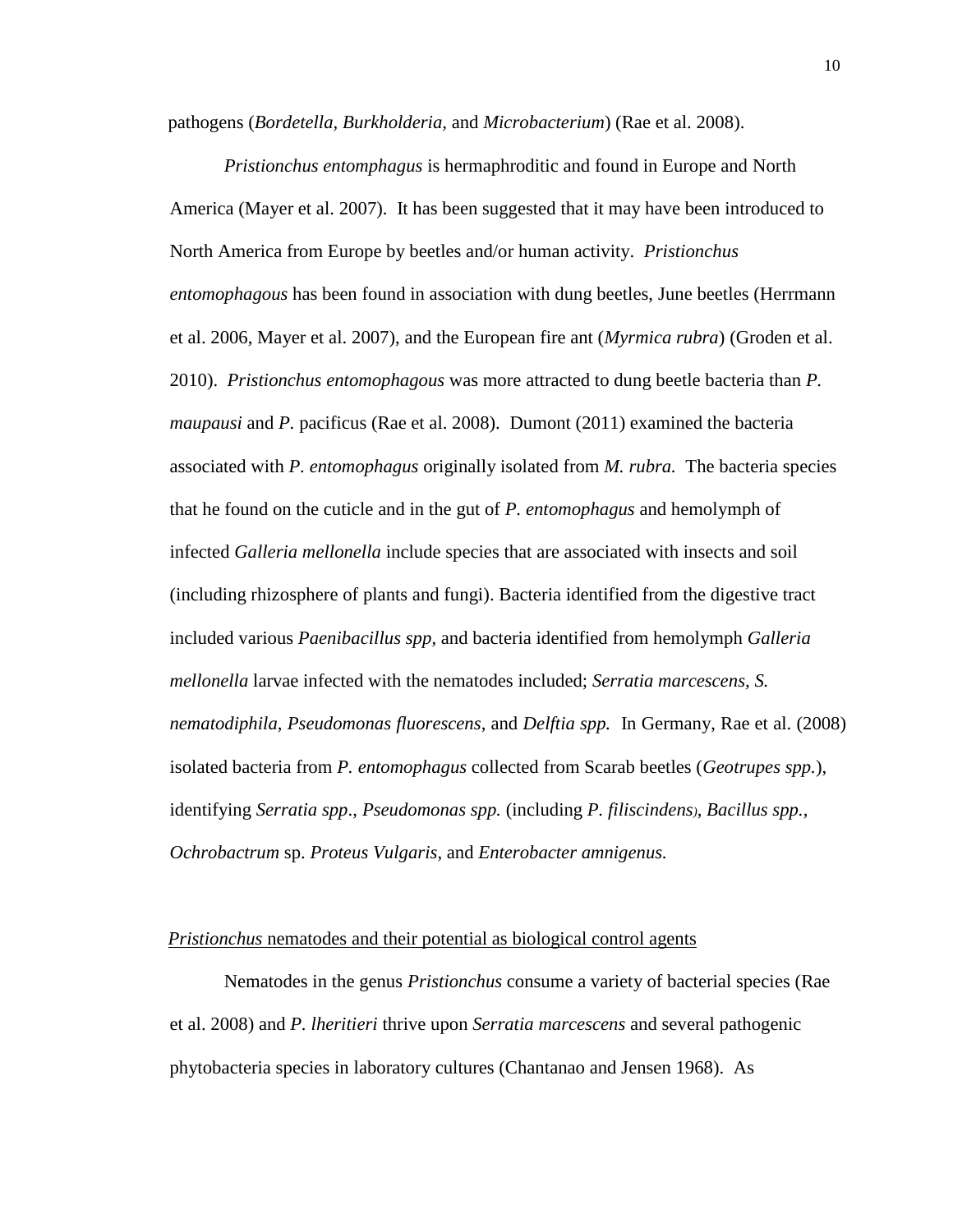*Pristionchus* nematodes have no grinder in the terminal bulb of their pharynx, they are able to disseminate viable bacteria in the environment through defecation and adherence of bacteria to their cuticle. Nematodes are major components of the soil ecosystem and *Pristionchus* nematodes may have a significant role in dissemination of bacteria in soil ecosystems (Chantanao and Jensen 1968, Rae et al. 2008, Wei et al., 2003). *Pristionchus entomophagus* [\(Diplogasterida:](http://de.wikipedia.org/w/index.php?title=Diplogasterida&action=edit&redlink=1) Diplogasteridae Kreis) containing entomopathogenic bacteria internally and/or externally may be capable of disseminating entompathogenic bacteria to insect hosts (Rae et al. 2008) and could potentially be utilized as biological control agents.

*Pristionchus entomophagus* demonstrates low bacterial species specificity in the microflora. It is associated with and attracted to a variety of bacterial species (including entomopathogenic bacteria) such as; *Pseudomonas* spp, *Serratia* spp., *Enterobacter* spp. and *Bacillus* spp. (Rae et al 2008). *Pseudomonas fluorescens*, found in association with *P. entomophagus* (Dumont 2011), produces hydrogen cyanide and has demonstrated the ability to cause insect mortality by inhibiting cytochrome *C* oxidase in the respiratory chain of the termite *Odontotermes obesus* (Isoptera: Temitidae Ramb.) (Devi and Kothamsi 2009, Rae et al. 2008). *Serratia marcescens*, again found in association with *P. entomphagus* (Dumont 2011), demonstrated highly insecticidal activity when exposed to cutworms (*Spodoptera litura* (Lepidoptera: Noctuidae Fabricius) (Rae et al. 2008, Nishiwaki et al. 2007). Though insect susceptibility to *P. fluorescens* and *S. marcesans* is variable, the addition of the aforementioned bacteria and other entomopathogenic bacteria to *P. entomophagus* may enhance the virulence of the nematode.

Not all bacteria with insecticidal activity have the potential to be transferred to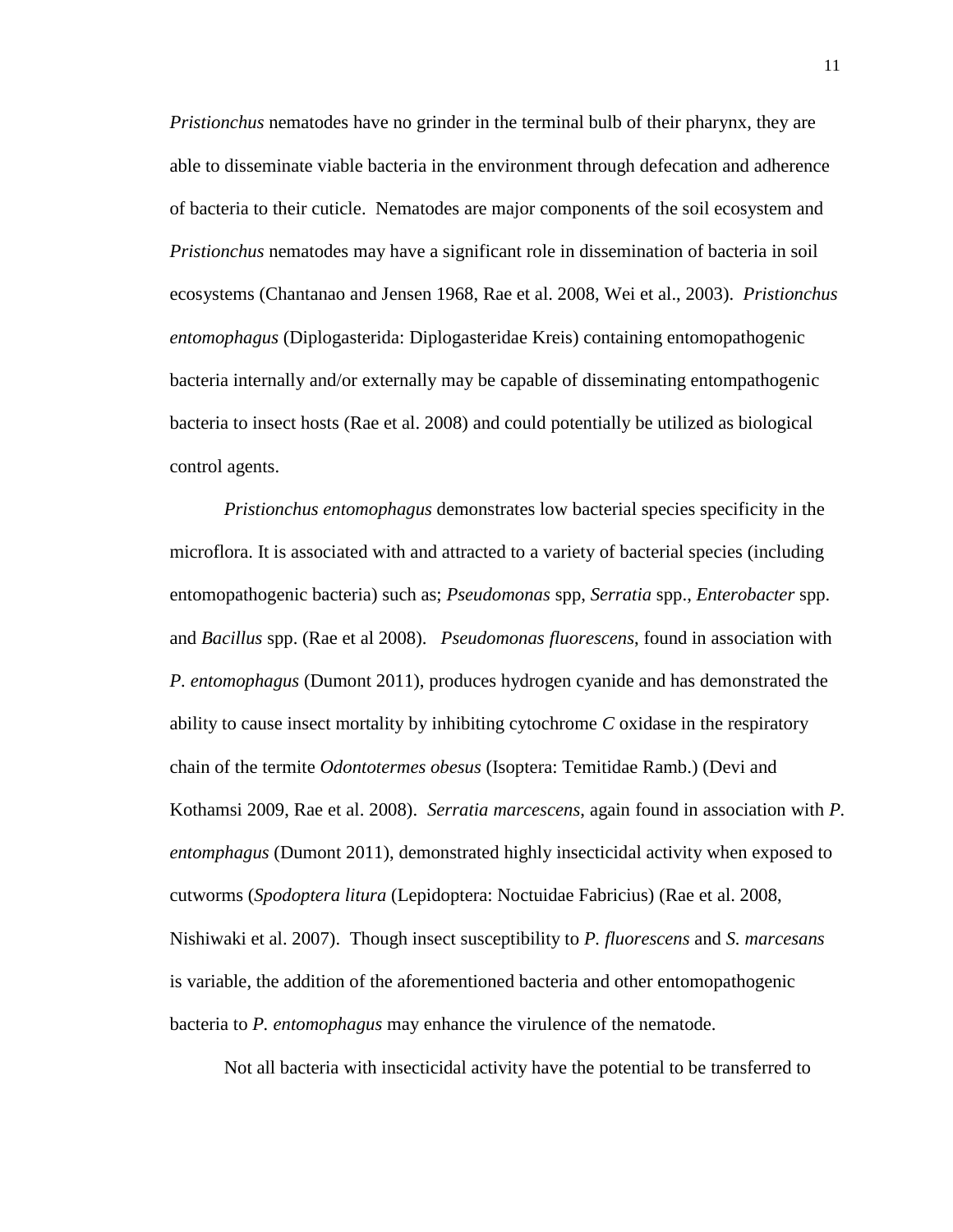insect hosts by *Pristionchus* nematodes, as nematodes can recognize and avoid some entomopathogenic bacteria that negatively impact their fitness. *Pristionchus* nematodes, including *P. entomophagus*, demonstrated a strongly adverse response in chemotaxis assays to *Bacillus thuringiensis*, a bacterial species that produces insecticidal crystal proteins (ICP) that can be toxic to nematodes (Frankenhuyzen 2009, Rae et al. 2008, Wei et al. 2003). Other *Bacillus* species have nematicidal as well as insecticidal activity, and can reduce fecundity in *Pristionchus* spp. (Rae et al. 2010). *Pristionchus maupasi*  and *P. pacificus* demonstrated only weak positive chemotactic response to the bacteria *Serratia* spp., *Ochrobactrum* spp., *Enterobacter* spp. and *P. vulgaris*. Though these bacterial species are commonly found in *Pristionchus* nematodes, the nematodes may not prefer them as a nutritional source and sometimes even avoid them.

However, the same study demonstrated that *P. pacificus* is more resistant to *Bacillus* spp. and pathogenic bacteria in general in comparison to *C. elegans* (Wei et al. 2003, Rae et al. 2010). *Pristionchus pacificus* has an abundance of genes encoding for detoxification and degradation enzymes, which is consistent with necromenic nematodeinsect interactions (Dieterich et al. 2008). Unlike *C. elegans*, *Pristionchus* nematodes are necromenic and proliferate inside the harsh environment of insect cadavers with potentially toxic soil bacteria (e.g. *Bacillus* ssp.) (Rae et al. 2008, Dieterich et al. 2008). Because of this, *Pristionchus* nematodes likely needed to evolve recognition of nematocidal bacteria and detoxification mechanisms to survive in the harsh environment of insect cadavers. *Pristionchus* nematodes are also capable of suppressing spore germination in their intestine and using pathogenic spore forming (including *Bacillus*  spp.) and non-spore forming pathogenic bacteria (*P. aeruginosa*, *P. fluorescens* and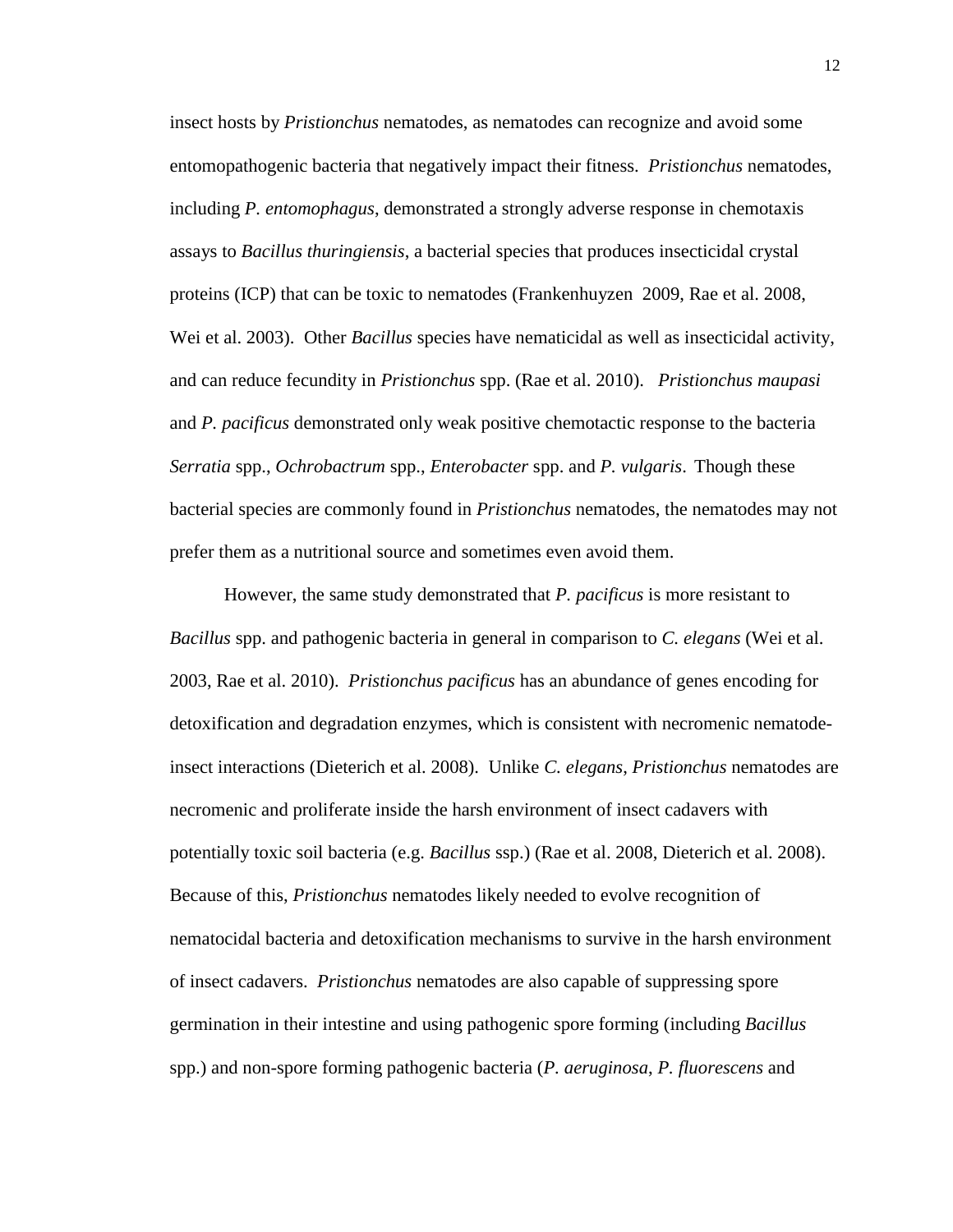*Staphylococcus aureus*) as a food source (Rae et al. 2008). *Pristionchus* nematodes are susceptible to insecticidal crystal proteins (ICP) produced by *B. thuringiensis* and produce smaller brood sizes when exposed to ICP (Rae et al. 2010, Wei et al. 2003)*.*  However, as *Pristionchus* nematodes lack a grinder, they are also rarely directly exposed to the insecticidal crystal proteins and functionally can be resistant to ICP. The generally strong resistance of *Pristionchus* spp. to pathogenic bacteria and their pharynx morphology makes them good candidates to transfer viable insecticidal bacteria to insect hosts and act as biological control agents.

This project is investigating the biological control potential of *Pristionchus* nematodes against the invasive European Fire Ant (*Myrmica rubra* (Hymenoptera: Formicidae L.)). In 2003 & 2008 *Pristionchus entomophagus* was found emerging from *M. rubra* collected from several sites in Maine (Groden et al. 2010). Specifically, this project is determining the protocol for transferring specific bacteria to *Pristionchus* nematodes and ultimately to their insect host.

#### Ants and Entomopathogenic Nematodes

*Myrmica rubra* is a palearctic northern temperate ant species with a native range located as far north as the Arctic Circle and as far south as the Black Sea and is found throughout the United Kingdom, northern Europe and western Siberia (Groden et al. 2005). *Myrmica rubra* was unintentionally introduced to North America in the early 20<sup>th</sup> century and has since become a prolific and deleterious invasive species. Museum records suggest that *M. rubra* was likely introduced on multiple occasions through the transport of plant materials by plant nursery industries. *Myrmica rubra* is currently found in eastern Canada and the Northeastern United States, including: Maine (particularly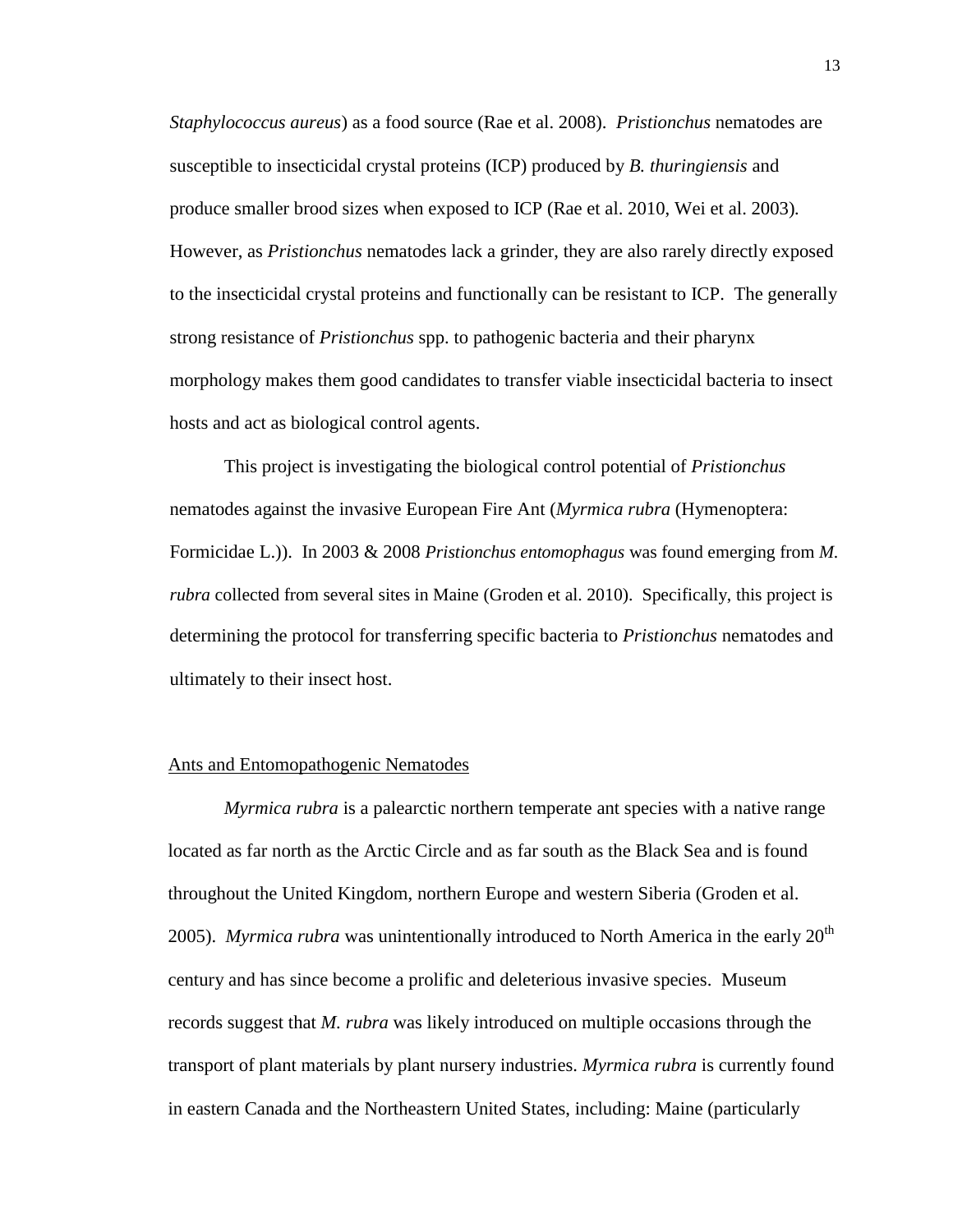coastal regions and Acadia National Park), Massachusetts, New Hampshire, New York, Ontario, Rhode Island, and Quebec, and the maritime provinces (Groden et al. 2005). More recent records indicate populations on the west coast in Vancouver, British Columbia (Higgins, pers. Comm. 2013), and Seattle, WA (Wetterer and Radchenko 2010).

Habitats where *M. rubra* are found are often very moist and include deciduous forests, old fields, lawns and gardens, shorelines, and wetlands. Nests in the northeastern USA are typically found in leaf litter, woody debris, decaying logs, and human debris (Groden 2004). Exotic species such as *M. rubra* can dominate the habitat and outcompete native species for resources (Ouellette 2010). Nest densities in these introduced regions tend to be unusually high and the painful sting inflicted by these ants affects native biodiversity and homeowners' use of property (Groden et al. 2005). In sites in Acadia National Park where *M. rubra* is present the densities of native ant species (including 42 species represented by 15 genera and 5 subfamilies) significantly declines and are frequently absent (Garnas 2005, Oullette 2010).

Attempts to limit the spread of and control *M.* rubra populations have had little long-term success (Groden 2004). Conventional insecticides have been largely ineffective against *M. rubra* for long-term control, as populations often rebound after treatment. A potential method of controlling *M. rubra* populations is through the use of biological control agents including parasitic nematodes (Morris 1990).

Ants are parasitized by several nematode families, including: Mermithidae, Tetradonematidae, Allantonematidae, Seuratidae, Physalopteridae, Steinernematidae, Heterorhabditidae, Rhabditidae, Diplogastridae, and Panagrolamidae (Poinar 2012). Ants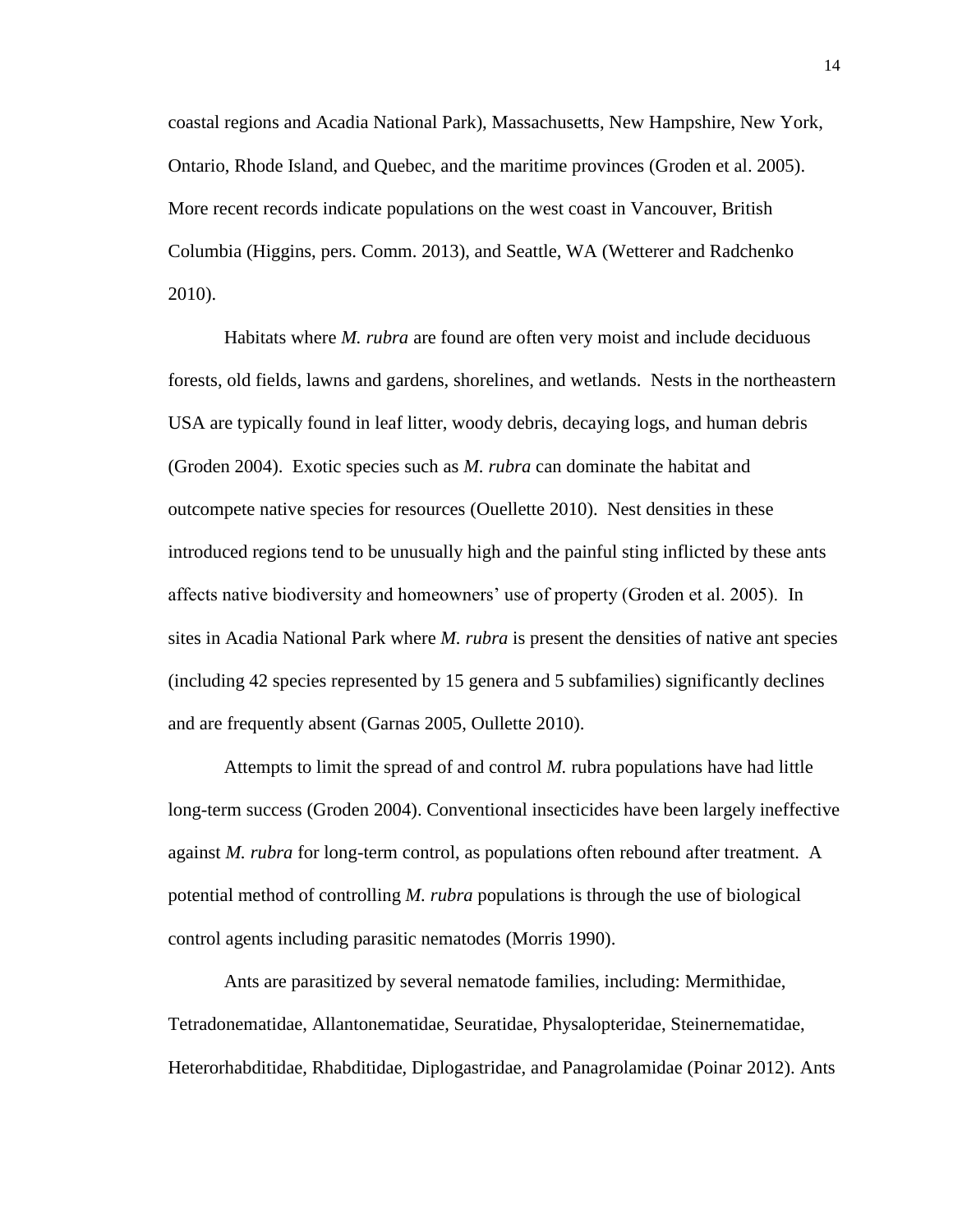have long been parasitized by nematodes, with the earliest known example found within 40 million year old Baltic amber containing a male ant with an emerging juvenile nematode from the order Mermithidae (Poinar 2002). Ant-nematode interactions are diverse and include indirect parasitism by Mermithid nematodes (eggs are the infective stage rather than larvae), internal and external phoresis in Diplogastrid nematodes, and true entomopathogenic parasitism by Steinernematid and Heterorhabditid nematodes.

In 2003 & 2008 a diplogasterid-like nematode was found emerging from *M. rubra* collected from several sites in Maine and identified as *Pristionchus entomophagus* (Groden et al. 2010). *Pristionchus entomophagus* is readily capable of infecting and causing mortality in *M. rubra* facilitated by bacteria found in the gut and on the cuticle of the nematode (Rae et al 2008). As *P. entomophagus* is not associated with specific bacterial species, selected insect pathogenic bacteria could hypothetically be transferred to *P. entomphagus* nematodes. *Pristionchus entomophagus* nematodes with artificially enhanced virulence potentially may cause higher mortality than unaltered *P. entomophagus* in insect pests including *M. rubra*.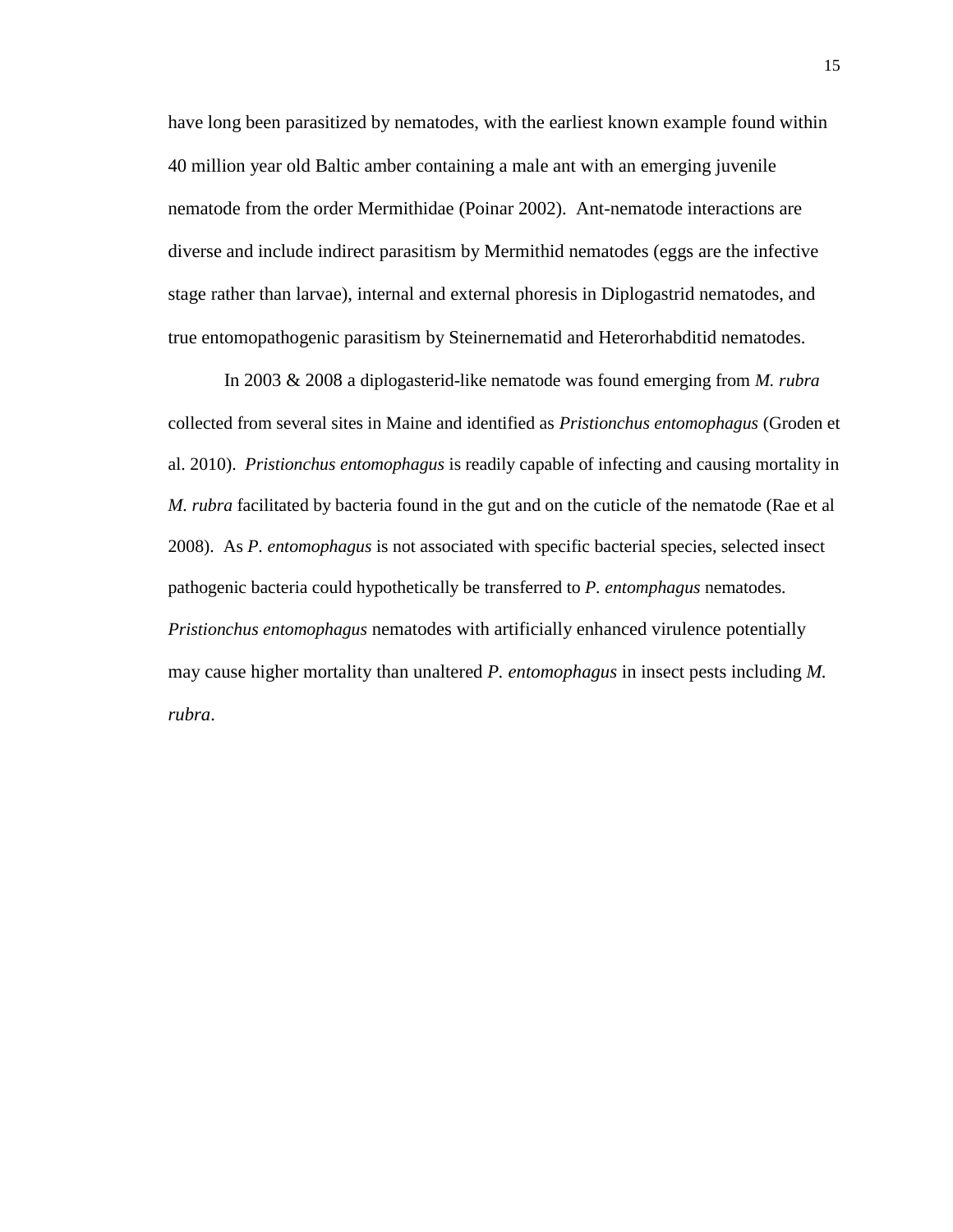#### **Materials and Methods:**

#### Harvesting and storing *Pristionchus entomophagus*

*Myrmica rubra* colonies were collected from sites in Acadia National Park and Orono, ME where *Pristionchus entomophagus* infection has previously been confirmed. Approximately 200 specimens from each of sixteen *M. rubra* colonies were collected with manual aspirators from each of eight sites in September 2012 (Table 1). Colonies were held at ambient temperature (approximately  $21^{\circ}$  C) in 10 x 14 cm<sup>2</sup> plastic nest boxes with vented lids. Ants were fed ca. 2 g of sugar and tuna diet mix every 2-4 days, and provided with water on a  $3x3$  cm<sup>2</sup> piece of sponge. Colonies were checked every other day and dead ants were removed with sterile forceps. Ant cadavers were surface sterilized by submersion in 0.1% zephiran chloride solution followed by two rinses in deionized (DI) water. Each surface sterilized cadaver was stored in an individual well of a 48 well plate which was misted with DI water. Ants from different colonies were stored in separate plates and were maintained at  $21^{\circ}$  C. To maintain high humidity, nest boxes were placed inside plastic bags containing damp paper towels. Cadavers were monitored for nematode emergence every other day. As nematodes emerged, they were pipetted from the wells and transferred to 50 mL centrifuge tubes with DI water and held at  $10^{\circ}$  C.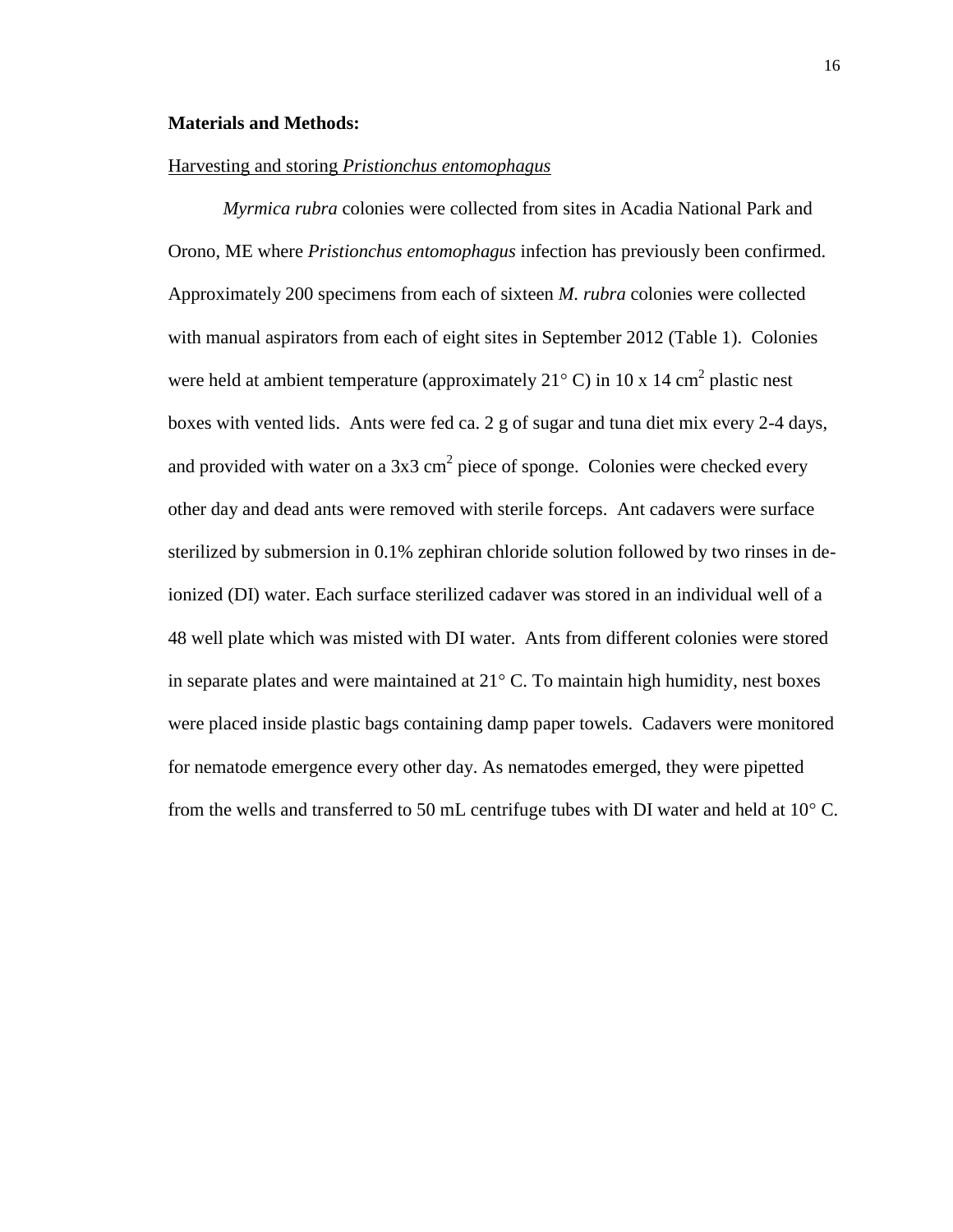| Mount Desert Island, Maine |                       |  |
|----------------------------|-----------------------|--|
| Woodchip                   | 68°15'23"W 44°22'37"N |  |
| Otter Cliff Road           | 68°12'1"W 44°19'45"N  |  |
| <b>Visitors Center</b>     | 68°14'53"W 44°24'37"N |  |
| <b>Sports Park</b>         | 68°12'12"W 44°22'52"N |  |
| College of the Atlantic    | 68°13'21"W 44°23'41"N |  |
| Old Farm Road              | 68°11'42"W 44°22'24"N |  |
| <b>Breakneck Road</b>      | 68°15'22"W 44°22'39"N |  |
| Orono, Maine               |                       |  |
| Orono                      | 68°40'3"W 44°53'14"N  |  |

Table 1: GPS coordinates of *Myrmica rubra* colony collection sites.

#### Virulence of Nematode Populations

Assays were conducted to determine if virulence varied among nematode populations as was observed in previous studies. Waxworm larvae (*Galleria mellonella*) were exposed to the different populations of nematodes and monitored for mortality. In separate assays for each nematode population, *G. mellonella* larvae were exposed to low (20-25) and high (200-250) dose treatments of nematodes and compared to a control treatment with no nematodes. Four replicate plates with 5 waxworms per plate were exposed per treatment in each assay. The waxworm larvae were placed in  $100\times20$  mm<sup>2</sup> petri dishes containing 20 g of autoclaved sand moistened with 5 ml of DI water. Nematode in DI water solution were added to the sand, dishes were held at ambient temperature (approximately  $21^{\circ}$  C), and larvae were observed for mortality daily for 14 days. The sand in the dishes was remoistened as needed. Survival analysis was conducted using a general parametric model based on the Weibull distribution to examine difference in time to death between sites and nematode treatments (JMP, SAS Institute Inc. 2012).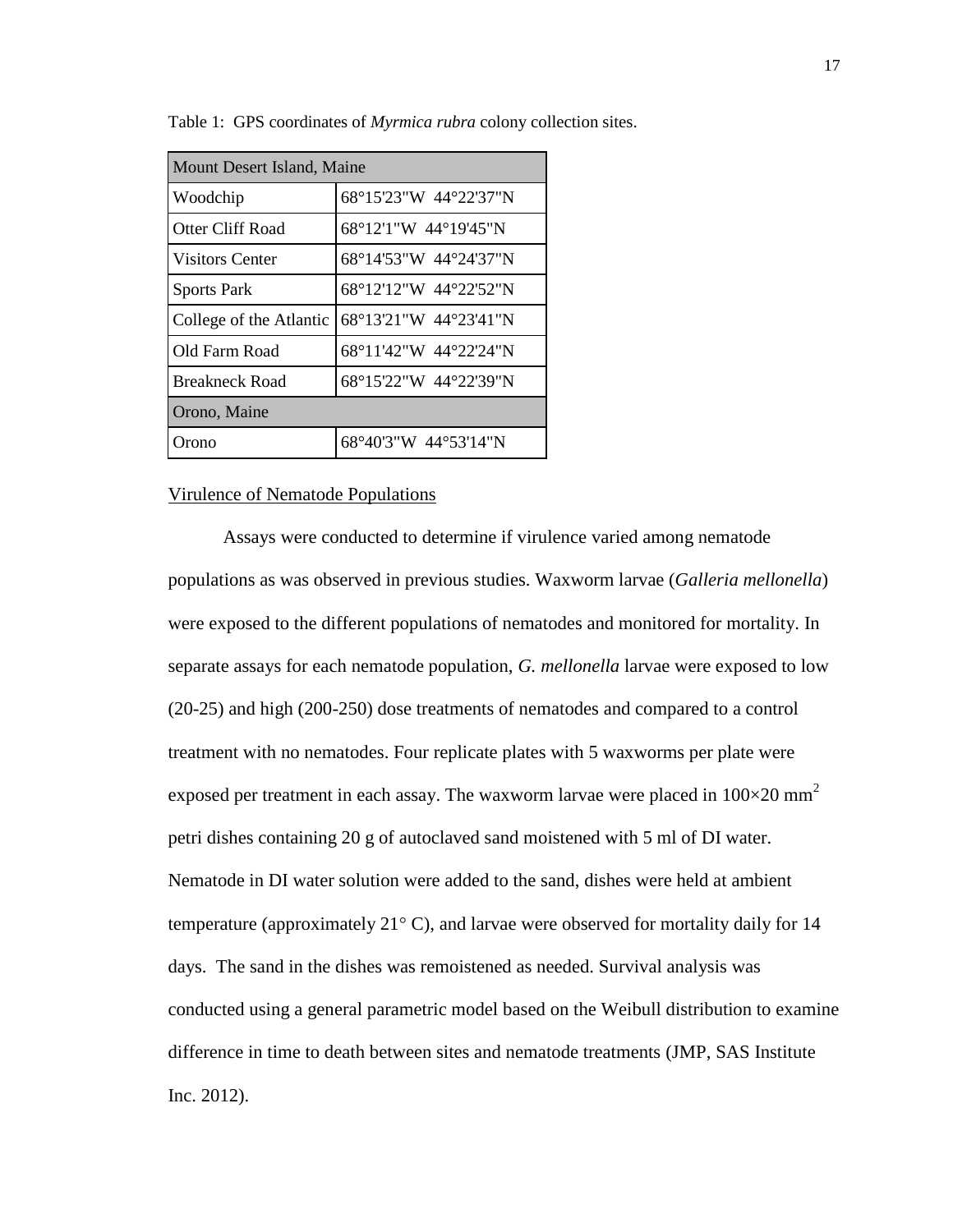

Figure 1: White trap containing a *G. mellonella* cadaver for the collection of emerging nematodes.

Dead larvae were removed and placed into white traps (reference the Lacy manual) (Figure 1). White traps were constructed from 45 mm petri plates containing a smaller petri dish lid (35 mm x 10 mm) to act as a platform with a piece of moist filter paper acting as bridge to the surrounding water. The nematodes emerged from the cadaver and entered the water facilitated by the filter paper. Nematodes were harvested once per week over 10 weeks by pipetting from the white traps into 50 mL centrifuge tubes. These nematode stocks were stored at 10 $^{\circ}$  C. To replace old and dying nematode stocks 12 weeks after initial harvesting, nematode populations from the Break Neck Road site were exposed to *G. mellonella* as described above and collected via white traps as previously described.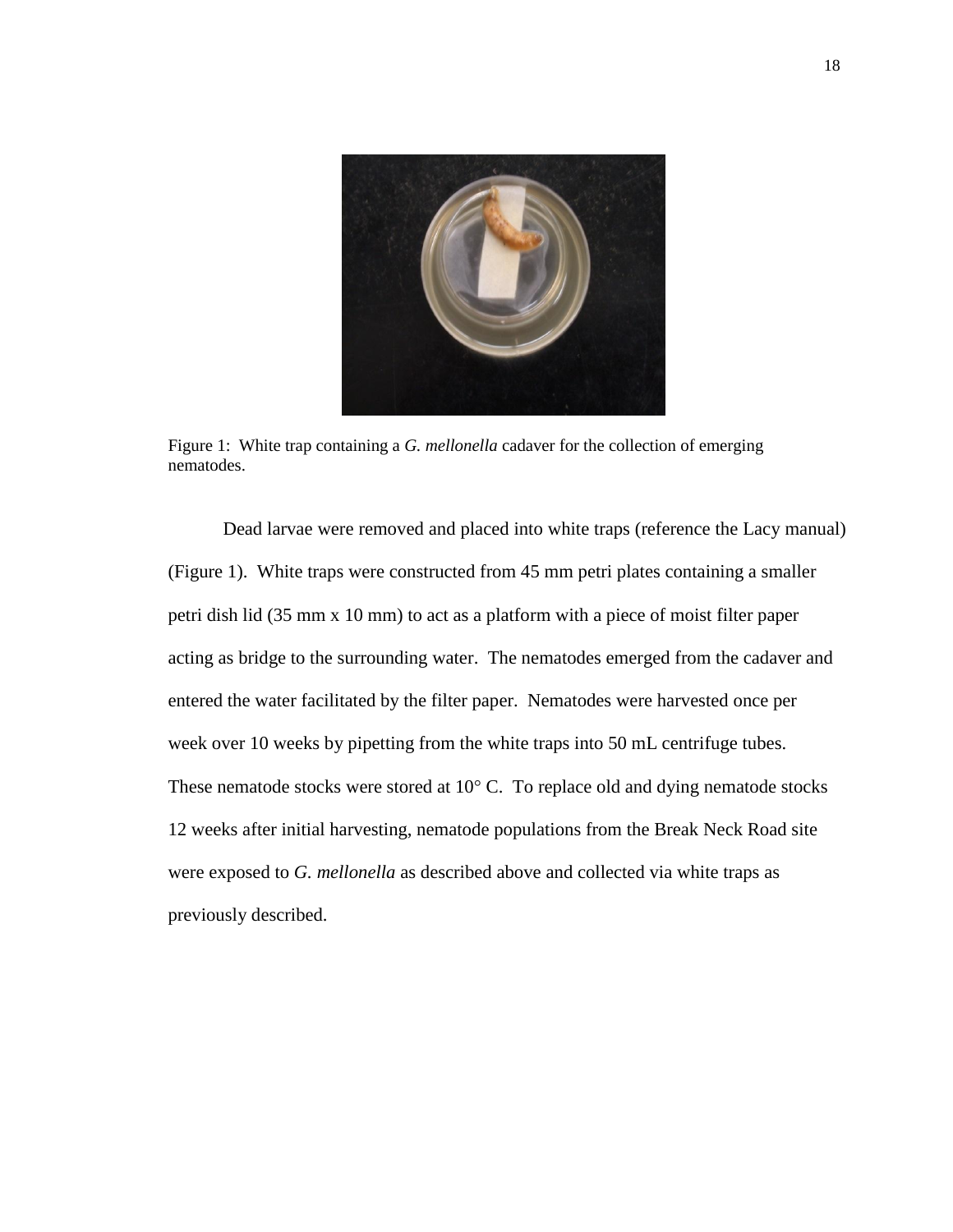#### Transferring target bacteria to nematodes

To determine if the bacterial microflora of the nematodes could be altered, nematodes were exposed *E.coli* HB101 (p6TT1) expressing to a red fluorescent protein bacteria (Singer et al. 2010). Treatment arenas were established which were comprised of plates with *E. coli* (strain HB101), plates with *Paenibacillus* sp. (previously isolated from *P. entomophagus*), and plates without any additional bacteria added. A 2.5 ml aliquot of nematode growth media (NGM) (Carolina Biological) were poured into 45 mm petri plates under sterile conditions. The treatment plates were then streaked with bacteria and incubated at 37° C for 2-3 days (Figure 2). Four replicates were produced per treatment for a total of 12 plates. Approximately 200-400 nematodes in 140-150 μl of liquid were pipetted onto each plate (labeled *E. coli, Paenobacilus* sp., and control plates) and stored at 20° C for 2 days before nematode were sampled for mortality and the evidence of acquired fluorescence.



Figure 2: RFP labeled *P. aeruginosa* grown on NGM. NGM is a nutrient-poor media and therefore bacterial growth is not heavy.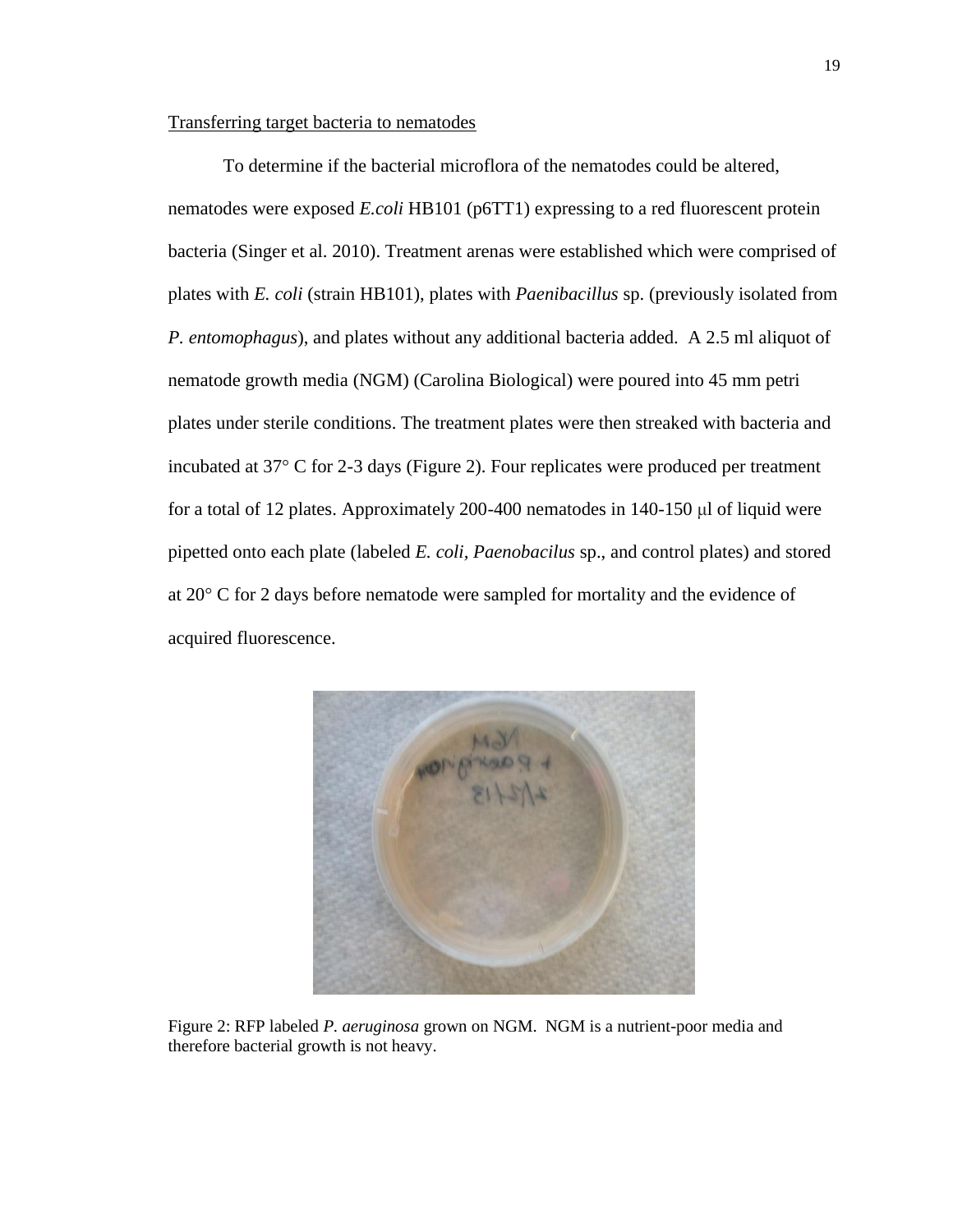To determine mortality, total dead (indicated by straight, stiff or disintegrating nematodes) and living nematodes were counted in the entire plate (*E. coli)* or for plates with high densities of nematodes, a subsample of ca. 50% of the plate. Plates were viewed at 100X magnification under a dissecting microscope for this assessment. Ten to twelve juveniles and ten to twelve adults per plate of both labeled *E. coli* and unlabeled *Paenobacillus* sp. treatments were manually transferred to well slides and viewed on a Zeiss SteREO Discovery.V12 microscope with the Texas Red fluorescent filter (excitation 596/emission 615). The presence of external (cuticle) and internal fluorescence (digestive tract) was determined for adults and juveniles by visual observation (Figure 3). Analysis of variance was conducted to examine the difference in mortality between treatments (*E. coli* trial and *P. aeruginosa* trial) and time (*E. coli* trial only) (JMP, SAS Institute Inc. 2012). Proportion survival was transformed by arcsine square root for analysis (JMP, SAS Institute Inc. 2012)...

This experiment was repeated using a red fluorescent protein (p66TT1 plasmid dtomato) labeled *Pseudomonas aeruginosa* (strain PA14) instead of the labeled *E. coli*. Nematodes were introduced to bacteria grown on NGM and observed for mortality and presence of fluorescence as described above. Repeated samples were prepared and observations were made every 2-3 days over 13 days to determine changes in the proportion of adult and juvenile nematodes carrying the fluorescent protein labeled bacteria. Repeated measures analysis of variance was used to examine differences between proportion of nematodes showing florescence in the different life stage over time. Proportion florescence was transformed by arcsin squareroot for analysis.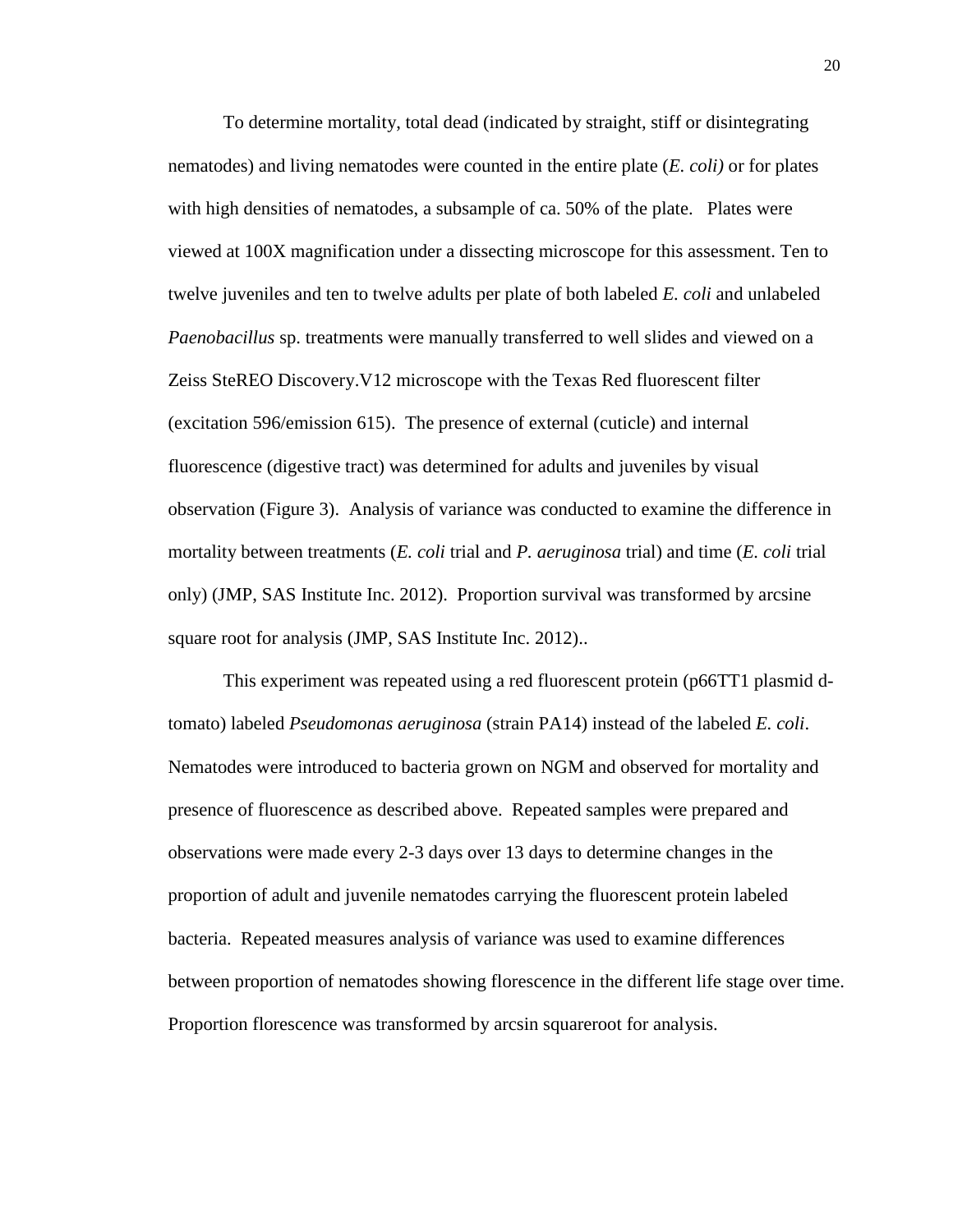

Figure 3: Adult and juvenile nematodes on NGM. Red arrows indicate adults and the blue arrow indicates juveniles.

#### Transferring RFP labeled bacteria to *Galleria mellonella* larvae via infected nematodes

To determine if nematodes are capable of transferring newly associated bacteria into their insect hosts, waxworms were exposed to nematodes carrying the RFP labeled bacteria. Three different treatments were established: 1) no nematodes, 2) nematodes grown on plates with their naturally associated bacteria, and 3) nematodes grown on plates with RFP labeled bacteria. There were 4 replicates per treatment for a total of 12 plates. Nine *G. mellonella* larvae were placed into each  $100\times20$  mm<sup>2</sup> petri dish containing 20 g of autoclaved sand moistened with 5 ml of autoclaved DI water. Thirtyfive live juvenile nematodes where manually transferred from their respective nematode growth agar to the experimental arenas of all treatments using a probe (Figure 4). Nematodes were added to a 50 μl autoclaved DI water droplet within areas cleared of sand. Sand was gently pushed back into place to introduce nematodes into the moist sand. The petri dishes were stored in a humid chamber and waxworms were monitored daily for mortality.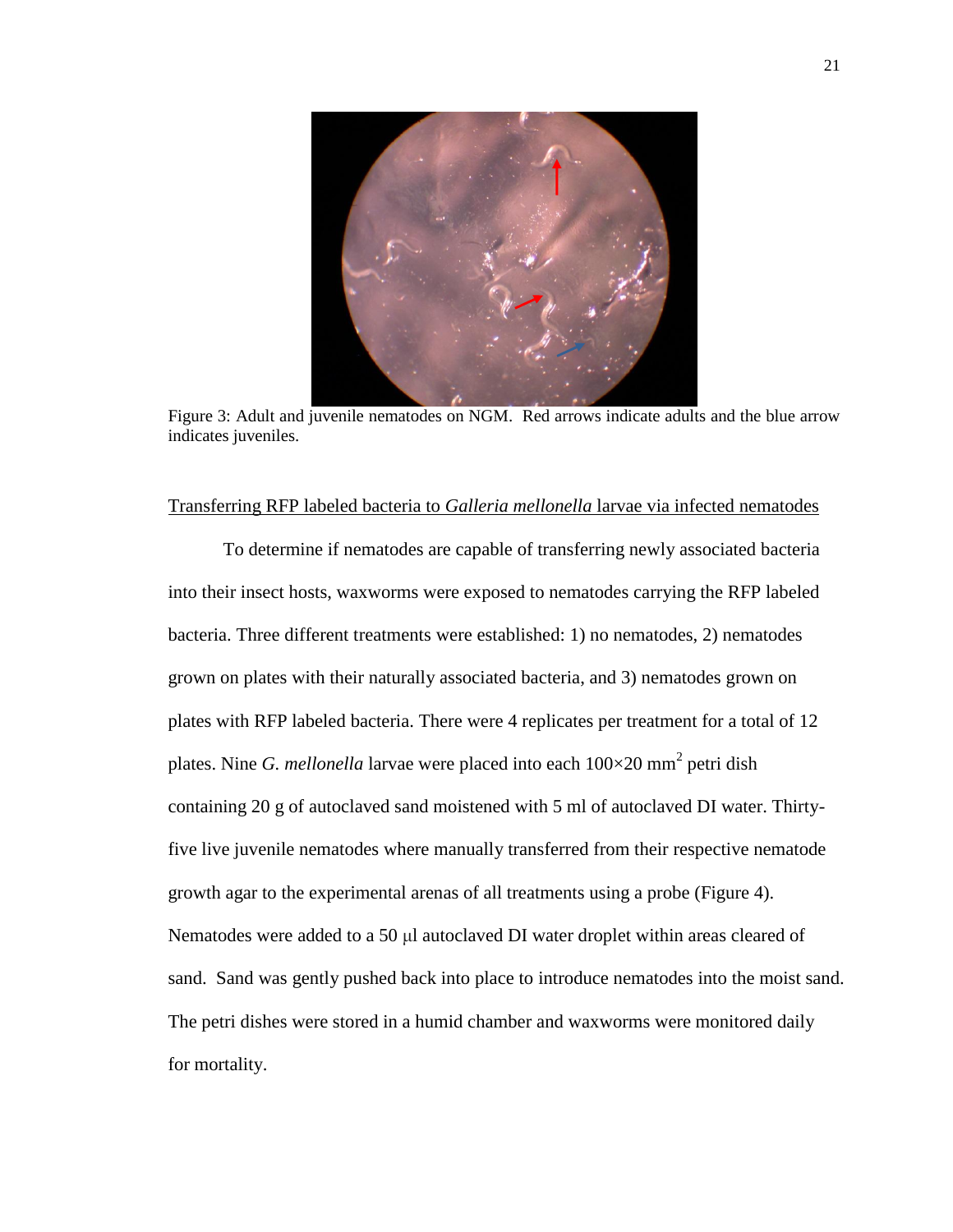

Figure 4: Manual transfer of nematodes. Nematodes are individually picked up using a very fine probe.

Hemolymph from the treated and control *G. mellonella* larvae was sampled prior to death and post death. Larvae were surface sterilized with a 1% sodium hypochlorite solution (the 1% sodium hypochlorite solution used for surface sterilizing was confirmed as non-fluorescing via manual observation using the Zeiss SteREO Discovery V12 microscope.) One to two microlitres of hemolymph were then collected from *G. mellonella* larvae by cutting off one leg with sterile, micro-dissecting scissors, and collecting the welling hemolymph with a 1 μl microcapillary tube. Hemolymph samples were collected from three live larvae from each plate 3 days after introduction of the nematodes. Samples were then collected from each of the remaining waxworms as they died over the eleven day duration of the experiment. Survival analysis was conducted using a general parametric model based on the Weibull distribution to examine difference in time to death between nematode treatments and control (JMP, SAS Institute Inc. 2012).

Hemolymph was added to 20 μl of DI autoclaved water on a standard microscope slide. A  $25 \times 25$  mm<sup>2</sup> cover slip was placed over the sample and the edges were sealed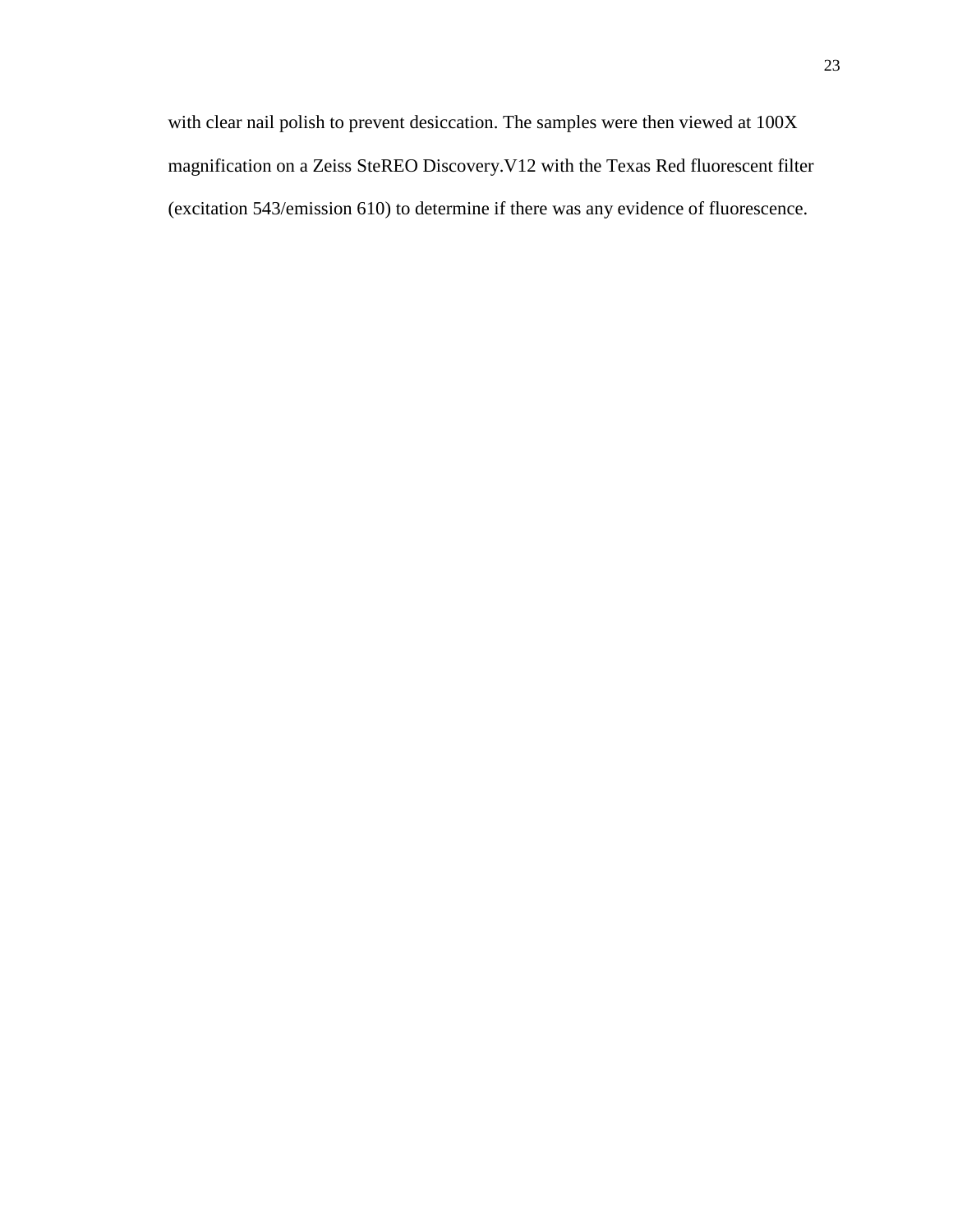#### **Results**

#### Virulence of Nematode Populations

Nematodes collected from the three different sites had varying levels of virulence when exposed to *Galleria mellonella* larvae. Nematodes collected from Orono (Figure 7) had the highest virulence compared to Visitors Center (Figure 6) with the lowest. Virulence significantly varied by site  $(X^2=64.91$ . df=2, 8, p<0.02) and treatment  $(X^2=64.91, df=2, 8, p<0.0001)$ . Lack of overlap between 95% confidence intervals indicate that larvae exposed to high (200-250) and low (20-25) doses of nematodes from Breakneck Road (Figure 5) and Orono experienced significantly higher mortality compared to treatments without nematodes (Table 2). Overlap of 95% confidence intervals indicates that *G. mellonella* larvae exposed to high and low doses of nematodes from Visitors Center did not have significantly higher mortality compared to those receiving the control treatment with no nematodes. Overlap of 95% confidence intervals indicates there was not a significant difference in mortality between a high and low dose for either Breakneck Road, Orono, or Visitors Center (Table 2).

Table 2: Ninety-five percent confidence intervals from survival analysis of *G. mellonella* larvae after exposure to nematodes from Breakneck Road (BNR), Orono (OR), and Visitors Center (VC) sites.

| Treatment          | Lower / Upper 95% Confidence Interval |
|--------------------|---------------------------------------|
| <b>BNR</b> Control | 10.67 / 12.50                         |
| <b>BNR Low</b>     | 5.83 / 9.70                           |
| <b>BNR High</b>    | 7.60 / 10.63                          |
| <b>OR</b> Control  | 7.20 / 12.09                          |
| OR Low             | 3.77 / 6.92                           |
| OR High            | 4.19 / 7.17                           |
| <b>VC</b> Control  | 5.95/11.14                            |
| <b>VC</b> Low      | 6.33 / 12.87                          |
| VC High            | 5.36 / 10.27                          |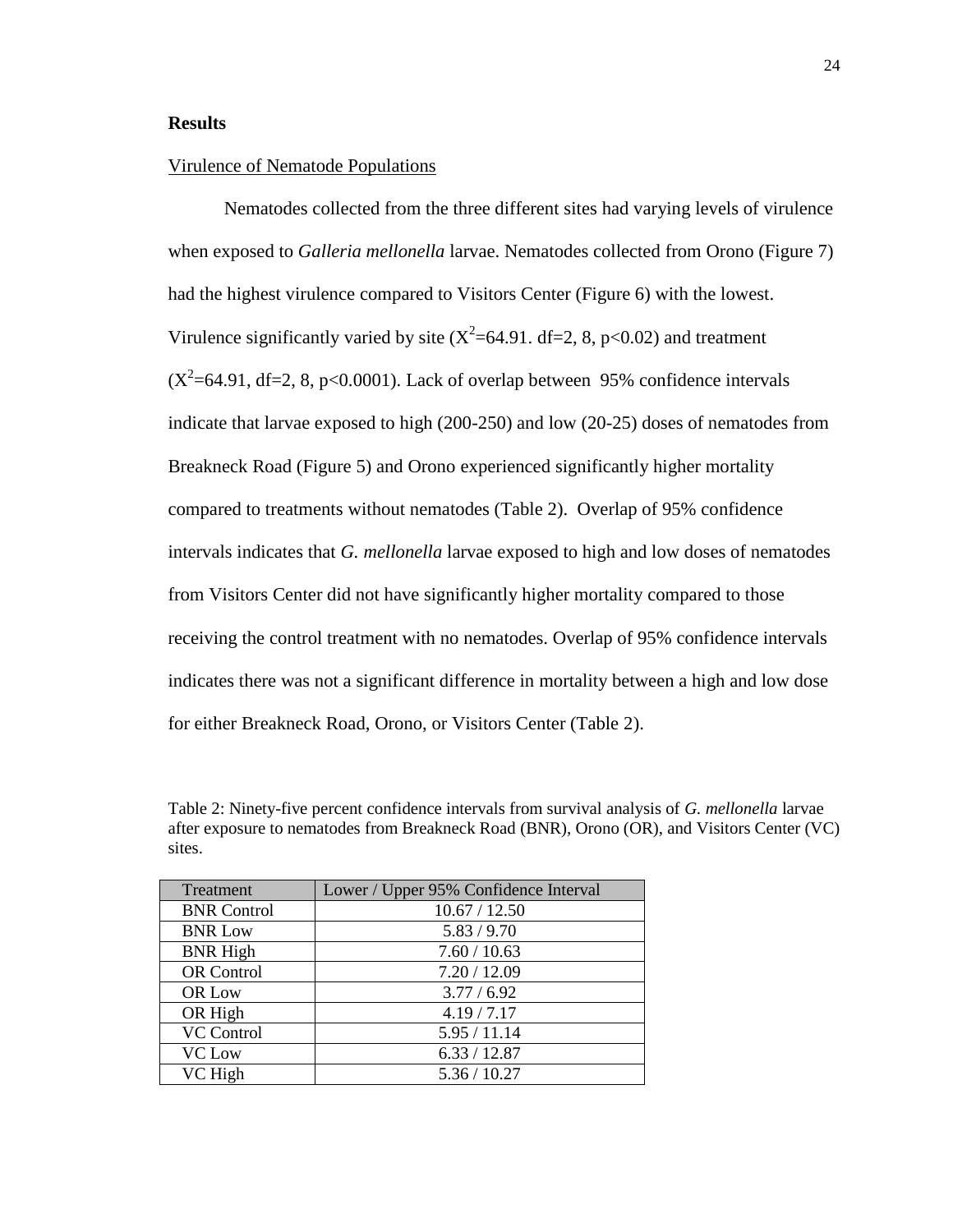

Figure 5. Survival in *G. mellonella* larvae during 14 days of exposure to nematodes that emerged from *M. rubra* colonies collected on Breakneck Road in Acadia National Park, in Bar Harbor, ME. Mean larvae survival indicates the average quantity of waxworms surviving out of the initial five waxworms. (Error bars depict SE)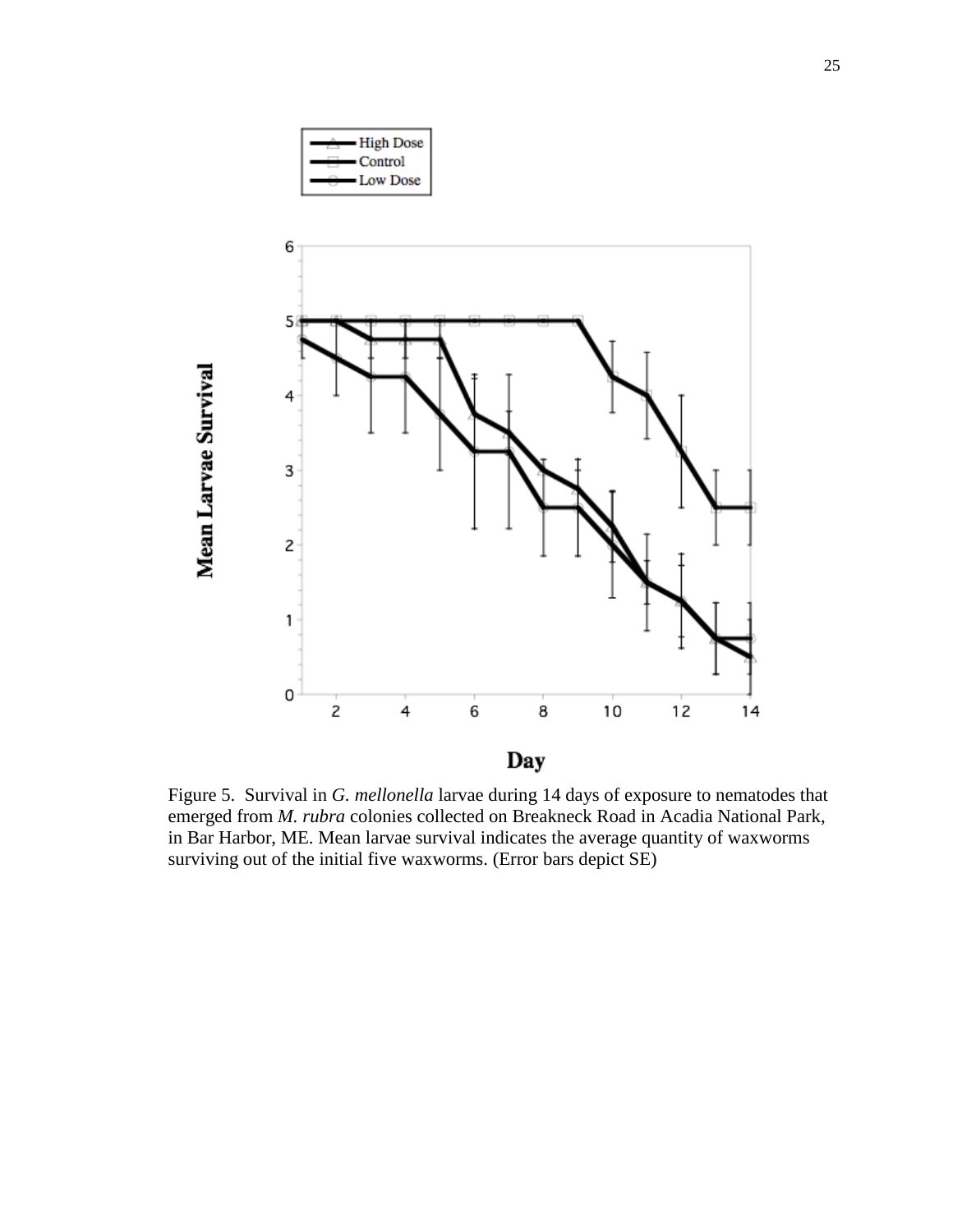

Figure 6. Survival in *G. mellonella* larvae during 14 days of exposure to nematodes that emerged from *M. rubra* colonies collected from the Acadia National Park Visitors Center in Hulls Cove, Bar Harbor, ME. Mean larvae survival indicates the average quantity of waxworms surviving out of the initial five waxworms. (Error bars depict SE)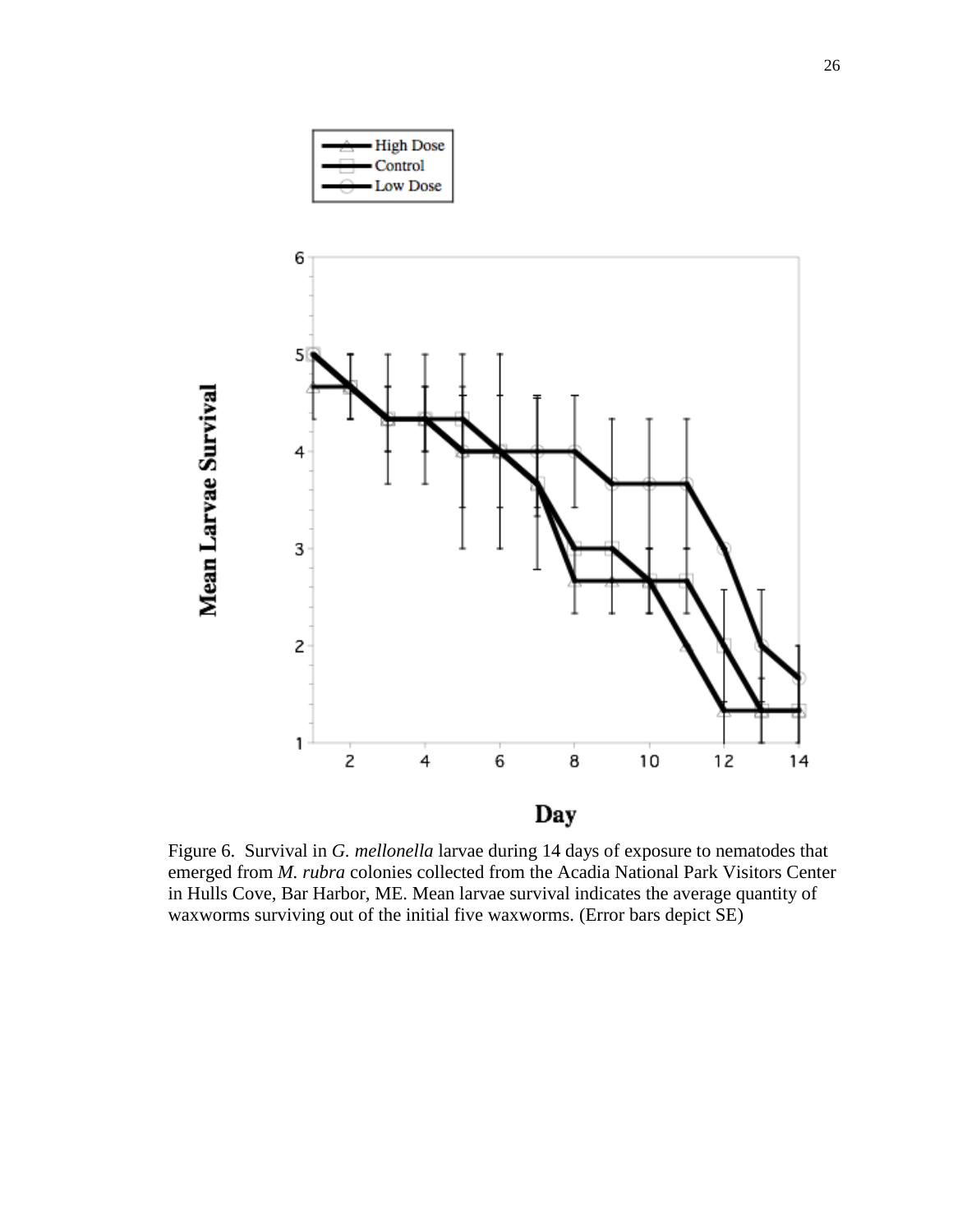

Figure 7: Survival in *G. mellonella* larvae during 14 days of exposure to nematodes that emerged from *M. rubra* colonies collected in Orono, ME. Mean larvae survival indicates the average quantity of waxworms surviving out of the initial five waxworms. (Error bars depict SE)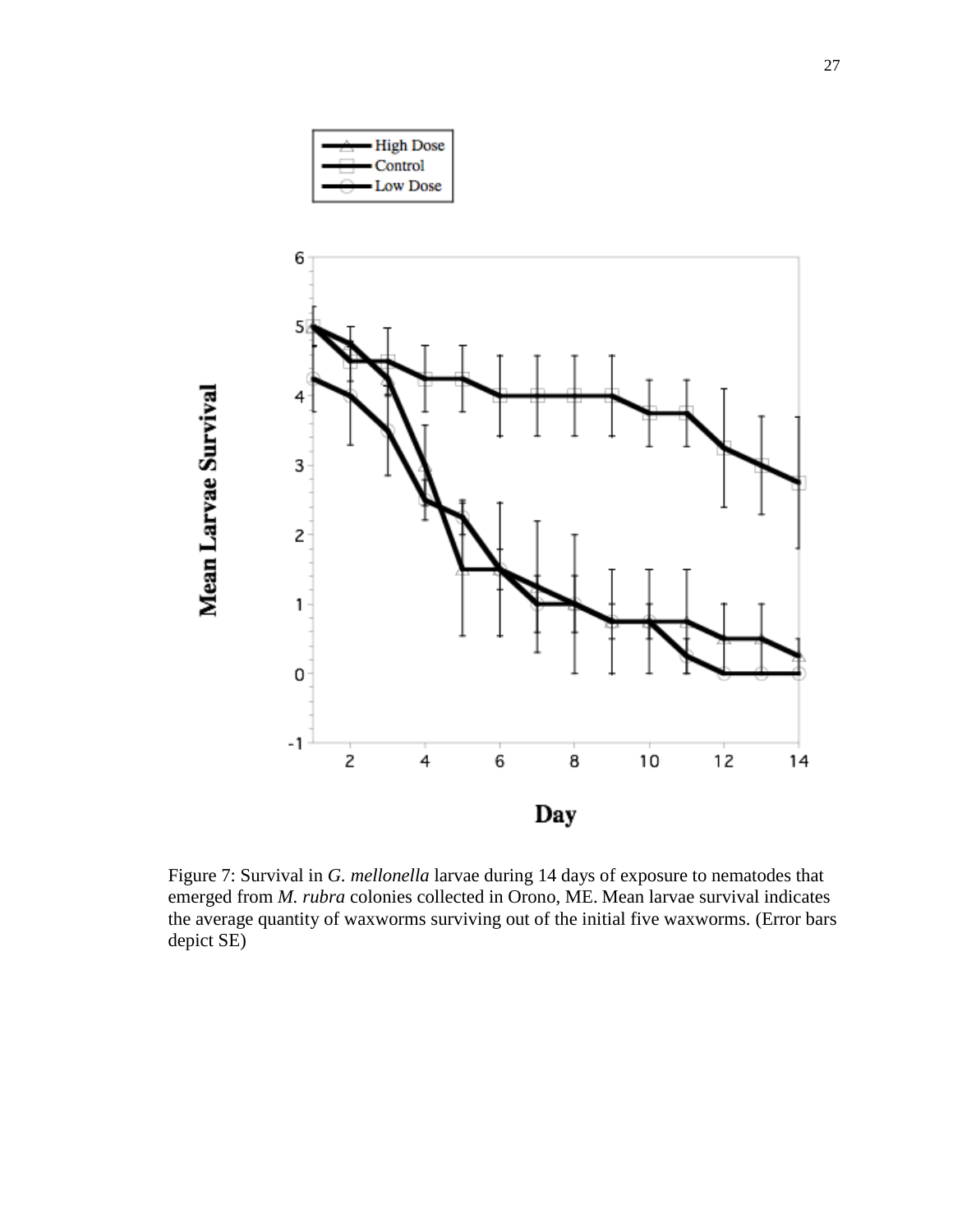#### Nematode Survival after Exposure to RFP Labeled *E. coli* and *P. aeruginosa*

Mortality in nematodes exposed to RFP labeled *E. coli*, *Paenibacillus* sp., or their natural microflora was not significantly different between treatments ( $F=0.27$ ,  $df=2$ , 5  $p=0.77$ ). Mortality at day five was significantly higher than mortality at day two ( $F=7.08$ , df=1, 6; p=0.04). After 2 days,  $87.4 \pm 0.06\%$  of nematodes had survived exposure to *E*. *coli* and after 5 days,  $69.4 \pm 0.2\%$  survived (Table 3).

Mortality in nematodes exposed to RFP labeled *P. aeuginosa* was not significantly different compared to nematodes exposed to their natural microflora after two days of exposure (t = 0.75, DF=7, p=0.48). After 2 days,  $44.9 \pm 0.07\%$  of nematodes had survived exposure to *P. aeruginosa* compared to  $50.8 \pm 0.04\%$  survival in nematodes exposed to their natural microflora.

| Treatment                  | Proportion Survival Day 2<br>$(\text{mean} +/- \text{SE})$ | Proportion Survival Day 5 |
|----------------------------|------------------------------------------------------------|---------------------------|
| RFP labeled <i>E. coli</i> | $0.87 + - 0.04$                                            | $0.69 + - 0.16$           |
| Paenibacillus sp.          | $0.87 + -0.001$                                            | $0.68 + - 0.05$           |
| Control                    | $0.86 + -0.004$                                            | $0.80 + -0.003$           |

Table 3: Nematode survival after exposure to RFP labeled *E.coli* and *Paenibacillus* sp.after two and five days of exposure.

#### *E. coli* Transfer to Nematodes

The transfer of RFP labeled *E. coli* bacteria was confirmed in  $5.0 \pm 5.7\%$  of live nematodes, and in 0% of dead nematodes (Figure 8). Two out of 40 sampled nematodes had confirmed fluorescent bacteria present. Of the two with fluorescence, both were adult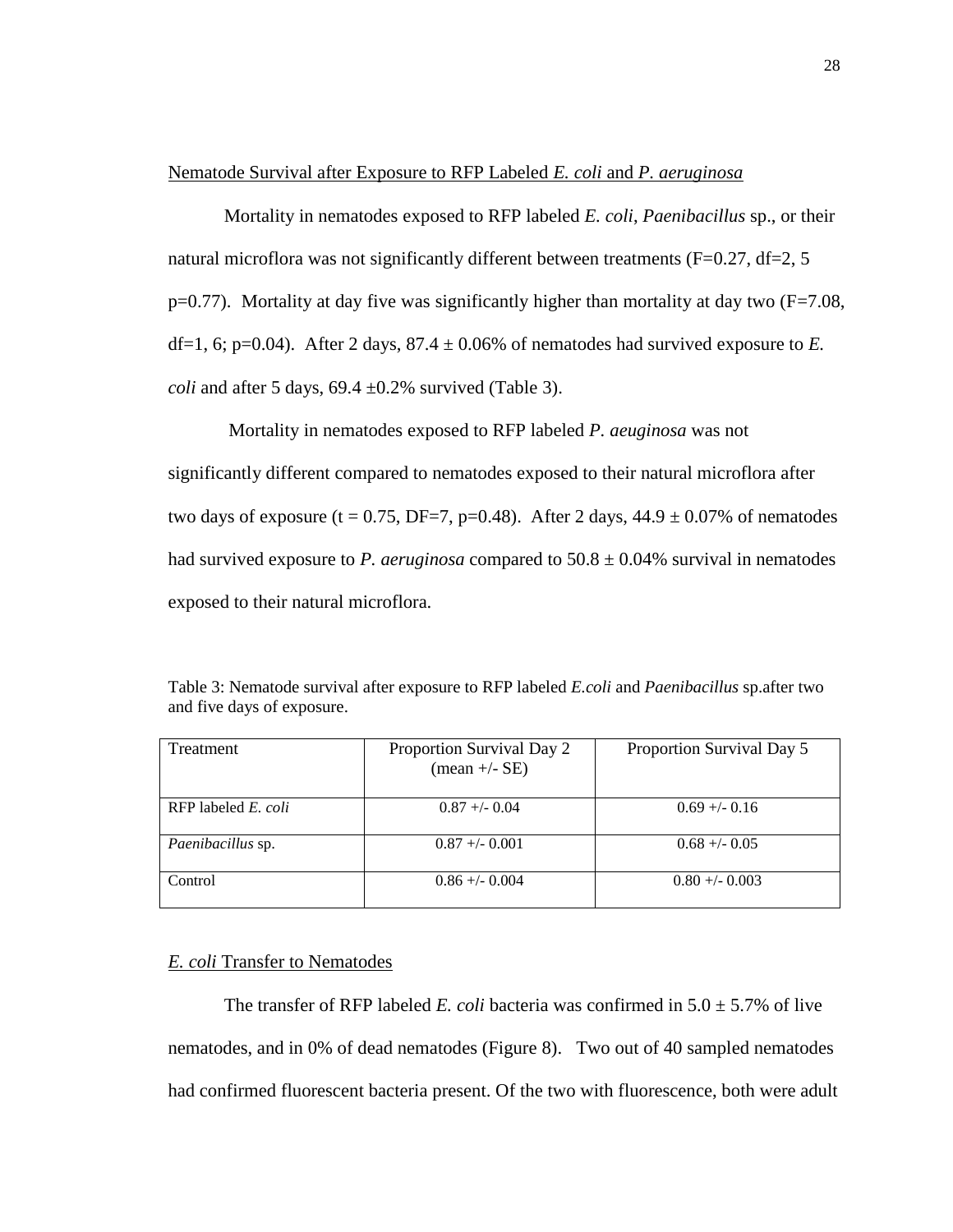and had the bacteria located in their digestive tract (Figure 10 D). No fluorescence was detected in the nematodes fed the *Paenobacillus* sp. nor the control nematodes not fed bacteria.

#### *P. aeruginosa* Transfer to Nematodes

More nematodes displayed evidence of the fluorescent protein following exposure to the labeled *P. aeruginosa* (Figure 10 A-C) then was observed following exposure to the labeled *E. coli.* The proportion of adults with fluorescence (internal and external) was significantly higher than juveniles, with the exception of day 6 when proportion of juvenile fluorescence was  $0.61 \pm 0.16$  in comparison to adults with  $0.43 \pm 0.08$  (p=.002). The greatest difference in proportion of overall fluorescence and peak of fluorescence in adults was on day 10, with  $0.95 \pm .06$  in adults and  $0.30 \pm 0.29$  in juveniles (Figure 9). There was a significant decrease in the proportion of juveniles with fluorescence (external and internal) over time  $(p=.038)$ . By day 13 fluorescence dropped in both adult and juveniles, to  $0.73 \pm 0.22$  in adults and  $0.16 \pm 0.14$  in juveniles. Location of fluorescence (internal and external) varied significantly by nematode developmental stage with adults having more internal fluorescence and juveniles with more external fluorescence ( $p<0.0001$ ) and varied over time ( $p=0.0007$ ). External fluorescence in juveniles ranged from  $0.56 \pm 0.16$  (day 6) and  $0.05 \pm 0.1$  (day 13). Internal fluorescence in juveniles was uncommon, and ranged from  $0.05 \pm 0.06$  (day 6) to  $0.12 \pm 0.16$  (day 13). External fluorescence in adults was rare, and occurred in a single adult nematode on day 10. Internal fluorescence in adults was very common and ranged from  $0.95 \pm 0.06$  (day 10) to  $0.43 \pm 0.08$  (day 6).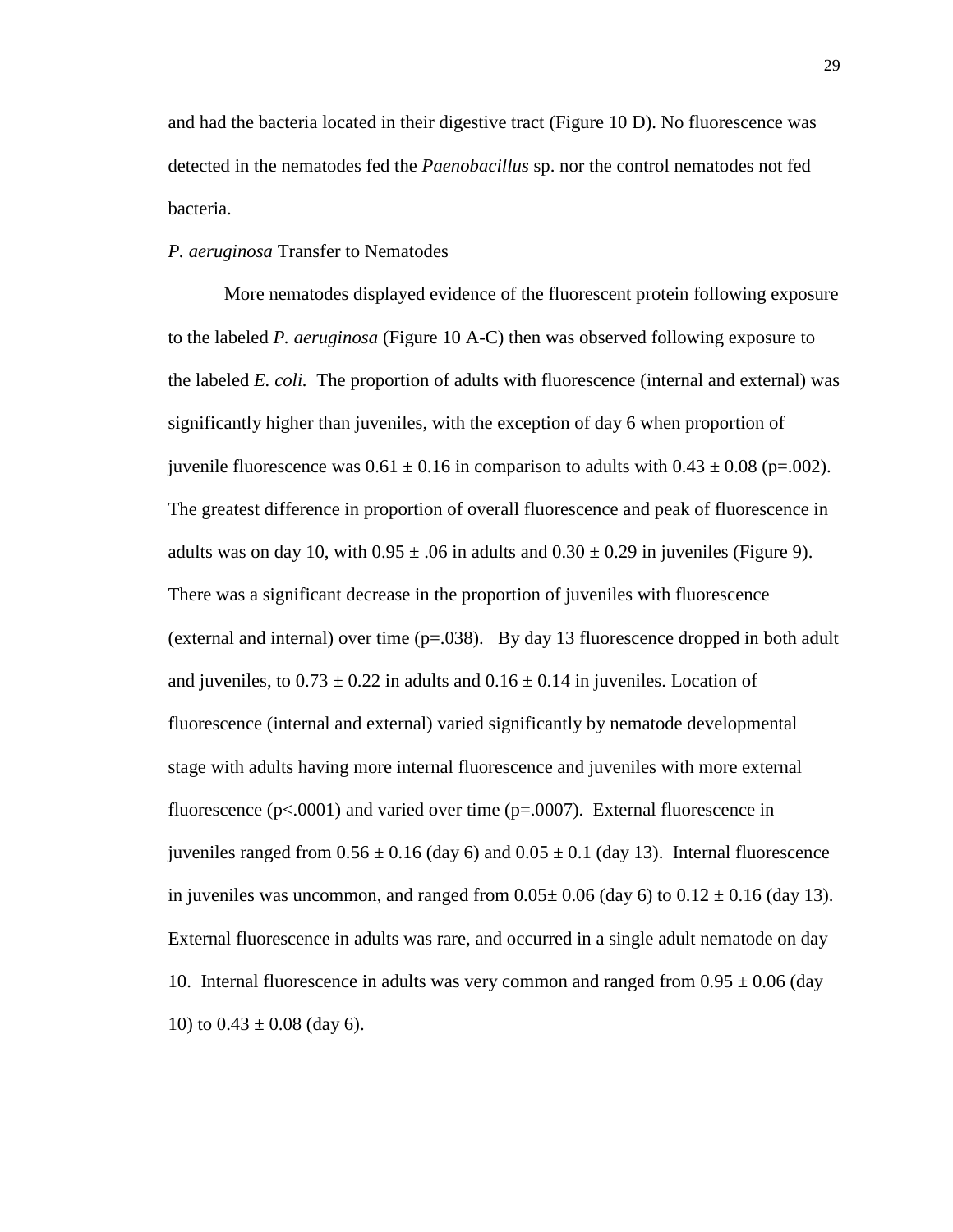

Figure 8: Proportion of adult and juvenile nematodes showing fluorescence from RFPlabeled *P. aeruginosa* either internally in their digestive tract or externally on their cuticle. (Error bars depict SE)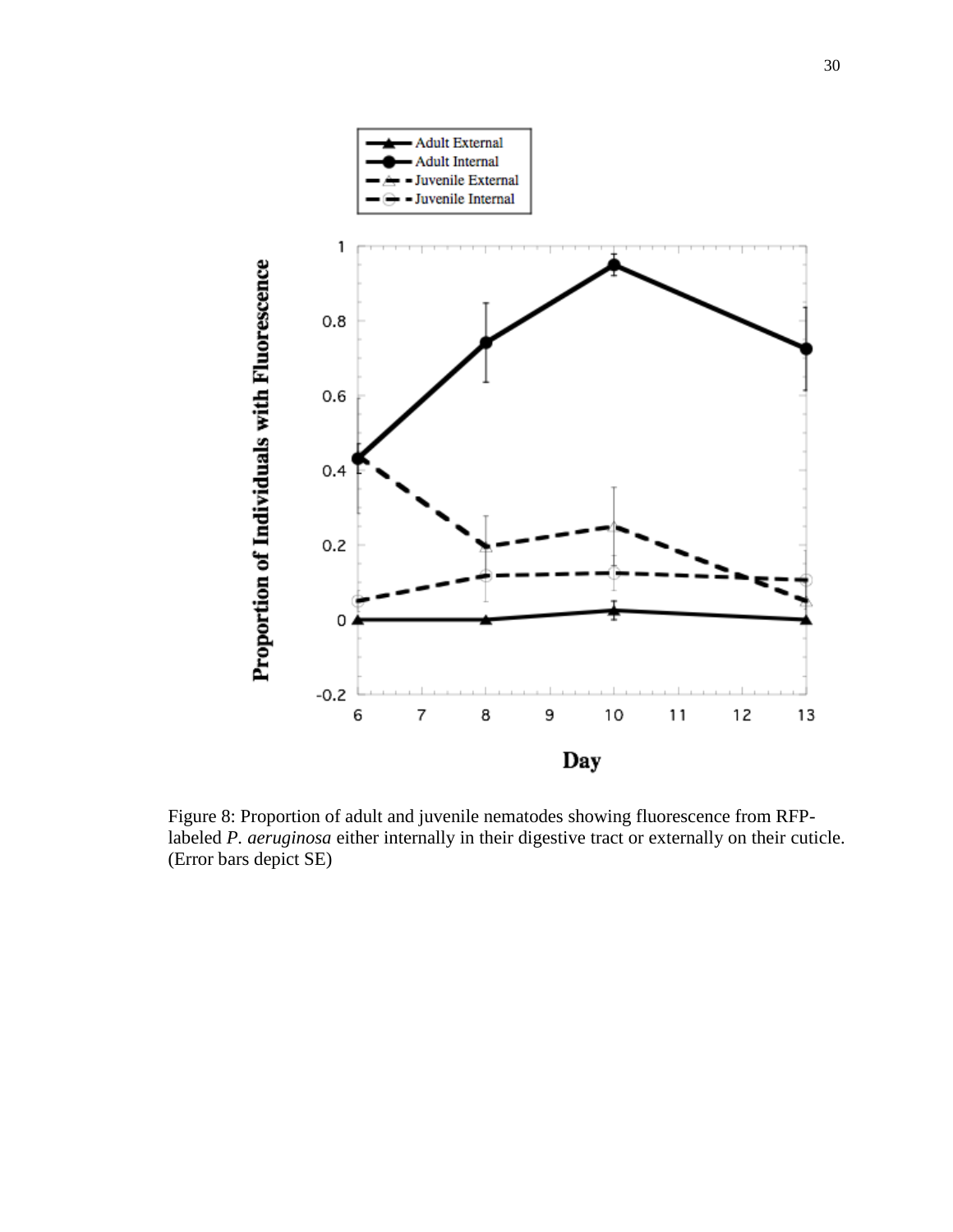

Figure 9: Proportion of adult and juvenile nematodes showing any fluorescence (internal or external) from RFP-labeled *P. aeruginosa*. (Error bars depict SE)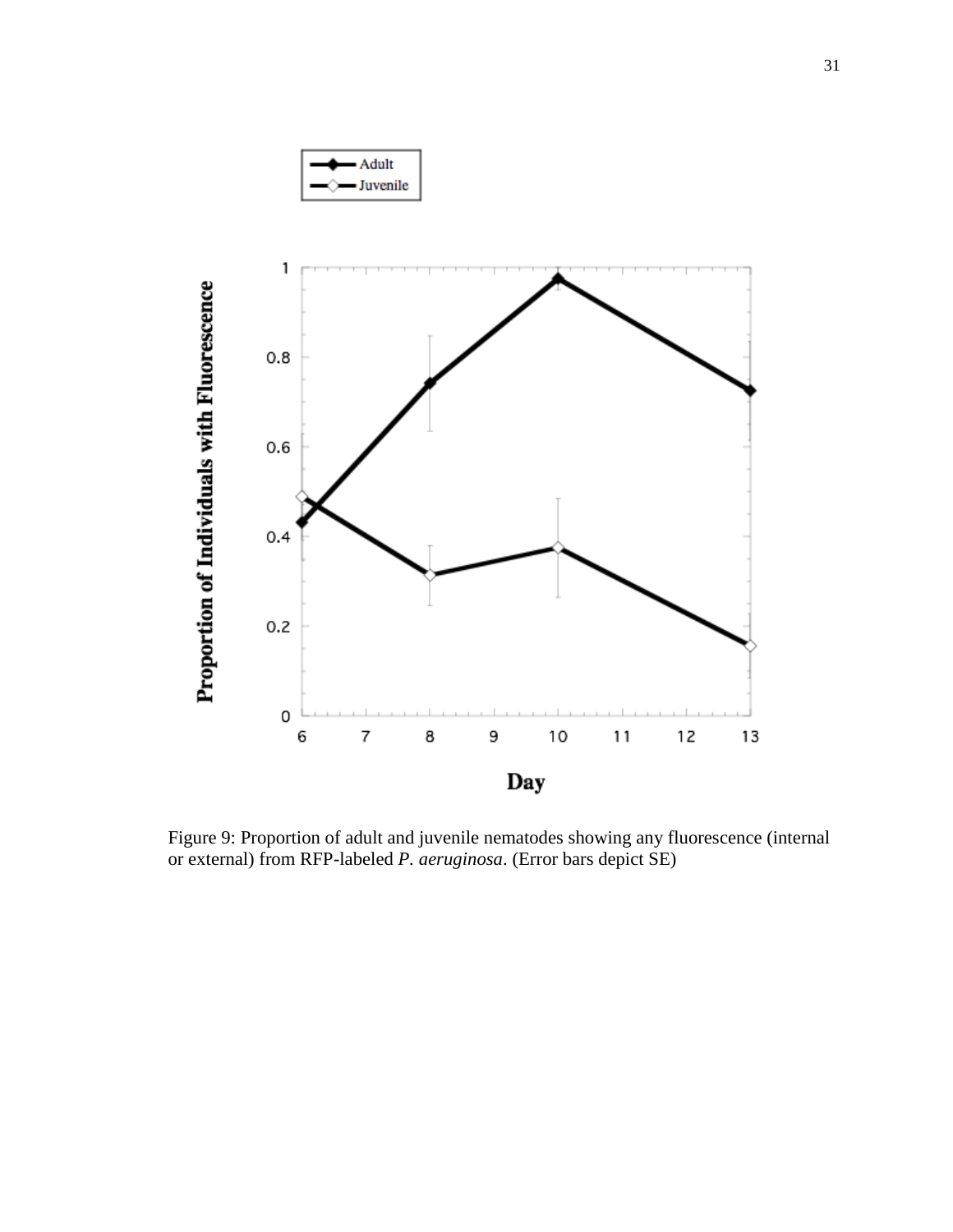

Figure 10: Nematodes exposed to RFP labeled *P. aeruginosa* (A-C) and RFP labeled *E. coli* (D).The images on the left are brightfield with fluorescent microscopy and the images on the right are fluorescent microscopy only. A: juvenile nematode without internal or external fluorescence; C: juvenile nematode with external fluorescence; B and D: adult nematode with internal fluorescence.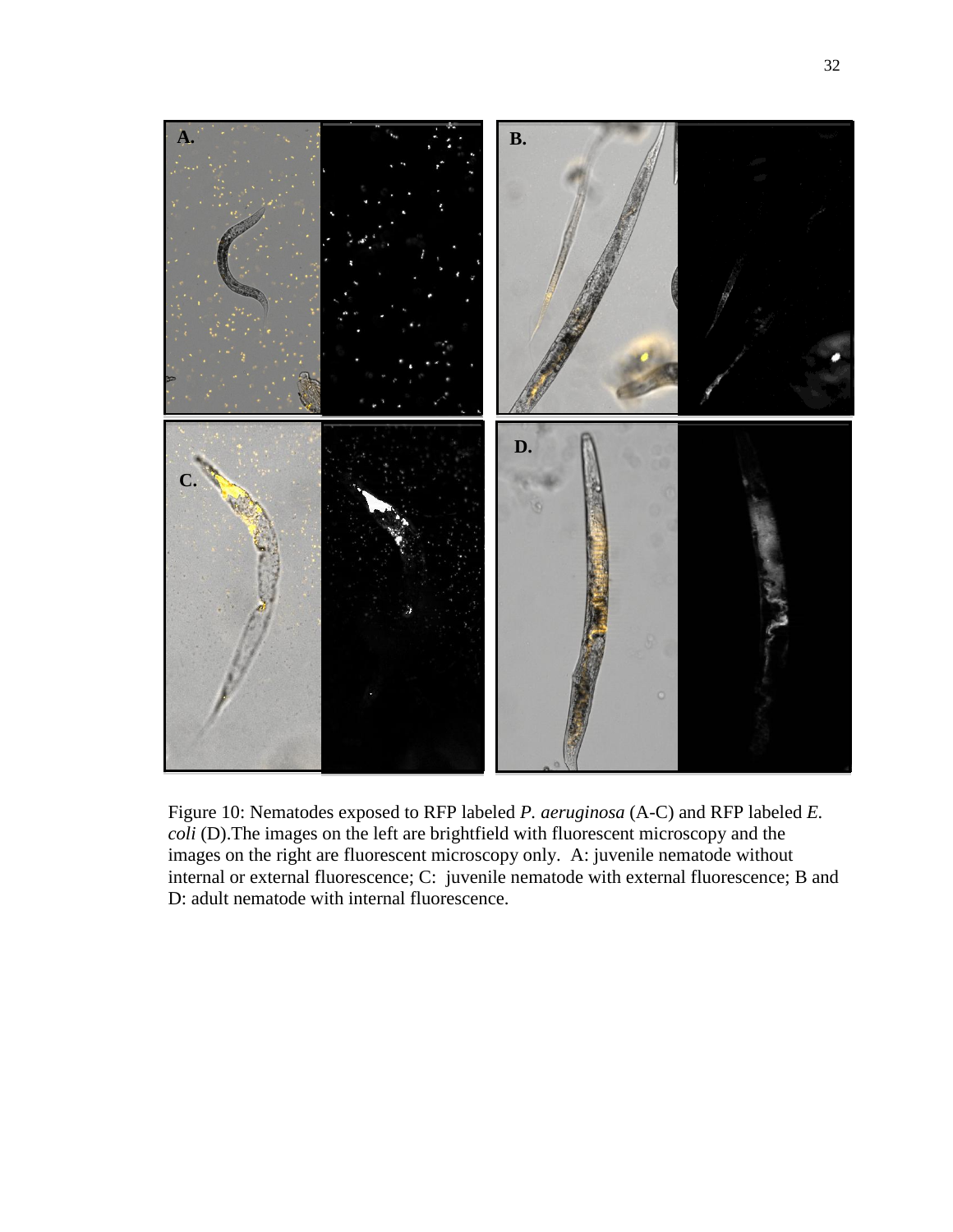Transfer of *P. aeruginosa* to *G. mellonella* Larvae via Nematodes and Larvae Mortality

Over an 11 day period, mortality in *G. mellonella* larvae exposed to both nematodes fed on the RFP-labeled *P. aeruginosa*  $(X^2=53.32, df=1, 11, p<0.0001)$  and nematodes reared on nematode growth agar without the bacteria  $(X^2=65.77, df=1, 11,$ p<0.0001) greatly increased compared to larvae not exposed to nematodes (control) (Figure 11). Larvae exposed to altered nematodes did not demonstrate significantly higher mortality compared to larvae exposed to unaltered nematodes  $(X^2=1.92, df=1, 11,$ p=0.17). By day 11, 96% of larvae exposed to unaltered nematodes had died; 92% of larvae exposed to altered (RFP exposed) nematodes were dead, and 36% of the control larvae were dead. Microscopic observations did not reveal presence of RFP labeled *P. aeruginosa* in hemolymph from any of the waxworm samples.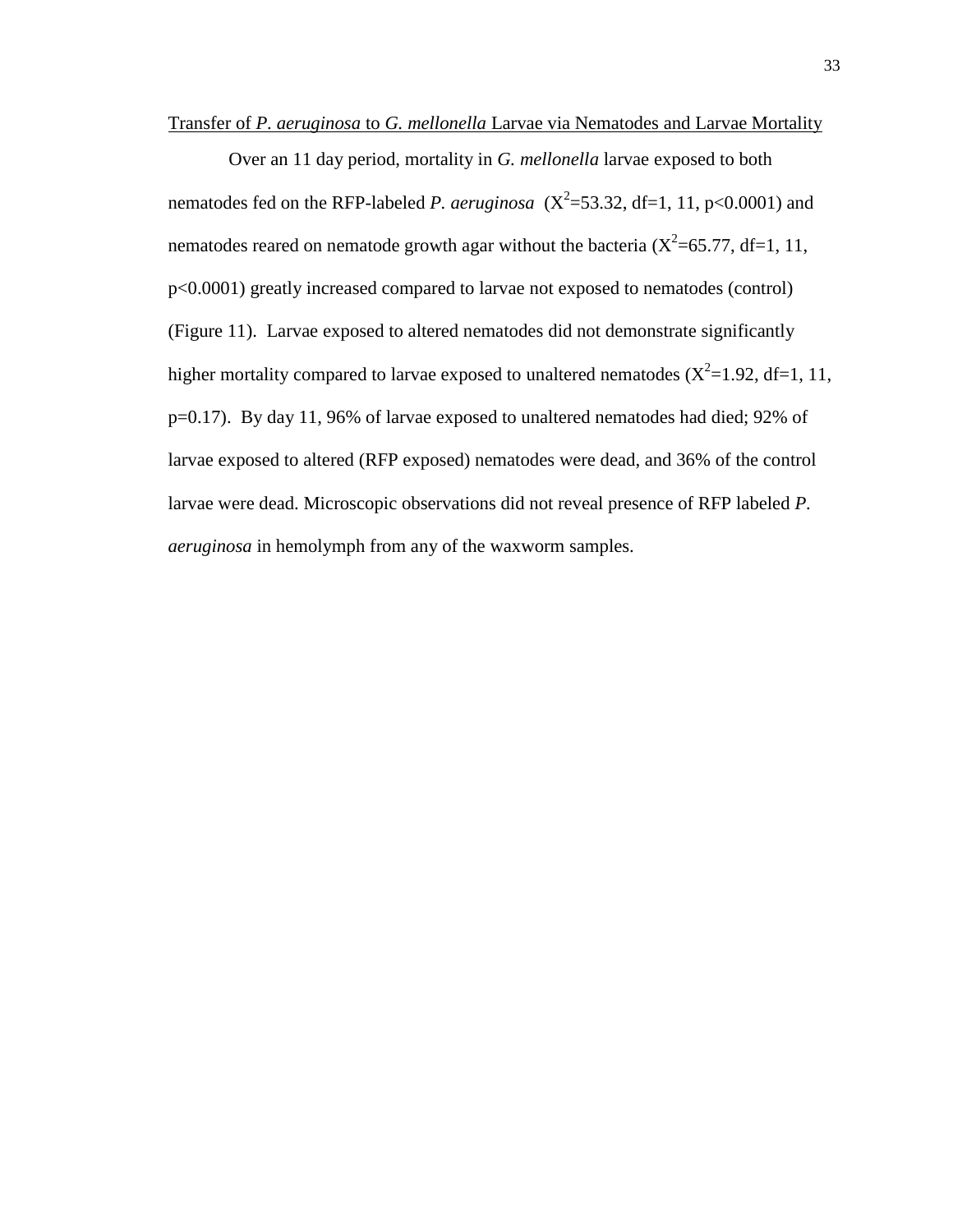

Figure 11: Survival of *G. mellonella* larvae exposed to altered and unaltered nematodes from the Breakneck Road site in Acadia National Park, Bar Harbor, ME. Altered nematodes were exposed to RFP-labeled *P. aeruginosa.* Mean larvae survival indicates the average quantity of waxworms surviving out of the initial six waxworms (Error bars depict SE)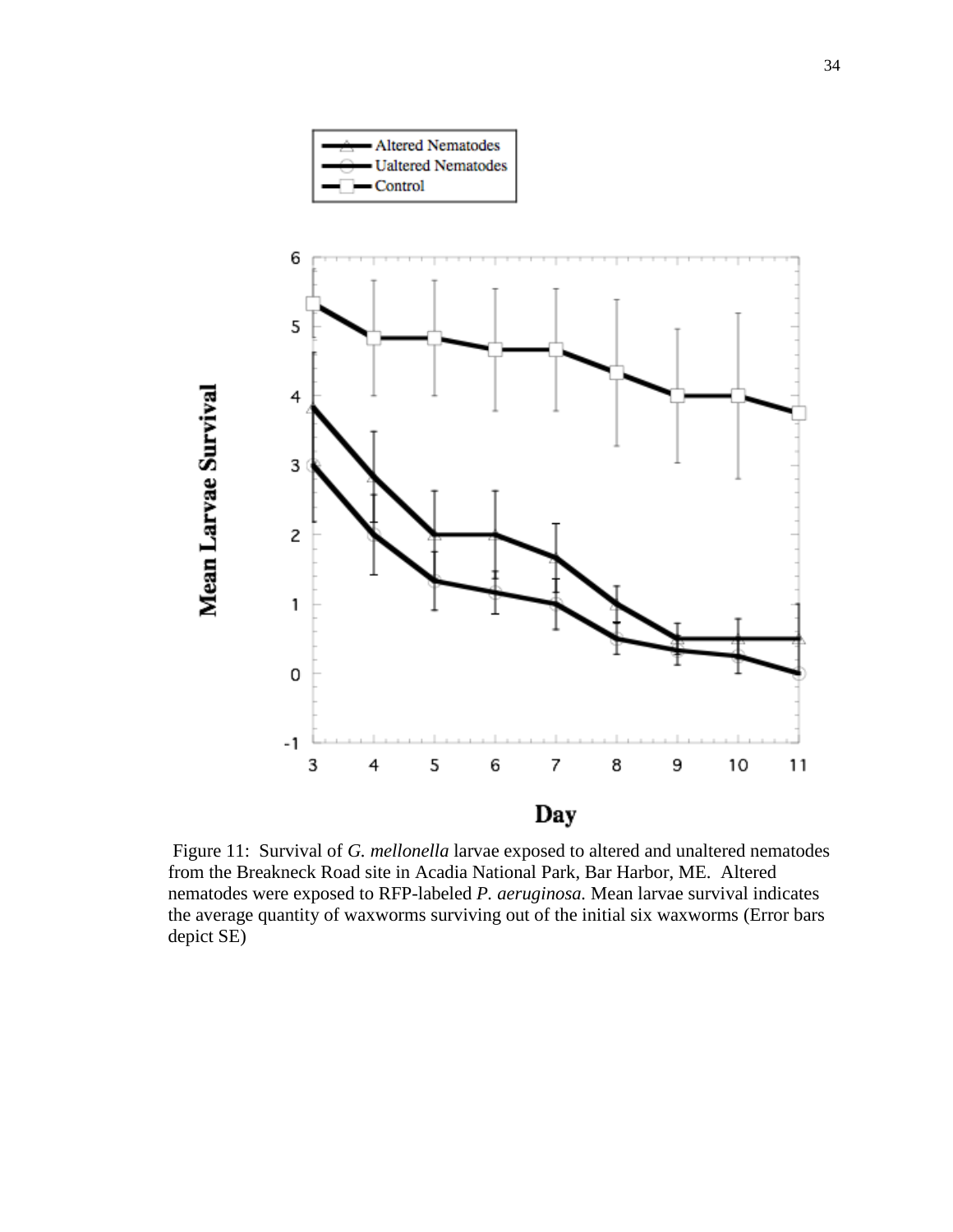#### **Discussion**

Preliminary testing of *P. entomophagus* from different sites indicated variable virulence in *M. rubra* (Groden and Stock 2010)*.* Three sites tested in this project demonstrated variable mortality in *G. mellonella* larvae with only two of the three sites causing significant mortality. These data suggest that differences may exist between *P. entomophagus* populations from different sites, with one hypothesis being that bacterial associates of *P. entomophagus* are variable between sites, and these associated bacteria contribute to insect mortality.

*Mesodiplogaster lheritieri* (Diplogasterida: Diplogasteridae), a nematode species in the same family as *P. entomophagus*, directly caused mortality by introducing pathogenic bacteria to the insect host's hemocoel resulting in septicemia (Poinar 1969). The types of bacteria isolated from samples of the internal and external microflora of *P. entomophagus* are found in association with other nematodes, insects, fungi, the rhizosphere of plants, and soil (Dumont 2011). Despite an absence of the specific symbiotic bacteria association found in the highly evolved species entompathogenic nematodes, *P. entomophagus* causes mortality in insect hosts including *G. mellonella*, and *M. rubra* (Dumont 2011).Dumont (2011) found bacterial species with documented insecticidal activity associated on the external surface of nematodes. Pathogenic bacteria associated with *P. entomophagus*, are likely picked up from the soil environment and transferred from the internal and/or external surface to the hemocoel of the insect host.

Bacterial isolates from the hemolymph of *P. entomophagus* infected insects include; *Serratia maracescens*, *Serratia nematodiphila*, and *Pseudomonas fluorescens*. *Serratia marcescens*, demonstrated highly insecticidal activity when exposed to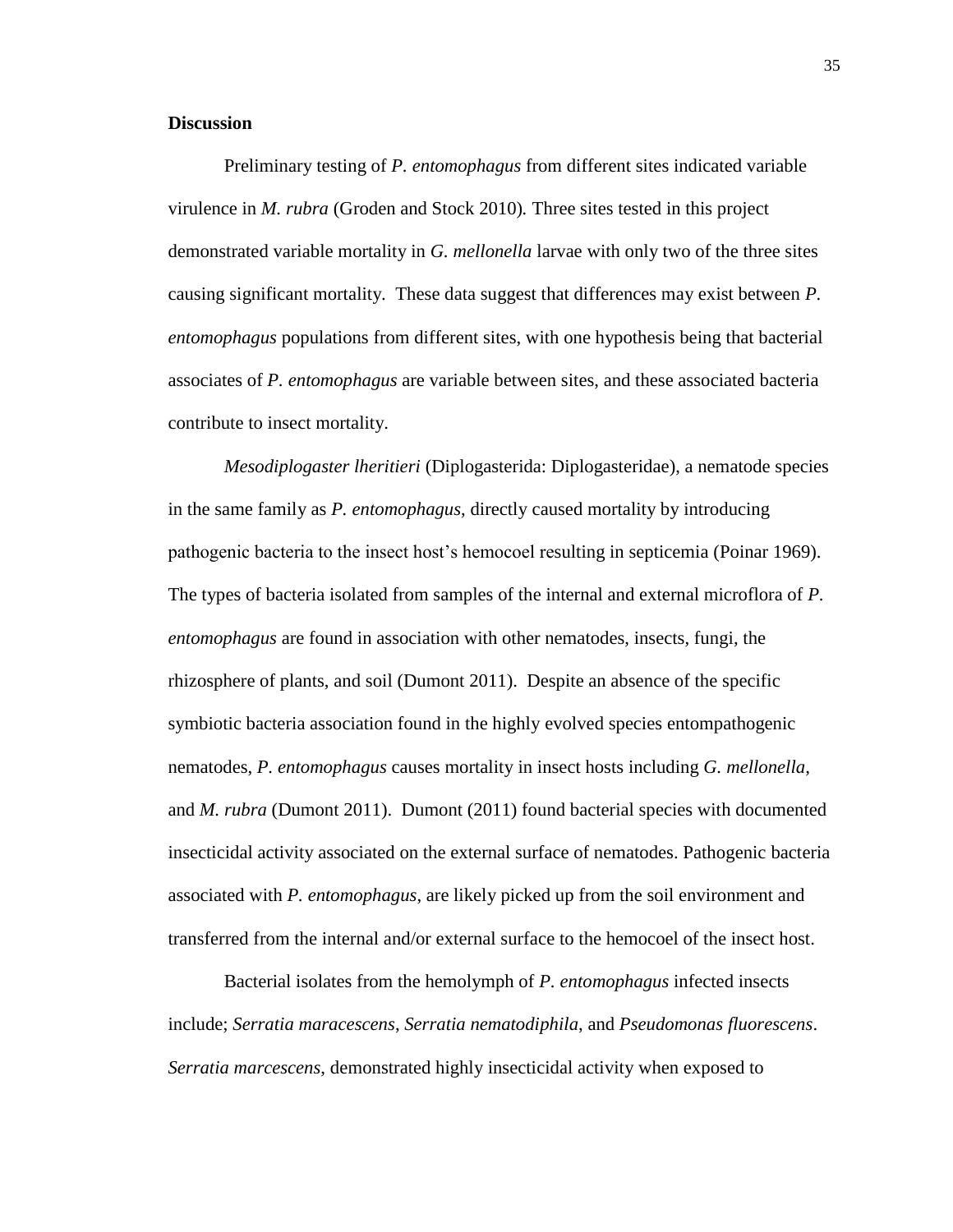cutworms (Nishiwaki et al. 2007). *Serratia nematodiphila* has been found associated with the entomopathogenic nematode *Heterorhabditidoides chongmingensis* (Rhabditida: Rhabditidae Zhang) (Zhang et al 2009) and was highly virulent in *G. mellonella* larvae (Zhang et al. 2008). *Pseudomonas fluorescens* produces hydrogen cyanide and can cause insect mortality by inhibiting cytochrome *C* oxidase in the respiratory chain of the termite *Odontotermes obesus* (Devi and Kothamsi 2009; Rae et al. 2008). *Proteus vulgaris*, found in *P. entomophagus* collected from Germany, is also pathogenic in insects (Rae et. al 2008; Jander et al. 2000).

Two bacteria, RFP labeled *E. coli* and RFP labeled *P. aeruginosa*, were utilized in the development of protocol to transfer target bacteria to *P. entomophagus*. Strain HB101 of *E. coli* does not have documented virulence in nematodes, and did not cause significant mortality in *P. entomophagus*. The same strain of *P. aeruginosa* (PA14) has demonstrated high virulence in *C. elegans* and *G. mellonella* larvae with an LD<sub>50</sub> of less than 10 bacteria (Jander et al. 2000). Strain PA14 of *P. aeruginosa* did not cause significant mortality in *P. entomophagus* despite being highly virulent in *C. elegans*. *Pristionchus pacificus*, a closely related nematode, has an abundance of genes encoding for detoxification and degradation enzymes, which is consistent with necromenic and facultative parasitic nematode-insect interactions (Dieterich et al. 2008). This study did not look at other possible effects of pathogenic bacteria on nematodes, such as reduced fecundity (Rae et al. 2008). However, the relatedness of *P. entomophagus* to *P. pacificus*  and its resistance to *P. aeruginosa* virulence suggests that *P. entomophagus* may be resistant to many soil pathogenic bacteria.

I was unable to determine if *P. aeruginosa* contributed to *G. mellonella* larvae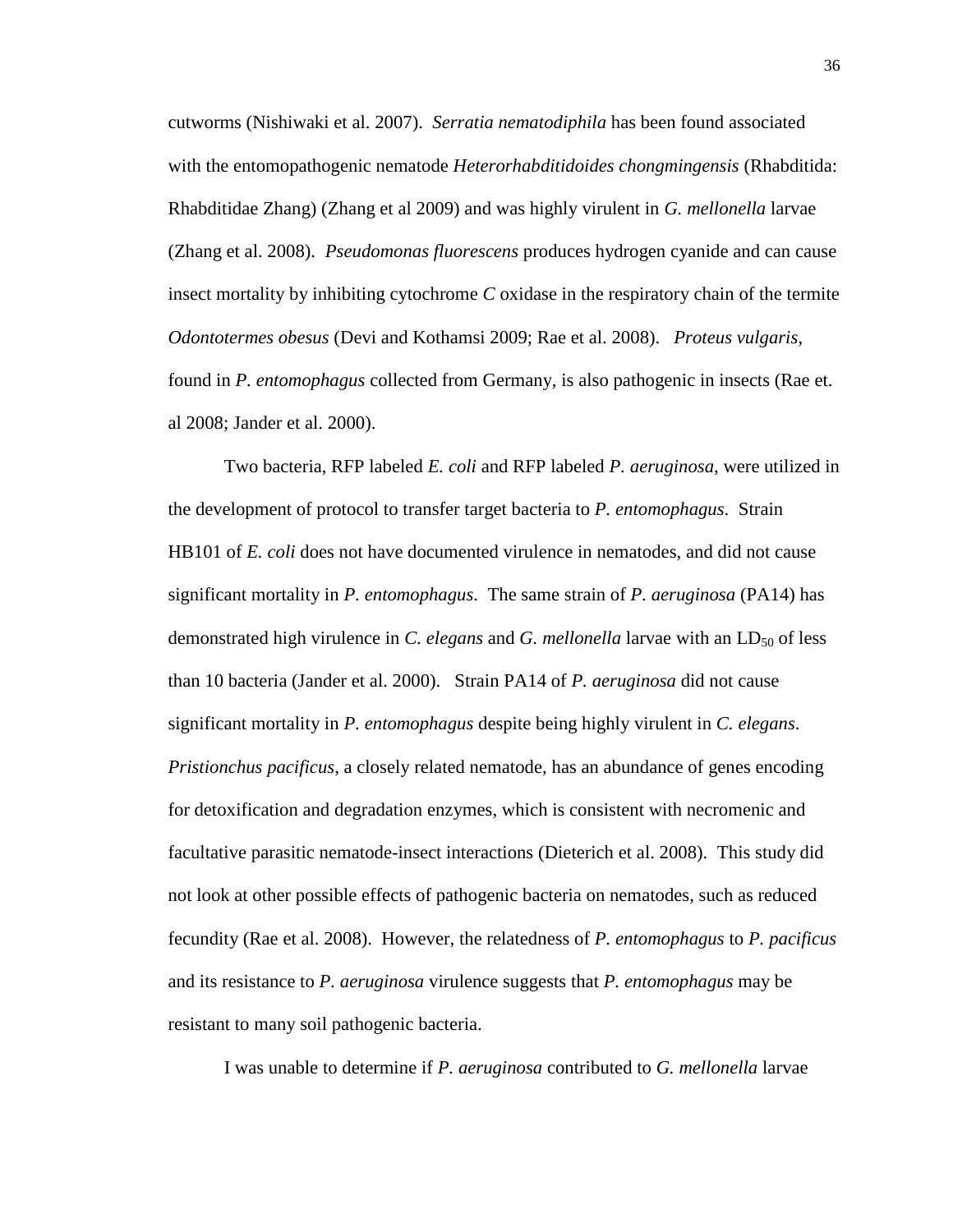mortality as I could not confirm transfer to the larvae. However, the high virulence of strain PA14 in *G. mellonella*, *Drosphila melanogaster* (Common Fruit Fly (Diptera: Drosophilidae Meigen)), and *Pluetella xylostella* (Diamondback Moth (Lepitodoptera: Plutellidae L.)) indicates it would have likely contributed to mortality if transfer was successful. *Galleria mellonella* larvae exposed to nematodes with *P. aeruginosa* on the external surface did not demonstrate significantly higher mortality than unaltered nematodes, further suggesting that transfer did not occur. Nonetheless, *P. aeruginosa* is a potential candidate to alter the microflora and increase virulence of *P. entomophagus* for use as a biological control agent against insects (Jander et al. 2000)*.*

An interesting result was the retention of virulence in *P. entomophagus* from Breakneck Road after cycling through waxworms. Breakneck road nematodes caused significant mortality before cycling through *G.mellonella* larvae. The nematodes isolates exposed to *P. aeruginosa* had not directly been exposed to soil, unlike the nematodes harvested from *M. rubra* cadavers. In a study by Rae et al. (2008), *Pristionchus entomophagus* was significantly more attracted to specific soil and beetle derived bacteria than *E. coli* OP50, an artificial *E. coli* strain used in laboratory culturing of *Pristionchus*  nematodes. Chemoattractive profiles may be similar between generations of *P. entomophagus*. If progeny seeks beetle and soil derived bacteria introduced by previous generations, they may be attracted to, consume, and carry pathogenic bacteria even without direct exposure to soil. Further research is needed to determine the retention and changes in virulence between generations of *P. entomophagus*, particularly after stocks are regenerated in *G. mellonella* larvae.

The microflora of adult and juvenile *P. entomophagus* was rarely altered after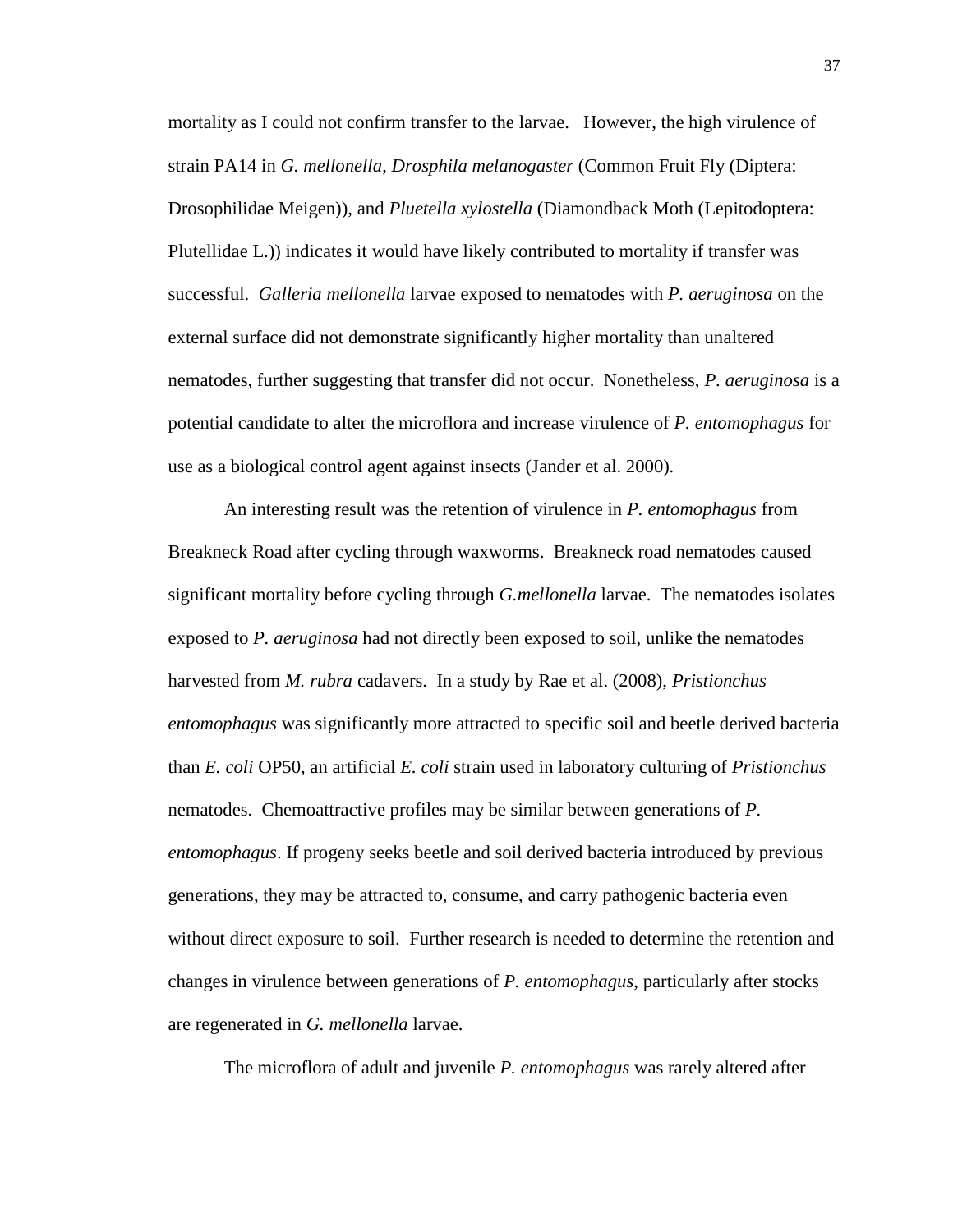exposure to RFP labeled *E.coli*. The absence of fluorescent bacteria in the water surrounding the sample nematodes corroborated the rarity of *E. coli* transfer to the nematodes. The microflora of adult and juvenile *P. entomophagus* was frequently altered after exposure to *P. aeruginosa*. The presence of fluorescent bacteria in the water surrounding the sampled nematodes exposed to *P. aeruginosa* corroborated the high proportion of fluorescent bacteria on the cuticle and in the digestive tract. If the nematodes were frequently consuming the RFP labeled *E. coli*, the presence of RFP labeled *E.coli* in the water surrounding the nematodes would be expected as a result of defecation of consumed bacteria. RFP labeled *E. coli* is not an ideal bacteria for altering the microflora of *P. entomophagus* as it is likely infrequently consumed by nematodes and does not readily adhere to the cuticle. *Escherichia coli* OP50 is used in laboratory cultures of *C. elegans* and *P. pacificus* as it has limited growth on NGM which allows for ease of observation and facilitates mating of the worms (Stiernagle 2006). While *P. pacificus* appears to have consumed *E. coli* OP50 when it was the only bacteria provided, it consistently preferred soil-derived bacteria to *E. coli* (Rae et al. 2008). As *E. coli*  HB101 is not frequently used in nematode culture, little research exists to indicate if it is suitable as a nutritional source for *Pristionchus* nematodes.

The internal microflora of most adult nematodes was altered after exposure to *P. aeruginosa*, as adults readily consume *P. aeruginosa. Pristionchus* nematodes in chemotaxis assays were attracted to *Pseudomonas* strains to varying degrees (Rae et al. 2008). However, the internal microflora of juvenile nematodes was rarely altered as juveniles appear to seldom consume *P. aeruginosa*. A potential explanation for alteration of external microflora occurring almost exclusively in juveniles is the retention of the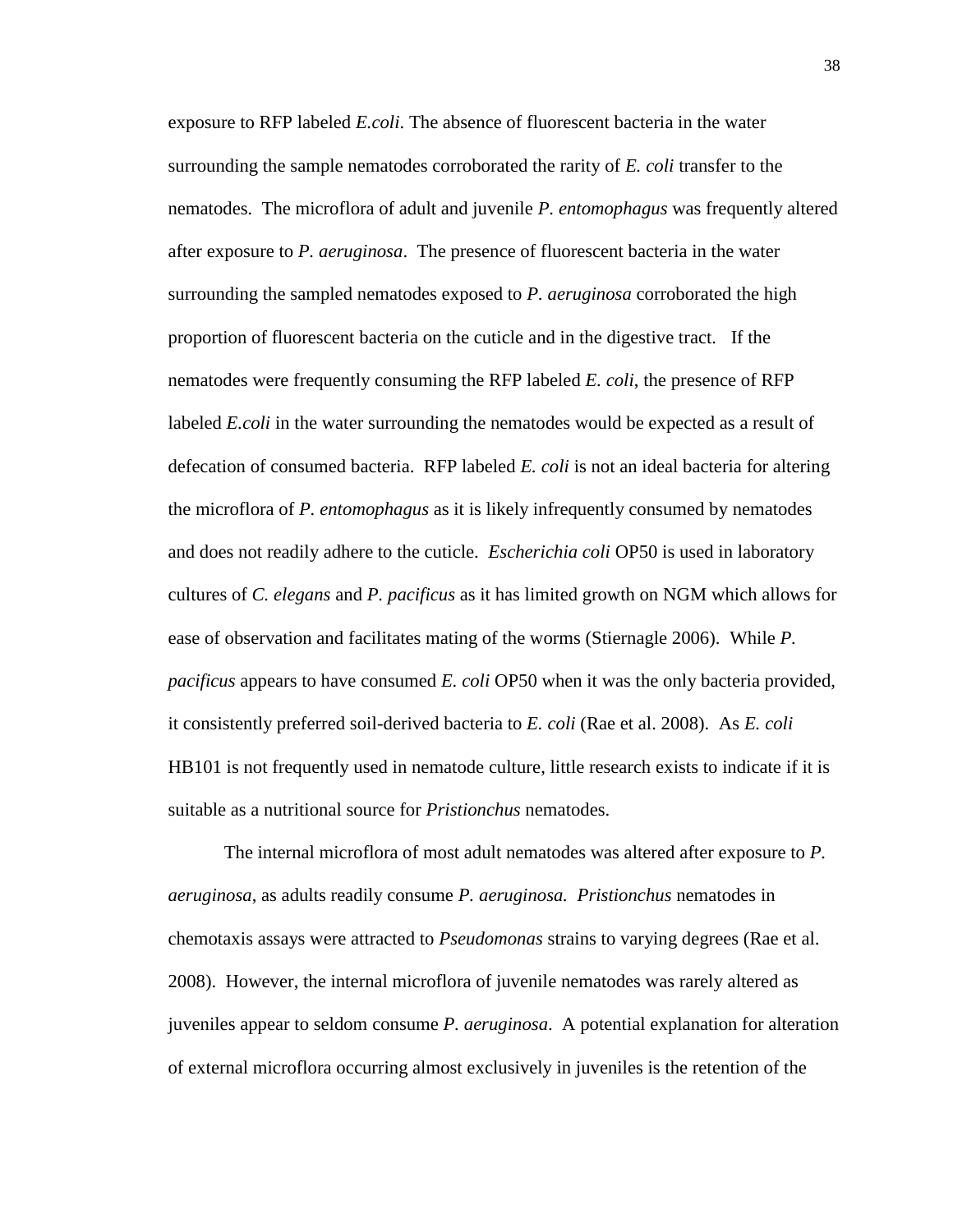second instar cuticle in third instar daeur juveniles (Bellows 1999). The RFP labeled *P. aeruginosa* may be contained between the two cuticle layers rather than on the external surface, and potentially would remain between the cuticles even during sampling. The lack of evidence of the labeled bacteria in the cuticular surface of the adults may be explained by *P. aeruginosa* being easily washed off of the external surface during sampling, as adults have only one cuticle. Enhancement of virulence in juvenile nematodes is necessary for enhanced virulence in insect hosts. Juveniles are the infective stage, and without internal haborage, they may be poor vectors of the target bacteria. Juveniles exposed to the labeled bacteria were seen to frequently carry it on the external surface of their cuticle. Age-dependent differential dietary preference may influence which bacterial species can alter the nematode's microflora.

The nematode life stages did exhibit different trends over time. In juveniles, the labeled bacteria were almost always found adhered to the external surface of the cuticle. In adults, the labeled bacteria were almost always found in the digestive tract. Over time the quantity of adult nematodes with fluorescence increased and the quantity of juveniles with fluorescence decreased. Further research is needed to determine the length of viability of enhanced virulence in *P. entomophagus*. My results demonstrated the presence of the RFP labeled *P. aeruginosa* on the cuticle of juveniles for at least 13 days. However this only indicates the presence of the bacteria, not necessarily the viability.

Another interesting question is the viability of bacteria consumed and defecated by *P. entomophagus*. A study found that *Pristionchus lheritieri* exposed to *S. marcescens*, *A. tumafaciens*, *E. amylovara, E. carotovora*, and *P. phaseolicola* carried viable bacteria for up to 30 hours (Chantanao and Jensen, 1968). Current research does not indicate the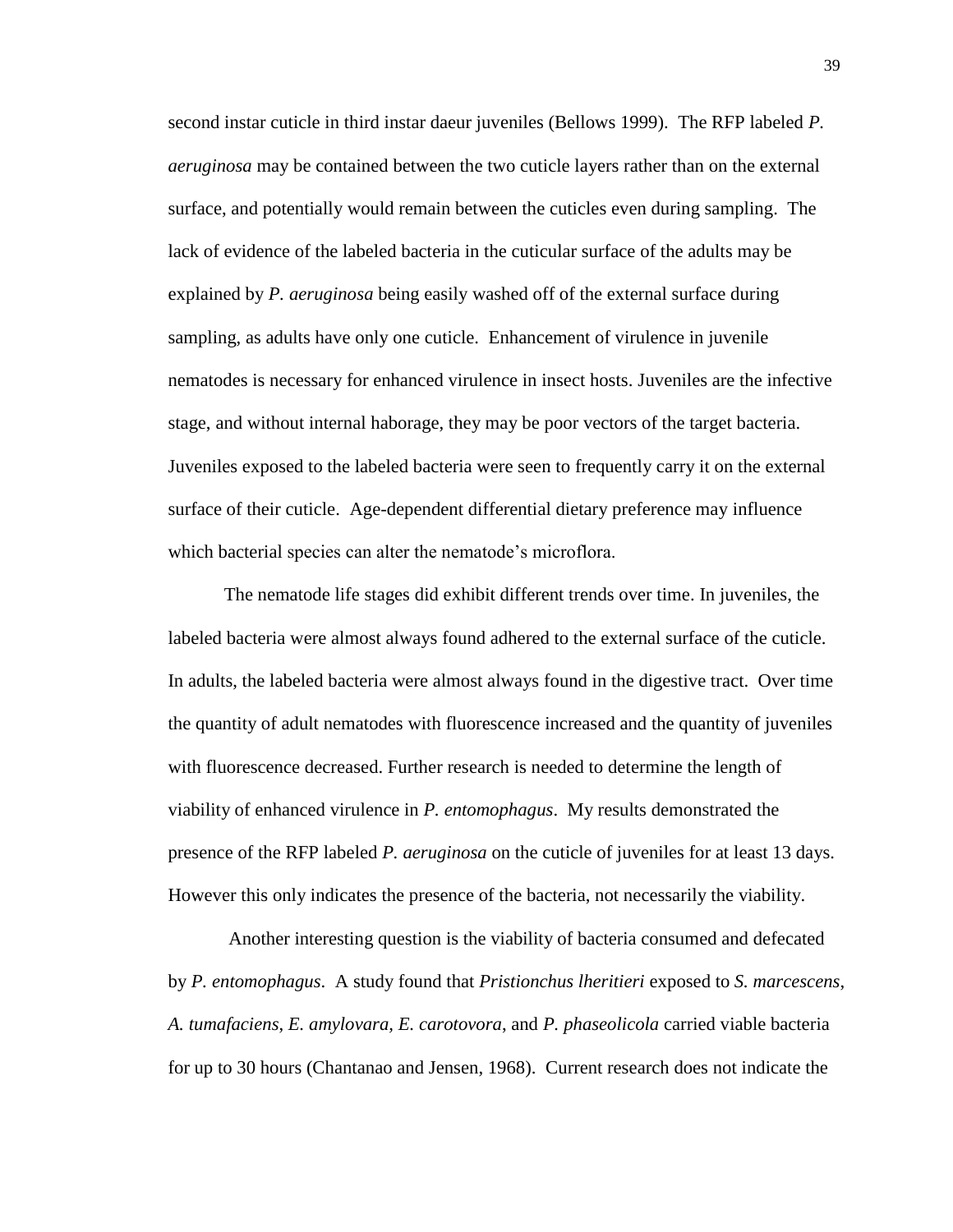presence of a bacterial receptacle or special morphological structure for bacterial dissemination in *Pristionchus entomophagus*, unlike the entomopathogenic nematode families such as Steinernematidae and Heterorhabditidae which do have a specialized bacterial receptacle for maintaining their symbionts (Snyder et al. 2007). Dissemination of bacteria from *P. entomophagus* likely occurs through defection and facultative transfer from the contaminated external cuticle. Diplogasterid nematodes lack a grinder in the terminal bulb, and therefore are able to disseminate intact bacteria (Poinar 1975). However, the proportion of bacteria that remain intact is unknown, as some bacteria are lysed and digested (Rae et al. 2008).

I was unable to transfer RFP labeled *P. aeruginosa* to *G. mellonella* larvae. There are many potential causes, including; inability of *P. aeruginosa* to compete with other bacteria present in the cadaver, insufficient conditions for *P. aeruginosa* growth, poor viability of transferred bacteria, or most likely, insufficient bacteria present on the cuticle of juveniles. Fluorescent microscopy suggests that the presence of *P. aeruginosa* in the digestive tract in juveniles was rare or present in relatively low quantities, and transfer relied upon the presence of the bacteria on the external surface. If the labeled bacteria was present between the second and third instar cuticles rather than external surface, it may not be able to transfer to the insect host due to its location between cuticles. Altered nematodes were added to moist sand, where *P. aeruginosa* may have been washed off or mechanically removed as the nematodes moved through the sand. Previous studies suggest that *P. aeruginosa* strain PA14 is highly virulent in *G. mellonella* larvae (Jander et al. 2000). If transfer had occurred, higher mortality would likely occur in treatments with altered nematodes. In this study, altered nematodes did not demonstrate significantly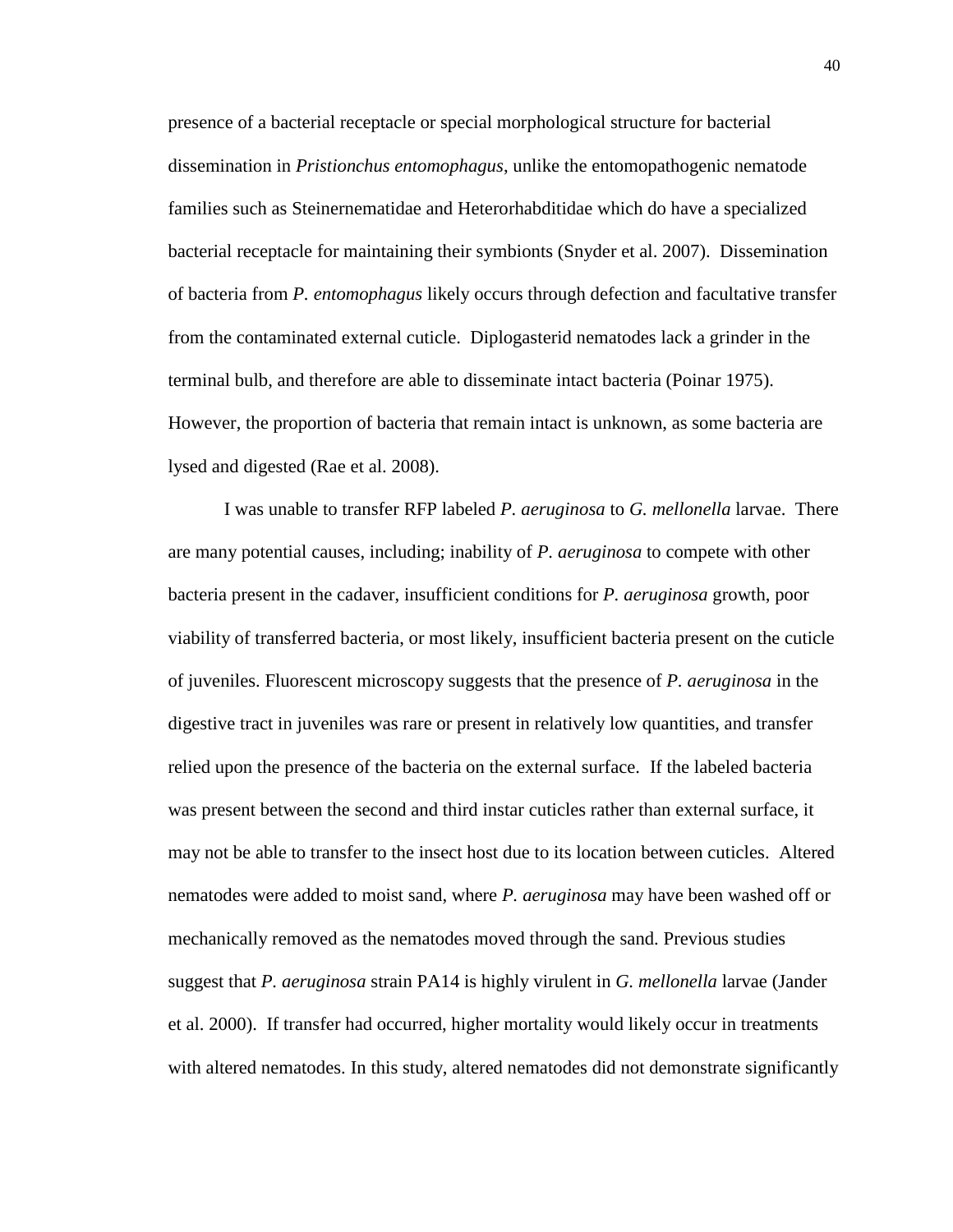higher mortality than unaltered nematodes exposed to *P. aeruginosa*, suggesting that *P. aeruginosa* did not transfer to the larvae.

Overall, I was able to develop a protocol to transfer *P. aeruginosa* to *P. entomophagus* resulting in alteration of the microflora. Further research is necessary to develop a protocol to transfer a target bacteria carried by *P. entomophagus* to an insect host. Transfer by nematodes carrying the target bacteria externally may be possible, but potentially is less likely to transfer. Any potential bacterial species utilized in alteration of the microflora should be readily consumed by both juveniles and adults and should not cause significant mortality or reduced fecundity. *P. entomophagus* is likely resistant to many soil-derived pathogens, making a variety of pathogenic bacteria potential targets for enhanced virulence and use a biological control agent.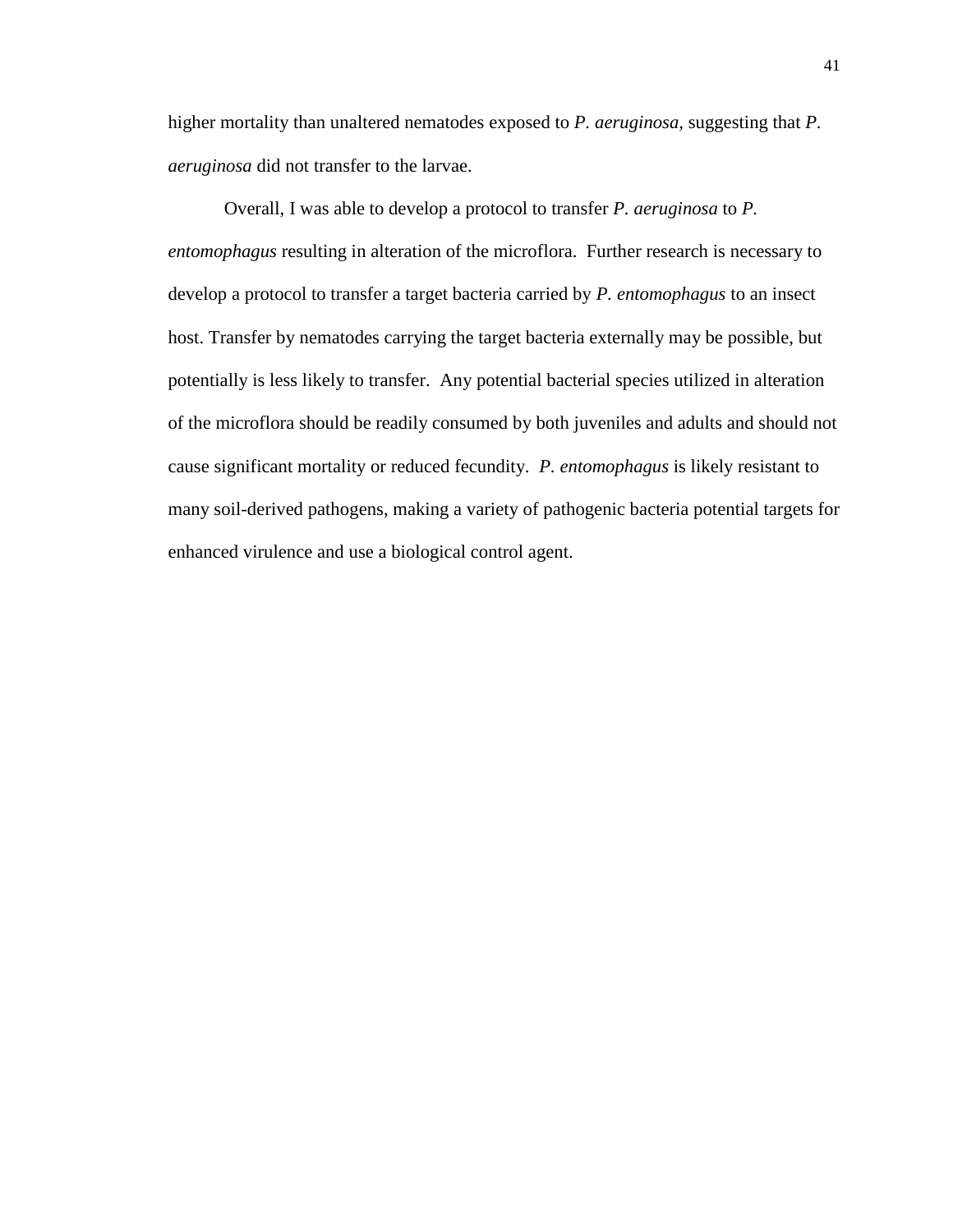#### **Conclusions and Future Directions of Study**

Similar research into the alteration of microflora in necromenic and facultative Diplogasterid nematodes to enhance virulence has not been conducted. I was able to develop a protocol for the alteration of the microflora of *P. entomophagus*. However, I was unable to confirm transfer of the target bacteria by nematodes to an insect host, *G. mellonella* larvae. Nonetheless, this project demonstrated the feasibility of using *P. entomophagus* with enhanced virulence as a biological control agent against European fire ants and potentially other insect pests. However, because of how new this area of research is, it is currently only at a preliminary stage.

The first challenge in developing *P. entomophagus* as a biological control agent is the need for further research on *Pristionchus entomophagus* in general, as little research focused upon *P. entomophagus* currently exists. Most research within the genera is focused upon *P. pacificus* as a comparative organism to *C. elegans* and as a model organism for developmental and evolutionary biology (Mayer et al. 2007; Hong 2006). Other research on *Pristionchus* nematodes has focused upon phylogeny and diversity of the genus (Mayer et. al. 2007). The current research on *P. entomophagus* includes several insect-nematode associations, chemosensory responses, geographic distribution, and preliminary identification of the microflora.

An important area of research in understanding the virulence mechanisms of *P. entomophagus* is the identification and origins of the microflora, mechanisms of transfer to the insect host, and the bacterial species that contribute to host mortality. Initial research on bacteria associated with *P. entomophagus* identified four bacterial isolates from the hemolymph of infected hosts that may contribute to host mortality. Though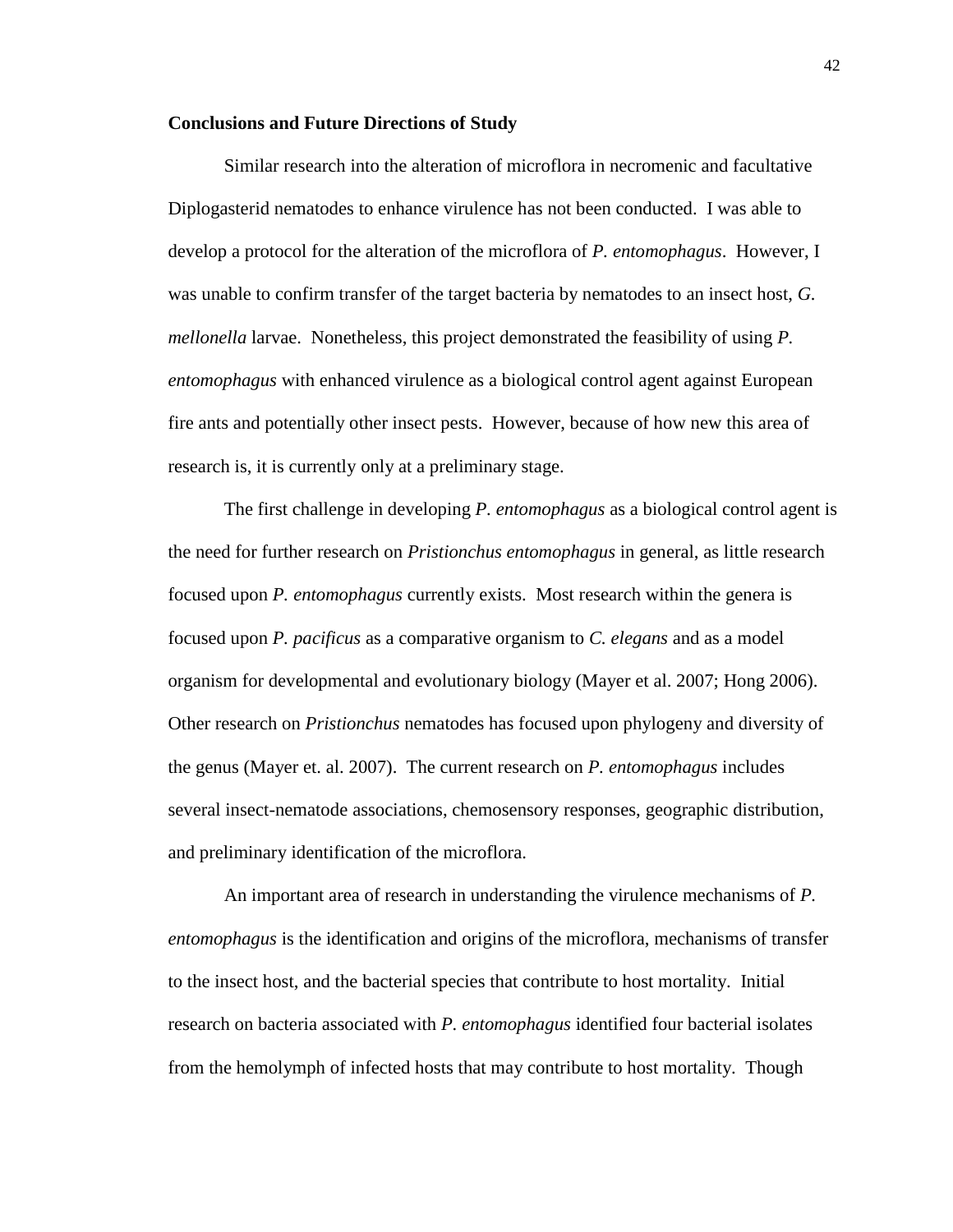three of these isolates have documented insecticidal activity, further research is needed to verify the link between bacterial isolates found in *P. entomophagus* microflora and insect mortality (Dumont 2011).

An important research question is determining which pathogenic bacterial species could be used to enhance virulence. A pathogenic bacterial species that causes significant mortality or reduced fecundity is not an ideal candidate. The microflora of less virulent *P. entomophagus* strains could be altered with insecticidal bacteria associated with more virulent strains of *P. entomophagus*. Less virulent *P. entomophagus* strains may lack insecticidal bacteria associated with more virulent populations because specific bacterial species may be rare or absent in the soil microflora they originated from. The presence of a specific pathogenic bacterial species in more virulent *P. entomophagus* may indicate that is less likely to cause significant mortality or reduced fecundity in less virulent *P. entomophagus*.

The microflora of *P. entomophagus* could also be altered with insect pathogenic bacteria not typically found in association with nematodes that associate with insects or typically found in soil microflora. *Pseudomonas aeruginosa* has not been found in nematodes that infect insects. The strain of *P. aeruginosa* utilized in this study, PA14, is highly virulent to a variety of organisms, including the related nematode *C. elegans*. I did not find that this strain of *P. aeruginosa* caused significant mortality in *P. entomophagus*, making it a potential candidate to increase the virulence of the microflora. I did not look at another possible impact of pathogenic bacteria, reduced fecundity and reduced brood size (Rae et al 2008). *Pristionchus entomophagus* has a greater resistance than *C. elegans* to pathogenic bacteria, as it has evolved various mechanisms to survive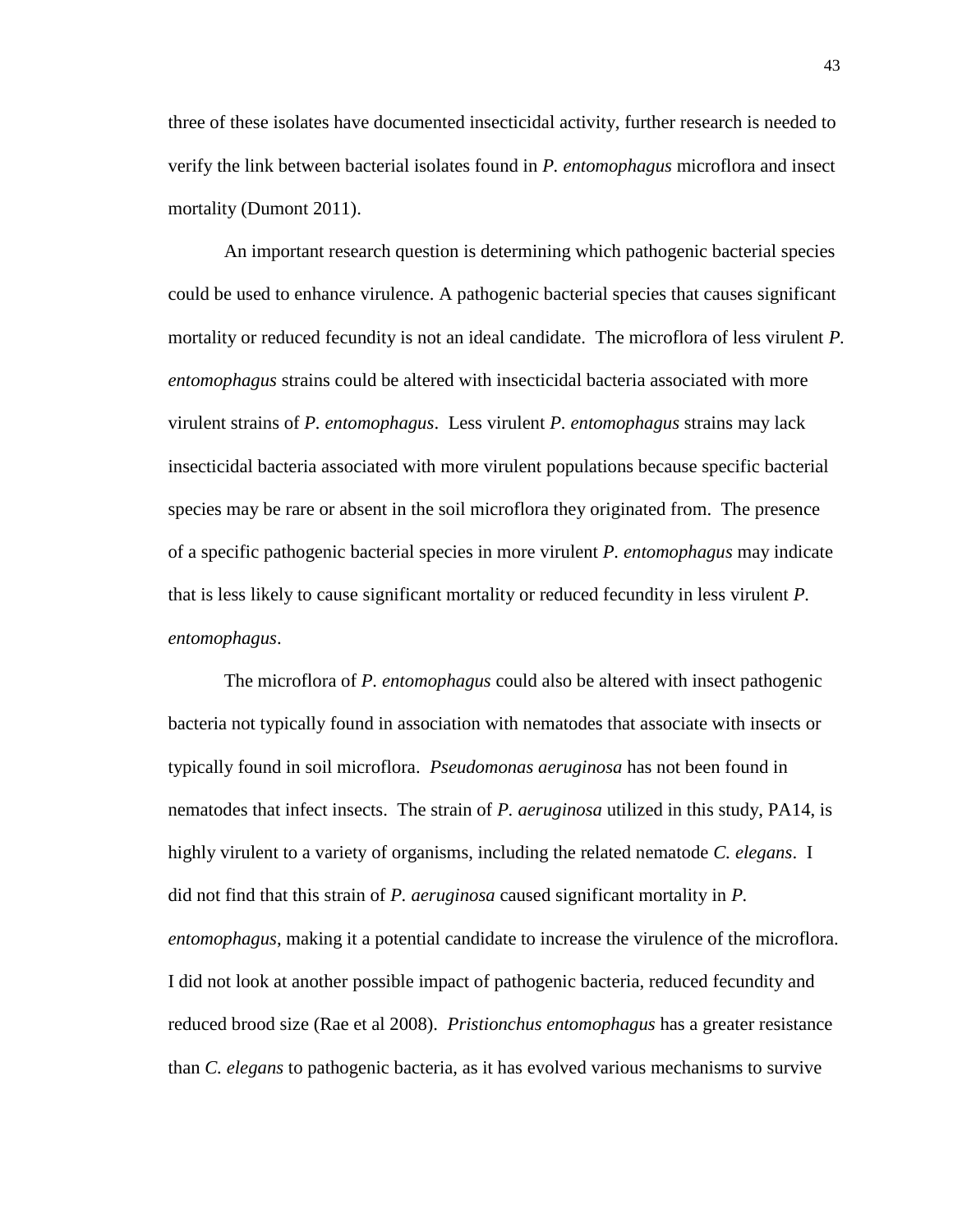in the harsh and toxic environment of insect cadavers (Rae et al. 2008). Some mammalian pathogens including; *Proteus vulgaris*, *Proteus mirabilis*, and *Serratia marcescens,* can also infect insects and may also be viable candidates to increase the virulence of P. entomophagus microflora (Chadwick et. al. 1990). In chemotaxis assays, *P. entomophagus* was strongly attracted to *P. vulgaris* and moderately attracted to *S. marcescens* (Rae et al. 2008)*,* making these pathogens promising candidates for future study. A potential issue with using non soil derived pathogenic bacteria to alter the microflora is the specific chemoattraction profiles of *P. entomophagus*. *Pristionchus entomophagus* may be less likely to be attracted to bacteria that is not naturally found in the soil or beetle microflora and therefore may not consume it. Another potential issue is the ecological implications of utilizing pathogenic bacteria not typically associated with soil microflora. Introducing non-soil pathogenic bacteria to the soil may have unintended consequences on the soil ecosystem. Further studies are needed to determine the tolerance and chemoattraction of *P. entomophagus* to insect-pathogenic bacteria and the ecological implications of introducing new bacterial strains and species to the soil ecosystem.

The mechanism of bacterial transfer to insect hosts is unclear in *P. entomophagus* and is essential to understanding how the pathogenic bacterial species within the microflora affects virulence. It is unknown if the location of pathogenic bacteria (internal or external) on *P. entomophagus* influences insect mortality. A previous study found *Pseudomonas fluorescens* on the external surface of *P. entomophagus* and the hemolymph of infected *G. mellonella* larvae, suggesting transfer may occur from the external surface to insect host (Dumont 2011). However, further research is needed to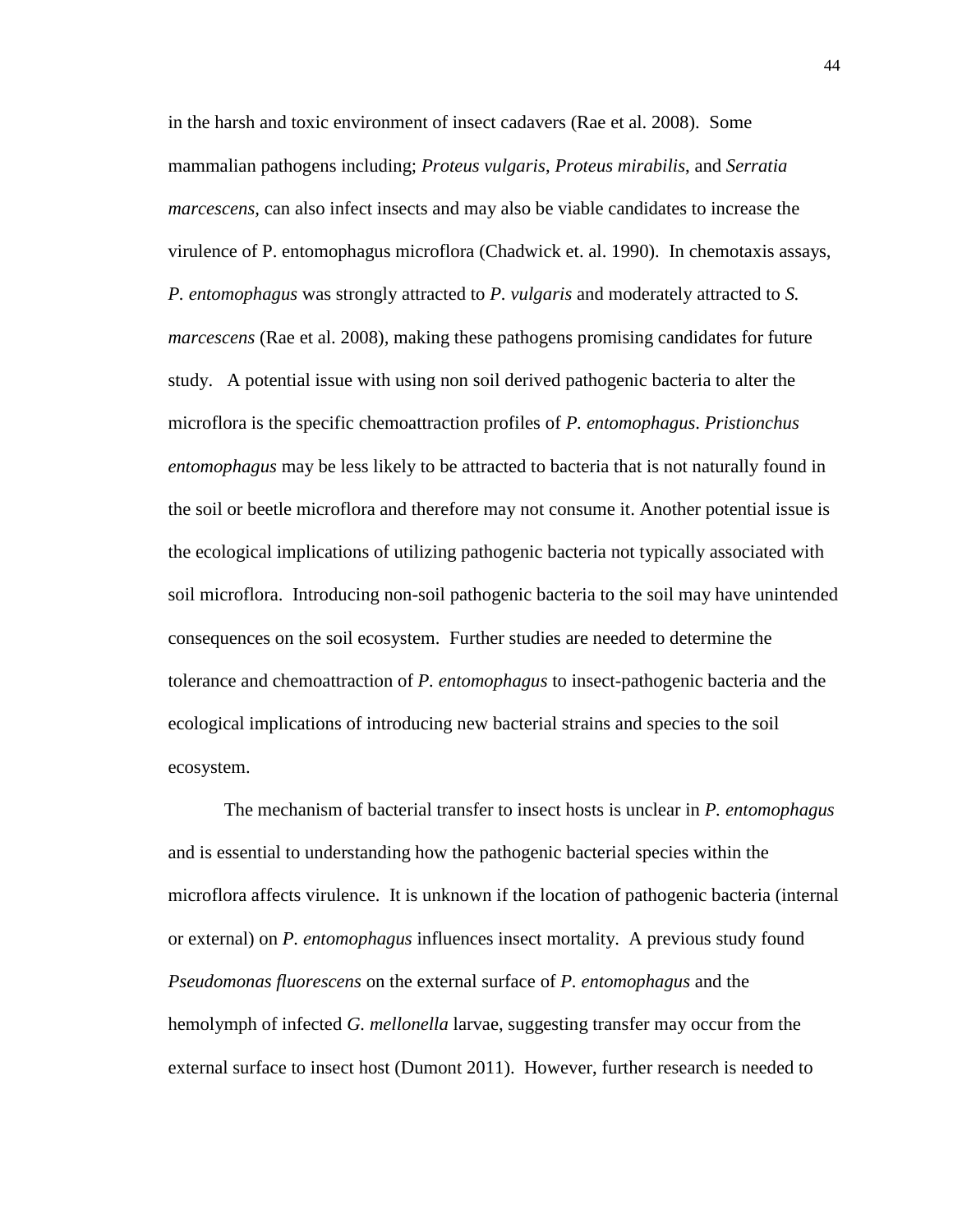confirm the link between external harborage of pathogenic bacteria and transfer to insect.

The lack of transfer to the insect host in this project may indicate the importance of internal harborage, as bacteria adhered to the external surface may be a more transient association than internal harborage. Unlike the more familiar nematode genera used for biological control agents, Steinernematidae and Heterorhabditidae; *Pristionchus*  nematodes lack specialized morphological features for harboring and disseminating pathogenic bacteria in an insect host (Rae et. al.; Snyder et al. 2007). Insect mortality from diplogasterid nematodes through introduction of associated bacteria and subsequent septicemia has been documented with *M. lheritieri* (Poinar 1969).Dissemination likely occurs through ingestion and defection of intact bacteria (Chantanao and Jensen 1968) and potentially transfer of bacteria adhered to the cuticle or the hemolymph (Dumont 2011). Further study is needed to understand the importance of the location of bacterial associations in bacterial dissemination in *Pristionchus entomophagus*.

If location of pathogenic microflora is essential for enhanced virulence, then dietary preferences may be a limitation. The absence of RFP labeled *P. aeruginosa* in the digestive tract of juveniles and high prevalence in the digestive tract of adults potentially indicates differential nutritional preferences between adults and juveniles. This provides a potential explanation for the decrease in juveniles with external fluorescence over time, as less bacteria would be present to adhere to the cuticle as adults consume it. The putative heavy consumption by adults and lack of consumption by juveniles*,* poses a challenge to enhancing the virulence of *P. entomophagus* juveniles with *P. aeruginosa*  and potentially other insect pathogens*.* The results of this research potentially indicate that if juveniles do not actively consume the selected pathogen, they may be less likely to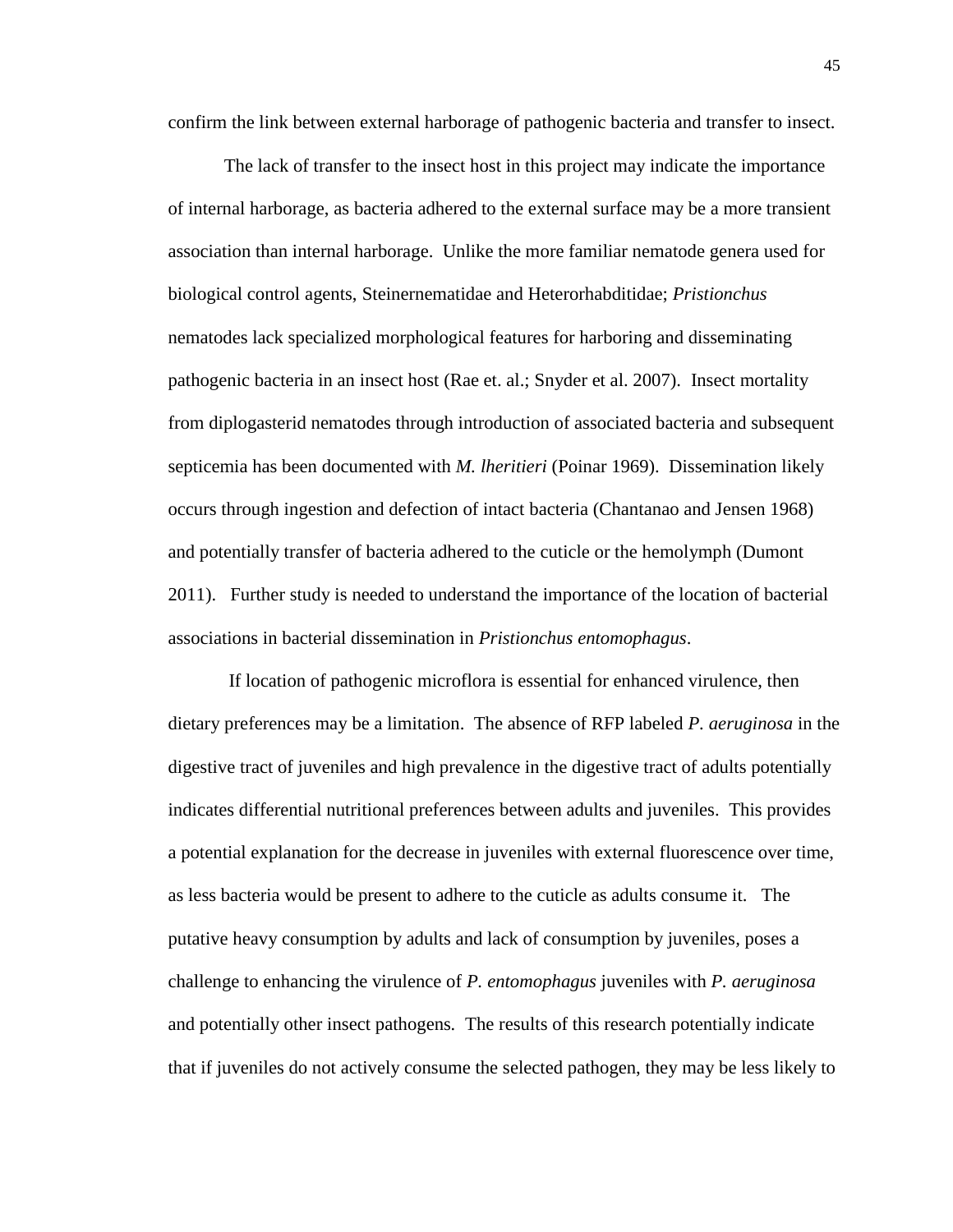transfer it to the insect. Currently no research on age-dependent differential nutritional preferences in nematodes is available. Further research is needed to determine the nutritional preferences in juvenile and adult *P. entomophagus*, and how the different preferences may impact the location and efficacy of microflora alteration.

I was unable to confirm transfer of the target bacteria by nematodes to *G. mellonella* larvae. This was not surprising as I was only able to run a single experiment. It is most likely that *P. aeruginosa* did not transfer, as altered nematodes did not demonstrate increased mortality in *G. mellonella* larvae as would be expected from this strain of *P. aeruginosa* (Jander et. al. 2000). For the purpose of confirming bacterial transfer from *P. entomophagus* to an insect host, nematodes could be pipetted directly on the dorsal cuticle of *G. mellonella* larvae (Dumont 2010). This technique would be impractical for use of nematodes as a biological control agent. However, it would determine if the target bacteria was transferred from the nematode to the host and if it proliferated within the insect host. Techniques for field application of *P. entomophagus* were not considered in this project.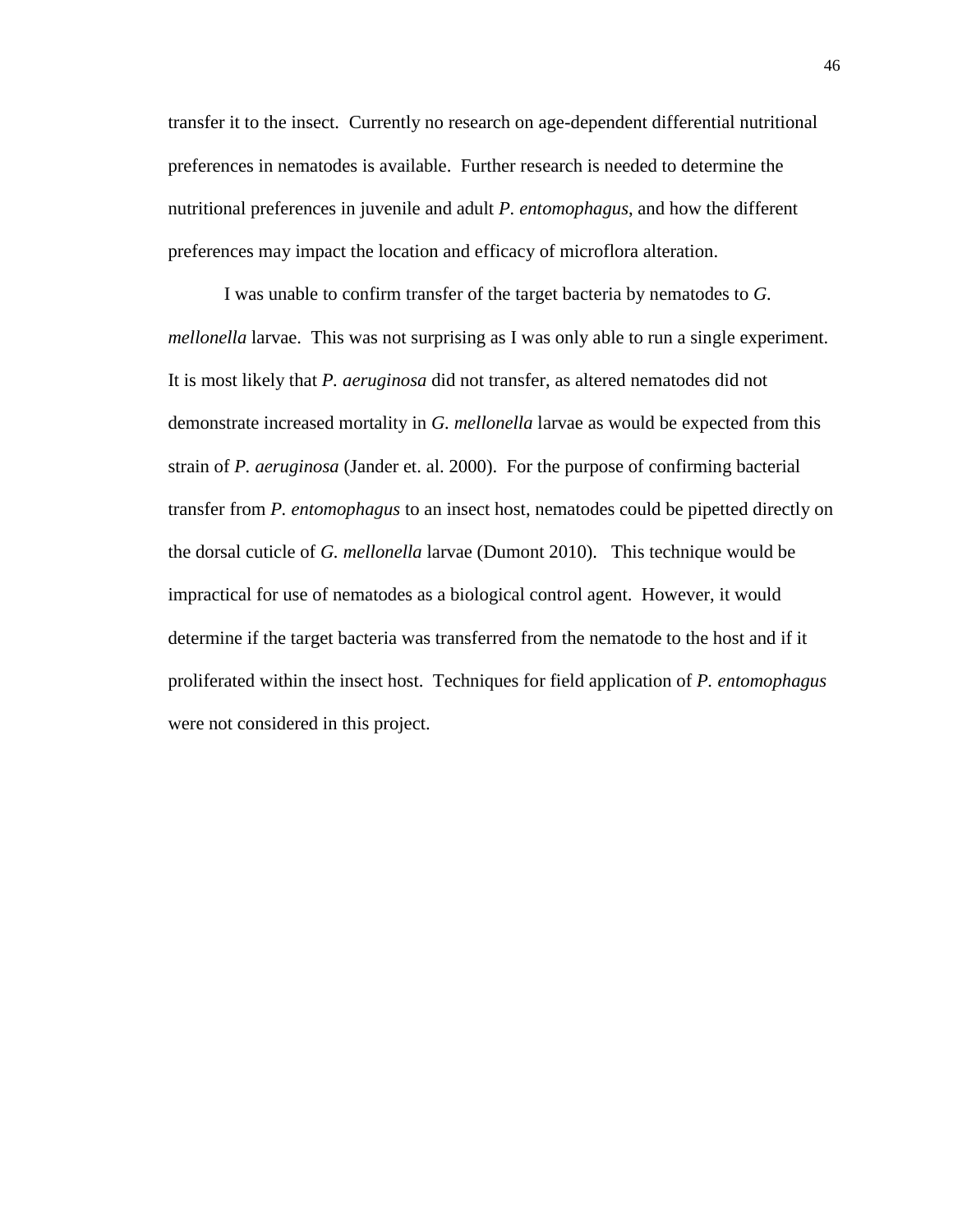#### **Literature Cited**

- **Akhurst R. J. 1986.** Controlling insects in soil with entomopathogenic nematodes, pp. 265-267. *In* R.A. Samson, J.M. Vlak, D. Peters (eds.), Fundamental and applied aspects of invertebrate pathology. International colloquium of invertebrate pathology, Wageningen, Netherlands.
- **Bellows, T. S., and T. W. Fisher. 1999**. A Perspective on Pathogens as Biological Control Agents for Insect Pests, pp. 517-545. *In* T. W. Fisher, Thomas S. Bellows, L. E. Caltagirone, D. L. Dahlsten, Carl B. Huffaker, G. Gordh (eds.), Handbook of Biological Control: Principles and Applications of Biological Control. Academic, San Diego, CA.
- **Blaxter M. L., P. De Ley, J. R. Garey, L. X. Liu, P. Scheldeman, A. Vierstraete, J. R. Vanfleteren, L. Y. Mackey, M. Dorris, L. M. Frisse, J. T. Vida, K. Thomas**. **1998**. A molecular evolutionary framework for the phylum Nematoda. Nature. 392:71-75.
- **Chadwick J. S., S. S. Caldwell, P. Chadwick. 1990.** Adherence Patterns and Virulence for *Galleria mellonella* Larva of Isolates of *Serratia marcescens*. J. Invertebr. Pathol. 55:133–134.
- **Chantanao, A, and H. J. Jensen. 1969.** Saprozoic Nematodes as Carriers and Disseminators of Plant Pathogenic Bacteria. J. Nematology. 1.3: 216-18.
- **Chitwood, B. G., and M. B. H. Chitwood. 1974.** Introduction to Nematology.  $2^{nd}$  ed. University Park, Baltimore, MD.
- **Devi, K. K., and D. Kothamasi. 2009.** Pseudomonas Fluorescens CHA0 Can Kill Subterranean Termite Odontotermes Obesus by Inhibiting Cytochromec Oxidase of the Termite Respiratory Chain. FEMS Microbiology Letters. 195-200.
- **Dieterich, C., S. W. Clifton, L. N. Schuster, A. Chinwalla, K. Delehaunty, I. Dinkelacker, L. Fulton, R. Fulton, J. Godfrey, P. Minx, M. Mitreva, W. Roeseler, H. Tian, H. Witte, S. Yang, R. K. Wilson, and R. J. Sommer. 2008.** The Pristionchus Pacificus Genome Provides a Unique Perspective on Nematode Lifestyle and Parasitism. Nature Genetics 40.10: 1193-198.
- **Dilman, A. R., J. M. Chaston, B. J. Adams, T. A. Ciche, H. Goodrich-Blair, P. Stock, and P. W. Sternberg. 2012.** An Entomopathogenic Nematode by Any Other Name. PLoS Pathogens 8.3.
- **Dumont, J.E. 2011.** Characterization of the Microbial Associates of Nematodes Pathogenic to *Myrmica rubra*. Honors Thesis, University of Maine, Orono.
- **Forst, S. 1997.** Xenorhabdus Spp. and Photorhabdus Spp.: Bugs That Kill Bugs. Annu Rev Microbiol*.* 51:47-72.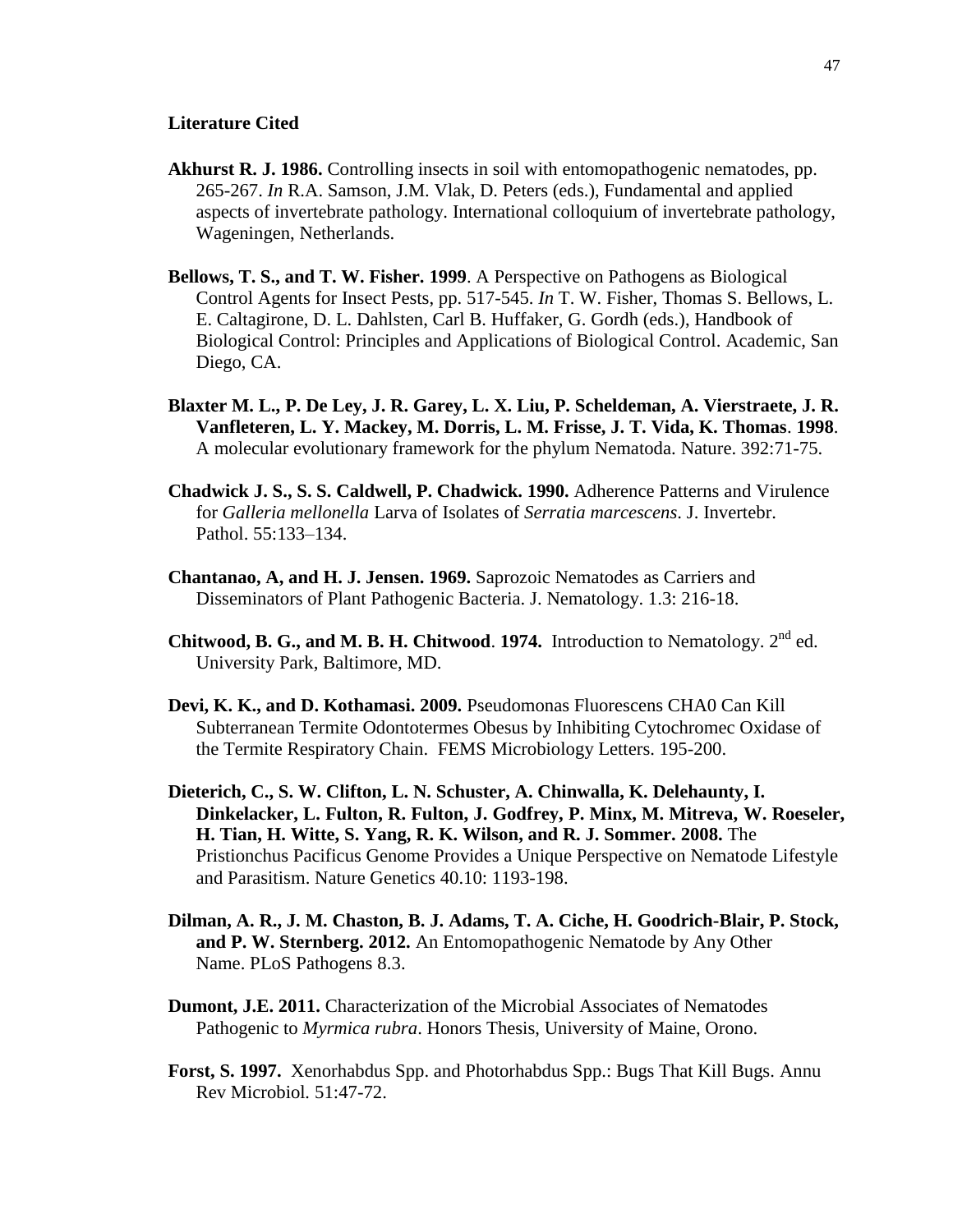- **Frankenhuyzen, K. V. 2009.** Insecticidal Activity of Bacillus Thuringiensis Crystal Proteins. J. of Invertebr. Pathol. 101.1: 1-16.
- **Garnas, J. 2004.** European Fire ants on Mount Desert Island, Maine: population structure, mechanisms of competition and community impacts of *Myrmica rubra* L. (Hymenoptera: Formicidae). M.S. thesis, University of Maine, Orono.
- **Groden, E., F. Drummond, L. B. Stack, and C. Graham. 2004.** European Fire Ant\*: A New Invasive Insect in Maine. Cooperative Extension Publications. University of Maine Cooperative Extension, 2004. Web. http://umaine.edu/publications/2550e/
- **Groden, E, F. A. Drummond, J. Garnas, and A. Franceour. 2005**. Distribution of an Invasive Ant, Myrmica Rubra (Hymenoptera: Formicidae), in Maine. J. Econ Entomol. 89.6: 1774-784.
- **Groden, E., S. P. Stock. 2010.** Establishment of new host relationship with an invasive? Or hitchhiker across the Atlantic? Unpublished Abstr. Second NEMASYM Workshop. November 11-14, 2010.University of Arizona, Tucson, AZ.
- **Herrmann, M., W. E. Mayer, and R. J. Somner. 2006.** Sex, Bugs and Haldane's Rule: The Nematode Genus Pristionchus in the United States. Front Zool. 3.14.
- **Hong, R. L., and R. J. Sommer. 2006.** Pristionchus Pacificus: A Well-rounded Nematode. BioEssays 28.6: 651-59.
- **Jander, G., L. G. Rahme, and F. M. Ausubel. 2000.** Positive Correlation between Virulence of Pseudomonas Aeruginosa Mutants in Mice and Insects. J. Bacteriol. 182.13: 3843-845.
- JMP, SAS Institute Inc. 2012
- **Lacey, L. 2001.** Insect Pathogens as Biological Control Agents: Do They Have a Future? Biological Control. 21.3: 230-48.
- **Mayer, W. E., M. Herrmann, and R. J. Sommer. 2007.** Phylogeny of the Nematode Genus Pristionchus and Implications for Biodiversity, Biogeography and the Evolution of Hermaphroditism. BMC Evolutionary Biology. 7.104.
- **Morris, J. R., K. W. Steward, and R. L. Hassage. 1990.** Use of the Nematode Steinernema Carpocapsae for Control of the Red Imported Fire Ant (Hymenoptera: Formicidae). Florida Entomological Societ. 73.4: 675-77.
- **Nishiwaki, H., K. Ito, M. Shimomura, K. Nakashima, and K. Matsuda. 2007.** Insecticidal Bacteria Isolated from Predatory Larvae of the Antlion Species Myrmeleon Bore (Neuroptera: Myrmeleontidae). J. Invertebr Pathol. 96.1: 80-88.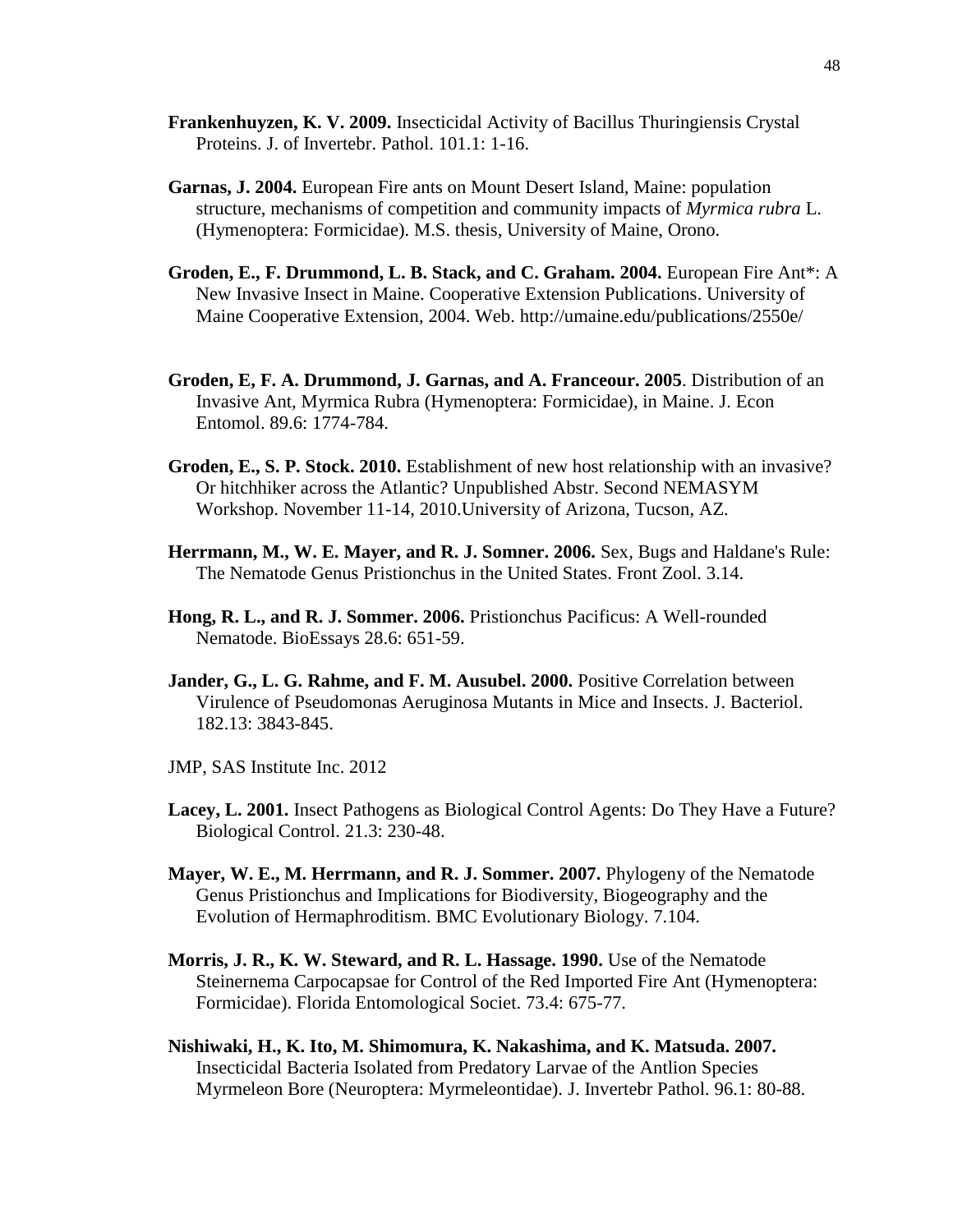- **Ouellette, G. D., F. A. Drummond, B. Choate, and E. Groden. 2010.** Ant Diversity and Distribution in Acadia National Park, Maine. Environmental Entomology. 39.5: 1447-456.
- **Poinar, G. O. 1969.** Diplogasterid Nematodes (Diplogasteridae: Rhabditida) and Their Relationship to Insect Disease. J. Invertebr. Pathol. 13: 447-454.
- **Poinar, G. O. 1972.** Nematodes as Facultative Parasites of Insects. Annual Review of Entomology. 17.1: 103-22.
- Poinar, G. O. 1975. Entomogenous nematodes : a manual and host list of insectnematode associations. E.J. Brill, Leiden, Netherlands.
- **Poinar G. O. 2002.** First Fossil Record of Nematode Parasitism of Ants; a 40 Million Year Tale. Parasitology. 125.05
- **Poinar, G. O. 2012.** Review Article: Nematode Parasites and Associates of Ants: Past and Present. Psyche.
- **Rae, R., M. Riebesell, I. Dinkelacker, Q. Wang, M. Herrmann, A. M. Weller, C. Dieterich, and R. J. Sommer. 2008.** Isolation of Naturally Associated Bacteria of Necromenic Pristionchus Nematodes and Fitness Consequences. J. Exp Biol. 211.12: 1927-936.
- **Rae, R., I. Iatsenko, H. Witte, and R. J. Sommer. 2010.** A Subset of Naturally Isolated Bacillus Strains Show Extreme Virulence to the Free-living Nematodes Caenorhabditis Elegans and Pristionchus Pacificus. Environmental Microbiology. 12.11: 3007-021.
- **Raven, P. H., and T. Williams. 1998.** Nematodes: Pervading the Earth and Linking All Life, pp. 176-179. *In* P. H. Raven and T. Williams (eds.) Nature and Human Society: The Quest for a Sustainable World. National Academy , Washington, D.C.
- **Roberts, L.S., and J. Janovy. 2000.** Phylum Nematoda: Form, Function, and Classification. Gerald D. Schmidt & Larry S. Roberts' Foundations of Parasitology. McGraw Hill, Boston, MA.
- **Singer, J. T., R. T. Phennicie, M. J. Sullivan, L. A. Porter, V. J. Shaffer, and C. H. Kim.** 2010. Broad-Host-Range Plasmids for Red Fluorescent Protein Labeling of Gram-Negative Bacteria for Use in the Zebrafish Model System. Appl. Environ Microbiol. 76.11: 3467-474.
- **Stiernagle, T**. **2006**. Maintenance of C. Elegans. WormBook.
- **Stock, S. P., D. J. Hunt. 2005.** Morphology and Systematics of Nematodes Used in Biocontrol. P. Grewal (eds.) In Nematodes as Biocontrol Agents. Wallingford,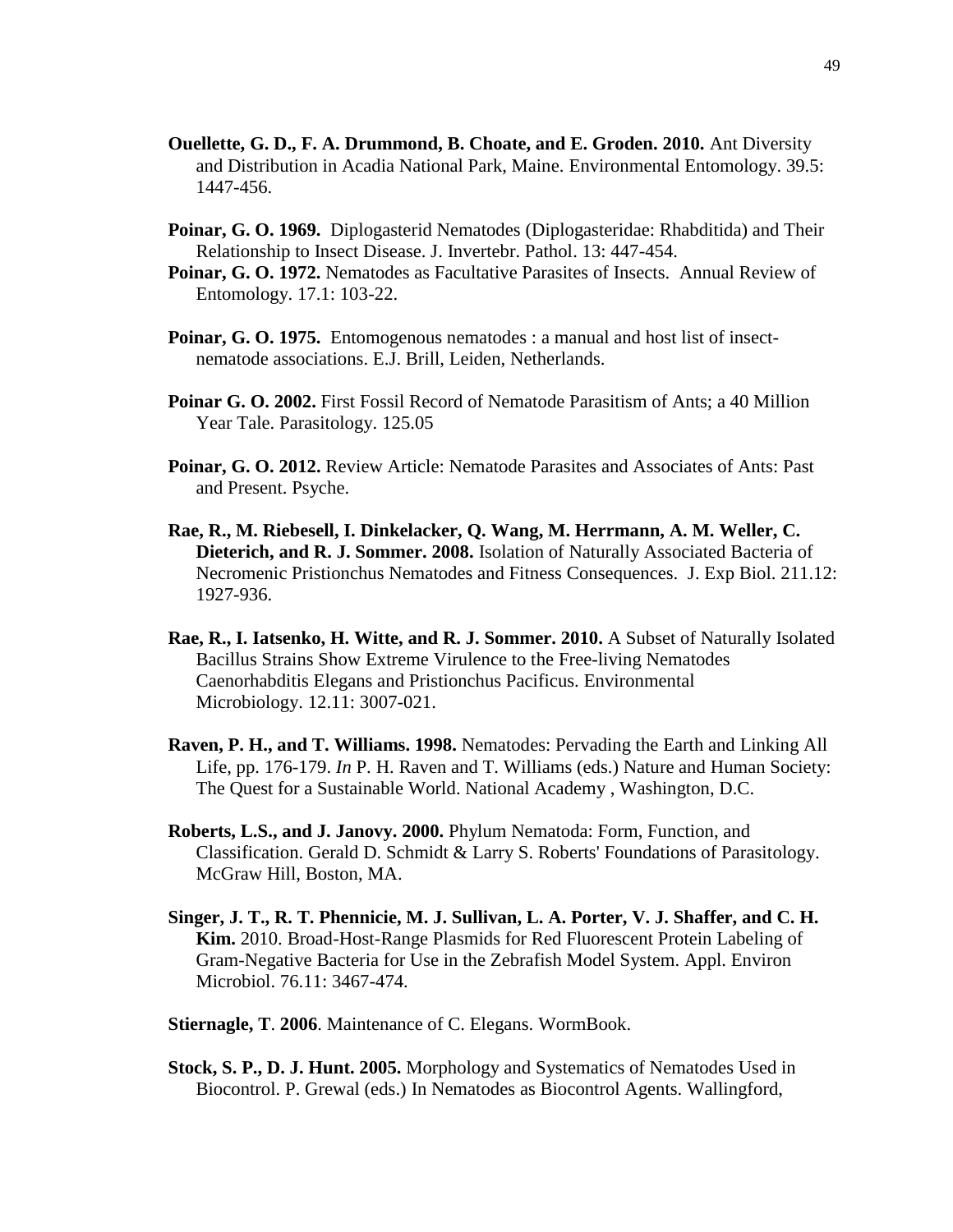Oxfordshire, GBR.

- **Sudhaus, W., A. Fürst von Lieven. 2003.** A phylogenetic classification and catalogue of the Diplogastridae (Secernentea, Nematoda). J. Nematode Morphol Syst. 6: 43–90.
- **Wei, J.Z., K. Hale, L. Carta, E. Platzer, C. Wong, S. C. Fang, and R. V. Aroian. 2003.** *Bacillus thuringiensis* crystal proteins that target nematodes. [Proc Natl Acad](http://www.ncbi.nlm.nih.gov/pubmed/12598644)  [Sci USA.](http://www.ncbi.nlm.nih.gov/pubmed/12598644) 100: 2760–2765.
- **Wetterer, J. A., and A. G. Radchenko. 2010.** Worldwide spread of the ruby ant, *Myrmica rubra* (Hymenoptera: Formicidae). Myrmecological News. 14:87-96.
- **Zhang, C., J. Liu, M. Xu, J. Sun, S. Yang, X. An, G. Gao, M. Lin, R. Lai, and Z. He. 2008.** Heterorhabditidoides Chongmingensis Gen. Nov., Sp. Nov. (Rhabditida: Rhabditidae), a Novel Member of the Entomopathogenic Nematodes. J. Invertebr Pathol. 98.2: 153-68.
- **Zhang, C.-X., S.-Y. Yang, M.-X. Xu, J. Sun, H. Liu, J. R. Liu, H. Liu, F. Kan, J. Sun, R. Lai, and K.-Y. Zhang. 2009.** Serratia Nematodiphila Sp. Nov., Associated Symbiotically with the Entomopathogenic Nematode Heterorhabditidoides Chongmingensis (Rhabditida: Rhabditidae). [Int J Syst Evol Microbiol.](http://www.ncbi.nlm.nih.gov/pubmed/19578149) 59.7: 1603- 608.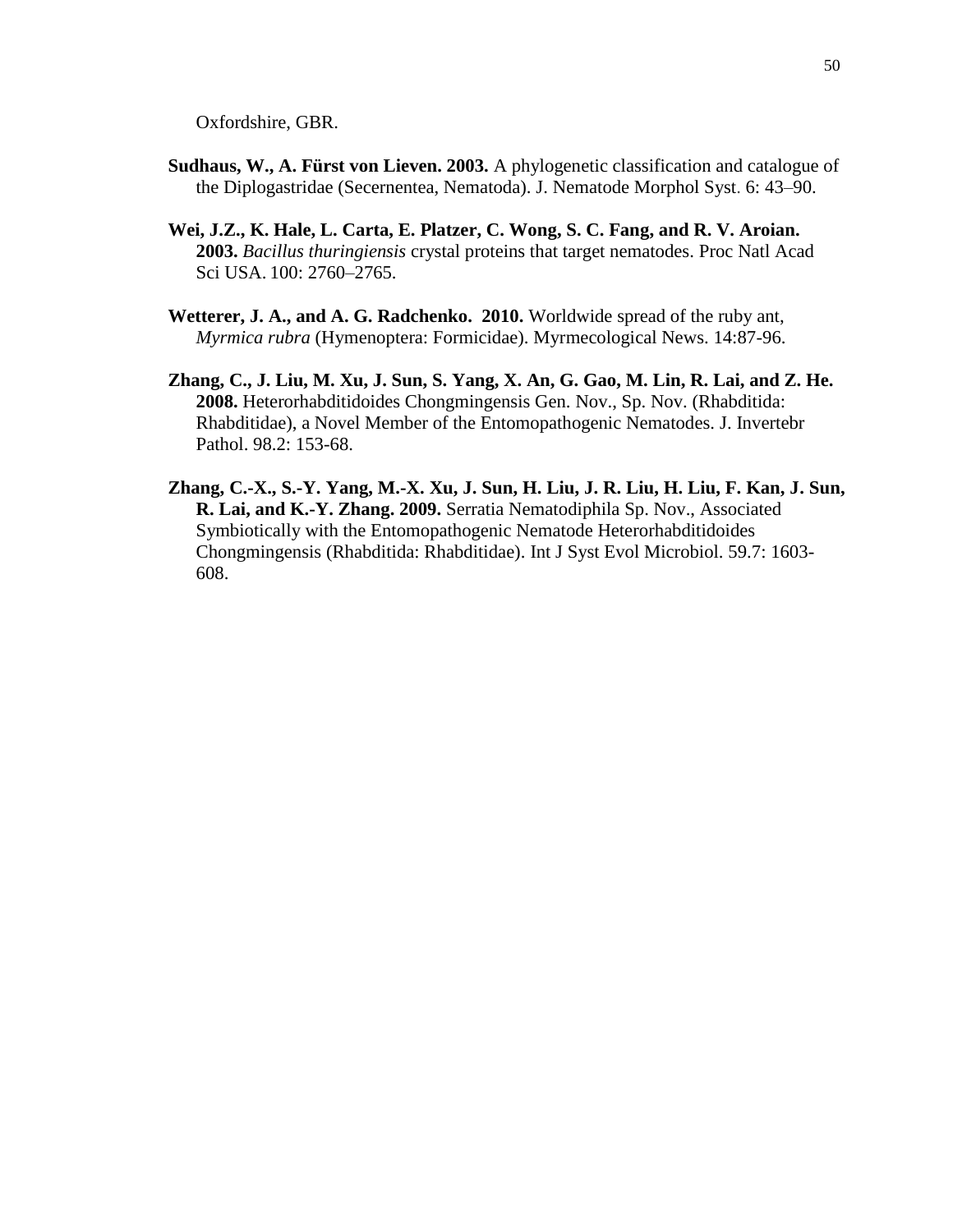## **Appendix A: Sugar Diet for** *Myrmica rubra*

### **Materials**:

- $\bullet$  60g sugar
- $\bullet$  4.5g Tic agar
- 235.5mL water (distilled)

#### **Directions:**

- 1. In a 500ml flask, *gently* insert a stir bar, and pour in about a quarter of the distilled water
- 2. Place the flask on a hot plate, and turn the hot plate to a low heat, and the stirring setting to a medium speed
- 3. Measure out 60g of sugar and add it to the flask (using a funnel if needed)
- 4. Measure 4.5g of agar, and then *slowly* add the agar to the flask
- 5. Add remaining water to the flask, allowing the water to run down the sides to catch any agar or sugar left on the sides. The heat can be changed to a higher setting (4 is a good level) and the stir speed may be increased as well
- 6. Watch the flask carefully because we don't want it to boil, and allow the solution to mix on the hot plate until the agar and sugar are completely dissolved (85C minimum, 130C maximum). If the solution starts to boil before the agar and sugar dissolves, turn the heat down and keep the spin speed high.
- 7. Once the sugar and agar are dissolved, remove the flask from heat using gloves (It's hot!)
- 8. Carefully pour hot sugar diet into CLEAN Petri dishes (makes about 12) pouring in just enough to completely cover the bottom of the dish
- 9. Allow to cool, then covers may be placed on the Petri dishes
- 10. Wrap lids with Parafilm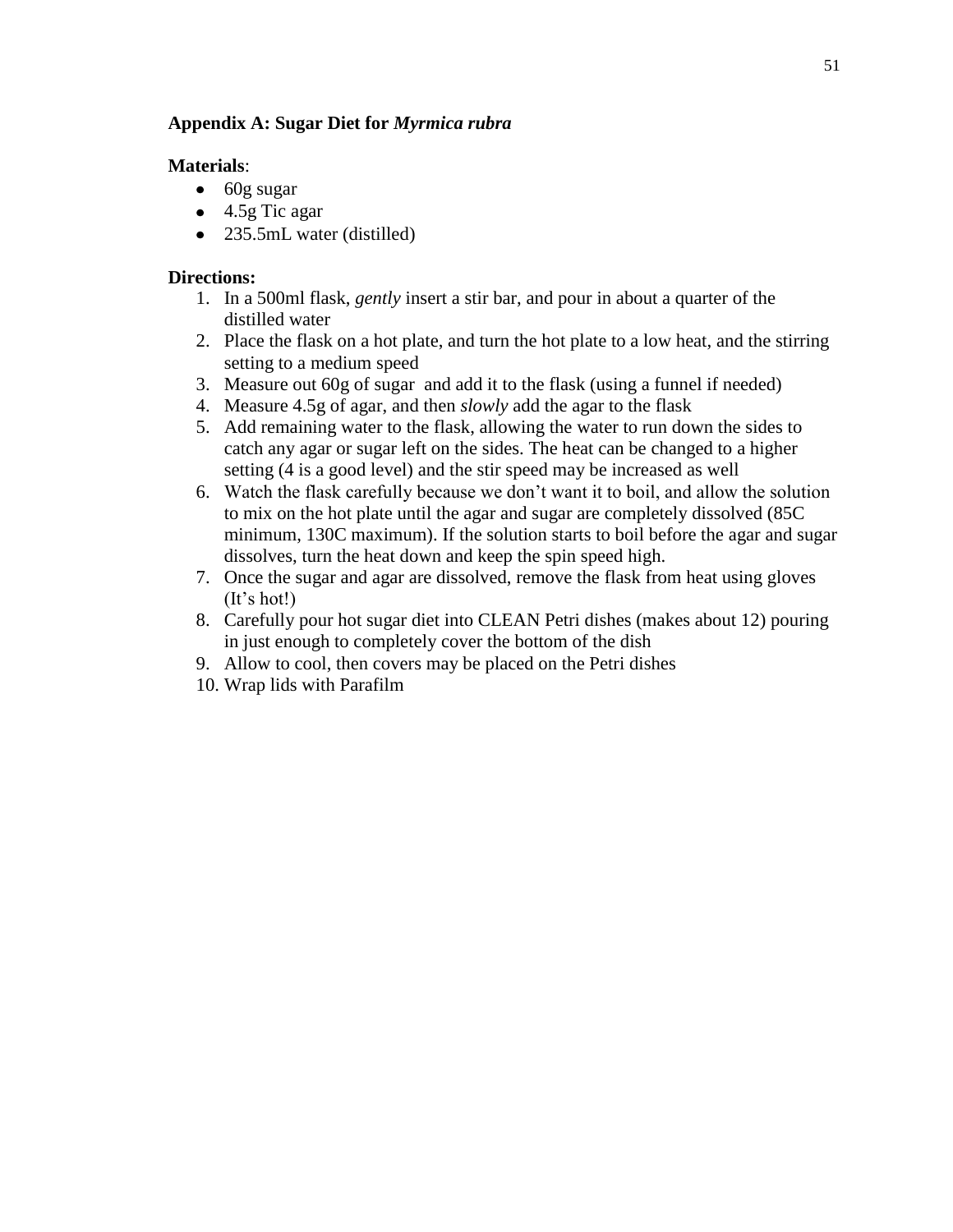## **Appendix B: Tuna Diet for** *Myrmica rubra*

## **Hazards:**

Heat: the diet needs to be stirred and heated to temperatures close to  $100^{\circ}$  C

## **PPE:**

Lab coat, gloves (latex or alternative), heat resistant gloves or mittens

## **Materials:**

- Blender
- Heat plate
- Stirring bar
- Stir stick (something to stir the solution manually)  $\bullet$
- Thermometer
- $\bullet$  500 ml flask
- 110 ml distilled water
- $\bullet$  3 g colloid
- 86 g Tuna (StarKist Chuklight tuna in water)

## **Directions:**

- 1. Measure out 110 ml of distilled water, 86 g of tuna, and 3 g of colloid.
- 2. In a blender, add 110 ml of distilled water and 86 g of tuna and blend for at least one minute.
- 3. With out turning the blender off, slowly add the 3 g of colloid.
- 4. Blend for at least a minute, and the solution should look gooey.
- 5. When the solution looks gooey, turn off the blender and transfer the solution to the 500 ml flask.
- 6. Place the flask on the heat plate, on a heat setting of 4, and stir the solution manually.
- 7. Once the solution becomes liquid, a stirring rod may be added at a medium speed, and the temperature can be turned to a heat setting of 5 or 6.
- 8. As the solution becomes more liquid and less gooey, check the temperature. The solution is done when the temperature has reached at least  $80^{\circ}$  C (176 $^{\circ}$  F) but do not allow the temperature to exceed  $130^{\circ}$  C (248 $^{\circ}$  F).
- 9. At this point the solution should be very liquidy and easy to use. Turning off the heat plate and wearing heat resistant gloves, carefully pour the solution into petre dishes.
- 10. Allow them to cool, then covers can be added.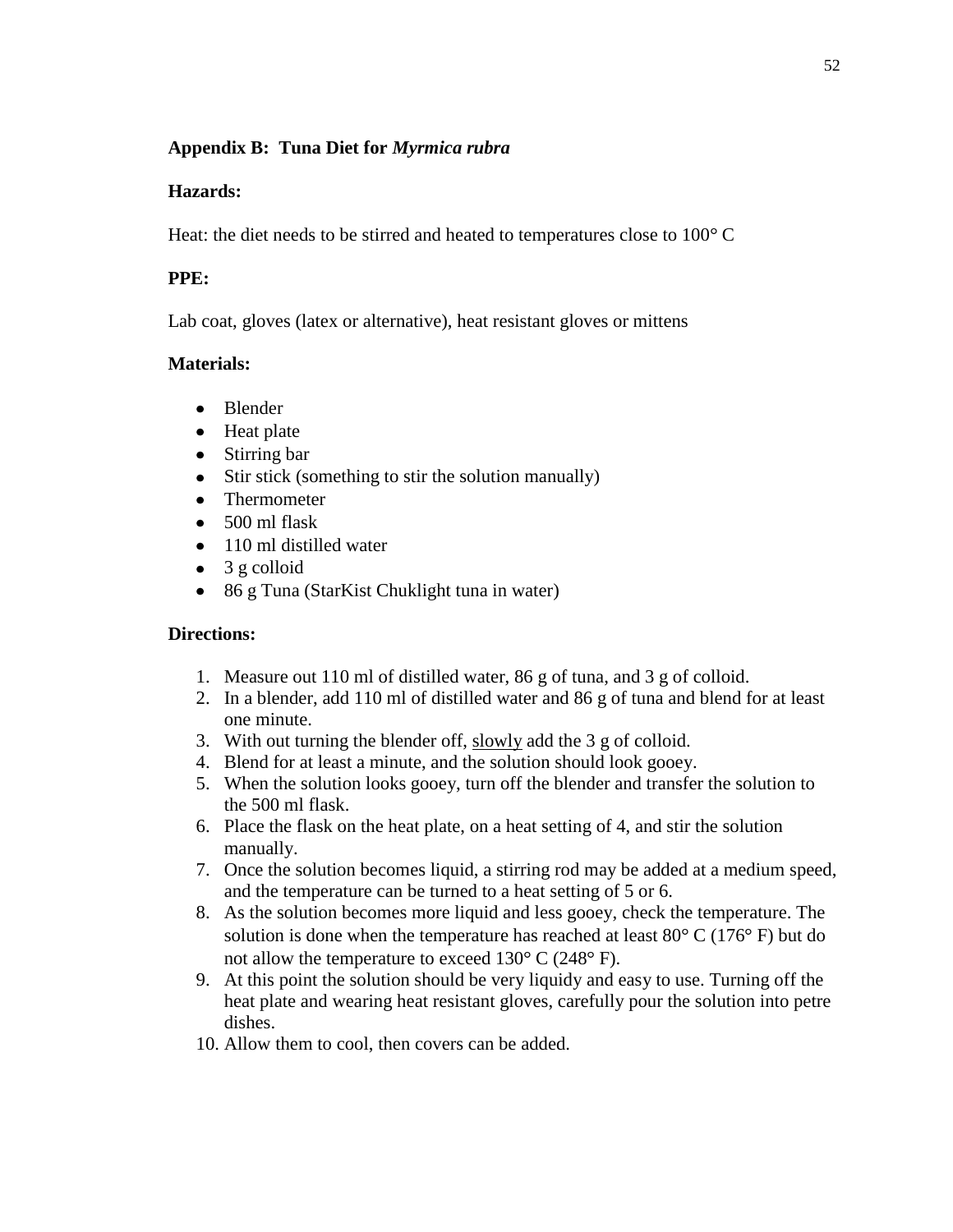## **If the solution does not solidify, it is possible that:**

- 1. There was not enough heat during the process
- 2. There was not enough colloid in the solution. The solution should always be 1.5% w/w for a solid but still gelatinous substance. A higher percentage can be added for a harder solution, less for a softer solution.